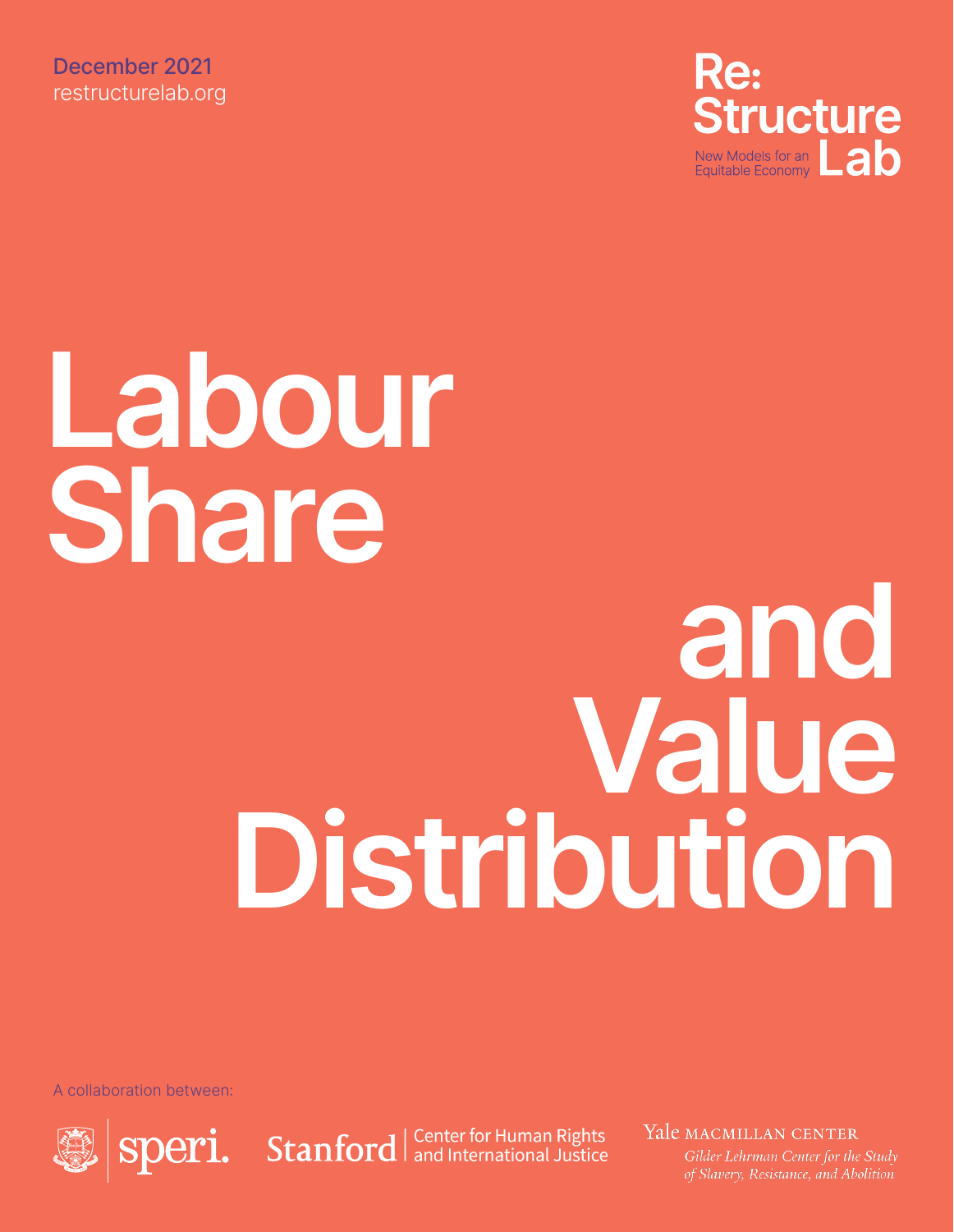#### Drafting team:

Jessie Brunner, Remi Edwards, Genevieve LeBaron, Luis C.deBaca

#### Research team:

Saray Bedoya, Michael Massey, Charline Sempéré, Perla Polanco Leal, Tom Hunt, and Maya Lorey

#### Acknowledgements:

We are grateful to the Humanity United and Freedom Fund for project funding and the following experts for their feedback on an earlier draft of this Brief: David Cohen and Vivek Soundararajan. We alone are responsible for any shortcomings.

#### Design direction and typesetting by:

Cafeteria | [thecafeteria.co.uk](https://bit.ly/313uLxq)

#### Institutes:

*Sheffield Political Economy Research Institute* (SPERI) at the University of Sheffield develops and promotes a new understanding of contemporary capitalism and the major economic and political challenges arising from it. [speri.dept.shef.ac.uk](http://speri.dept.shef.ac.uk)

*The Center for Human Rights and International Justice at Stanford University* equips a new generation of leaders with the knowledge and skills necessary to protect and promote human rights and dignity for all. [humanrights.stanford.edu](https://humanrights.stanford.edu)

*The Gilder Lehrman Center for the Study of Slavery, Resistance and Abolition at the MacMillan Center at Yale University* is dedicated to the investigation and dissemination of knowledge concerning slavery and its legacies across all borders and all times. [glc.yale.edu](https://glc.yale.edu)

#### Recommended citation:

Re:Structure Lab. *Forced Labour Evidence Brief: Labour Share and Value Distribution* (Sheffield: Sheffield, Stanford, and Yale Universities, 2021).

#### Corresponding authors:

Jessie Brunner [\(jbrunner@stanford.edu](mailto:jbrunner%40stanford.edu?subject=)) and Genevieve LeBaron [\(genevieve\\_lebaron@sfu.ca\)](mailto:genevieve_lebaron%40sfu.ca?subject=)

#### Copyright:

This Brief is published in 2021 under a Creative Commons CC BY-NC-ND license.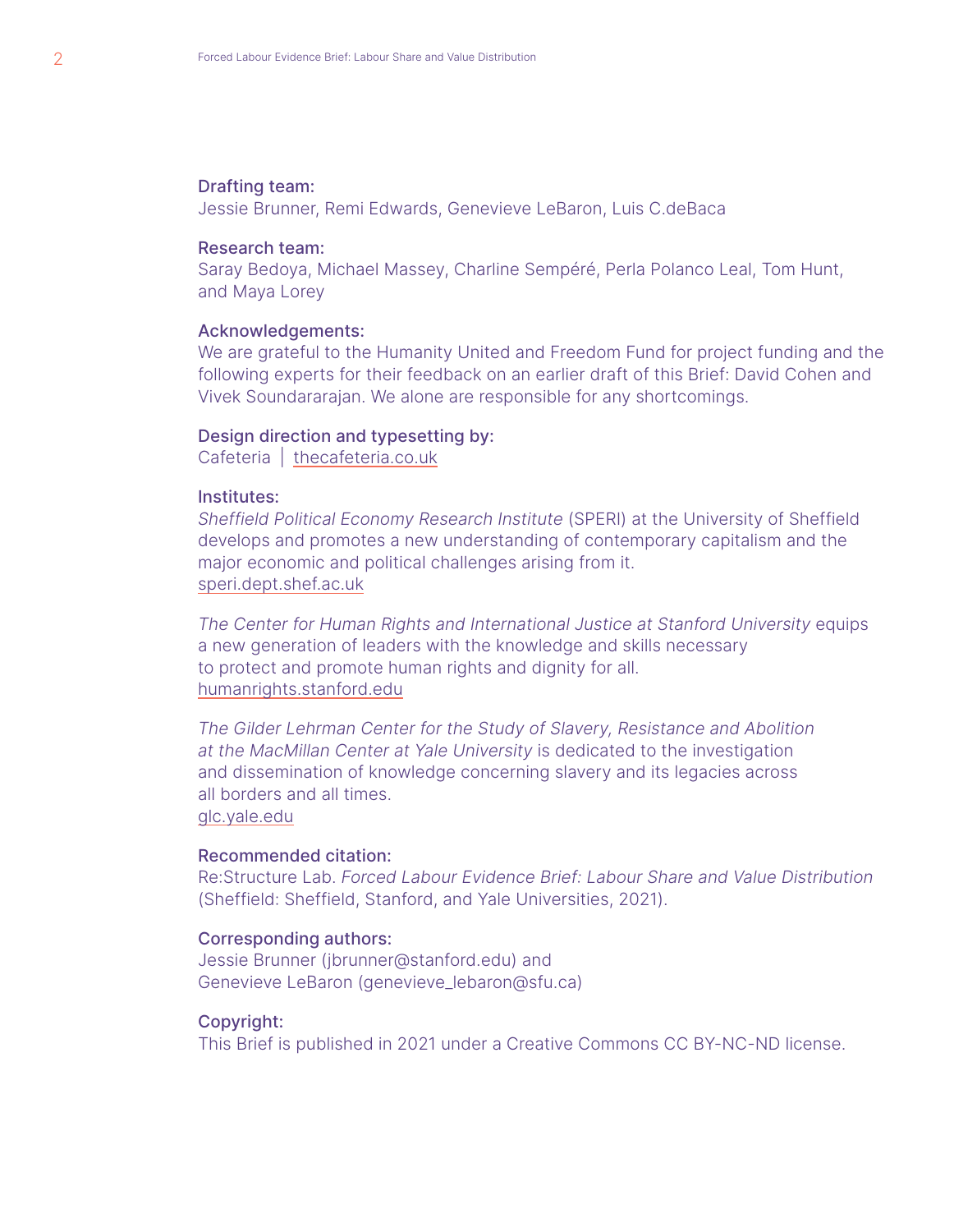# About

This work is part of a series of Forced Labour Evidence Briefs that seek to bring academic research to bear on calls to address the root causes of the phenomenon in global supply chains and catalyse systemic change. To do so, the Briefs consolidate evidence from recent academic research across several disciplines, including political science, law, sociology, and business and management, identified through literature reviews in Web of Science and other academic databases.

At a critical moment when COVID-19 has led to increased focus on conditions in global supply chains and growing calls for systemic change, these Briefs seek to inject new knowledge from academic research into ongoing debates about how practical reforms can be achieved. They focus on six themes: mandatory human rights due diligence and transparency legislation; commercial contracts and sourcing; investment patterns and leverage; labour share and value distribution; ethical certification and social auditing; and worker debt and inequality. Each brief presents new ideas and examples of how business models and supply chains can be restructured to promote fair, equitable labour standards and worker rights.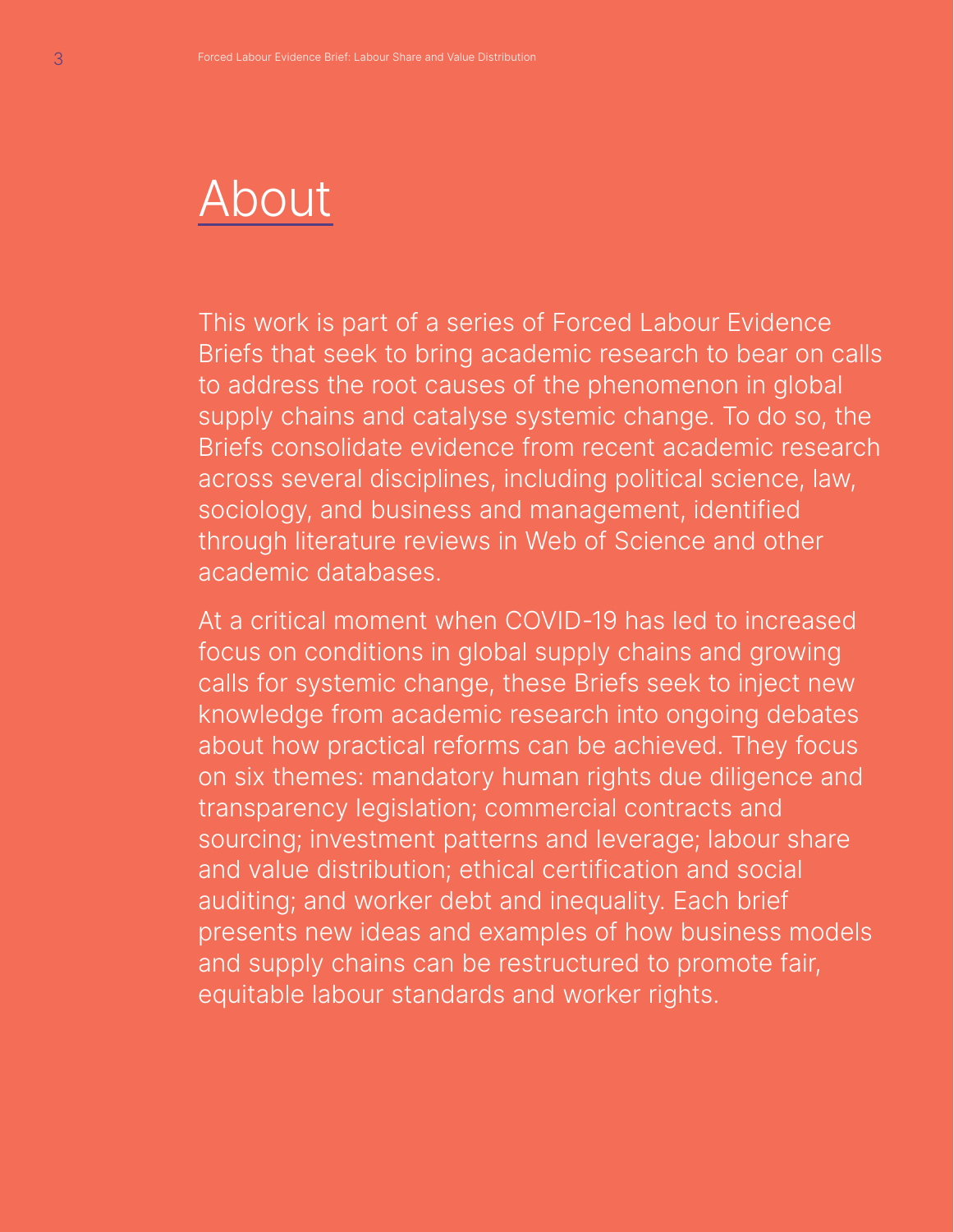# **Contents**

| <b>Executive Summary</b> |    |
|--------------------------|----|
| Problem                  |    |
| <b>Solutions</b>         | 20 |
| Recommendations          |    |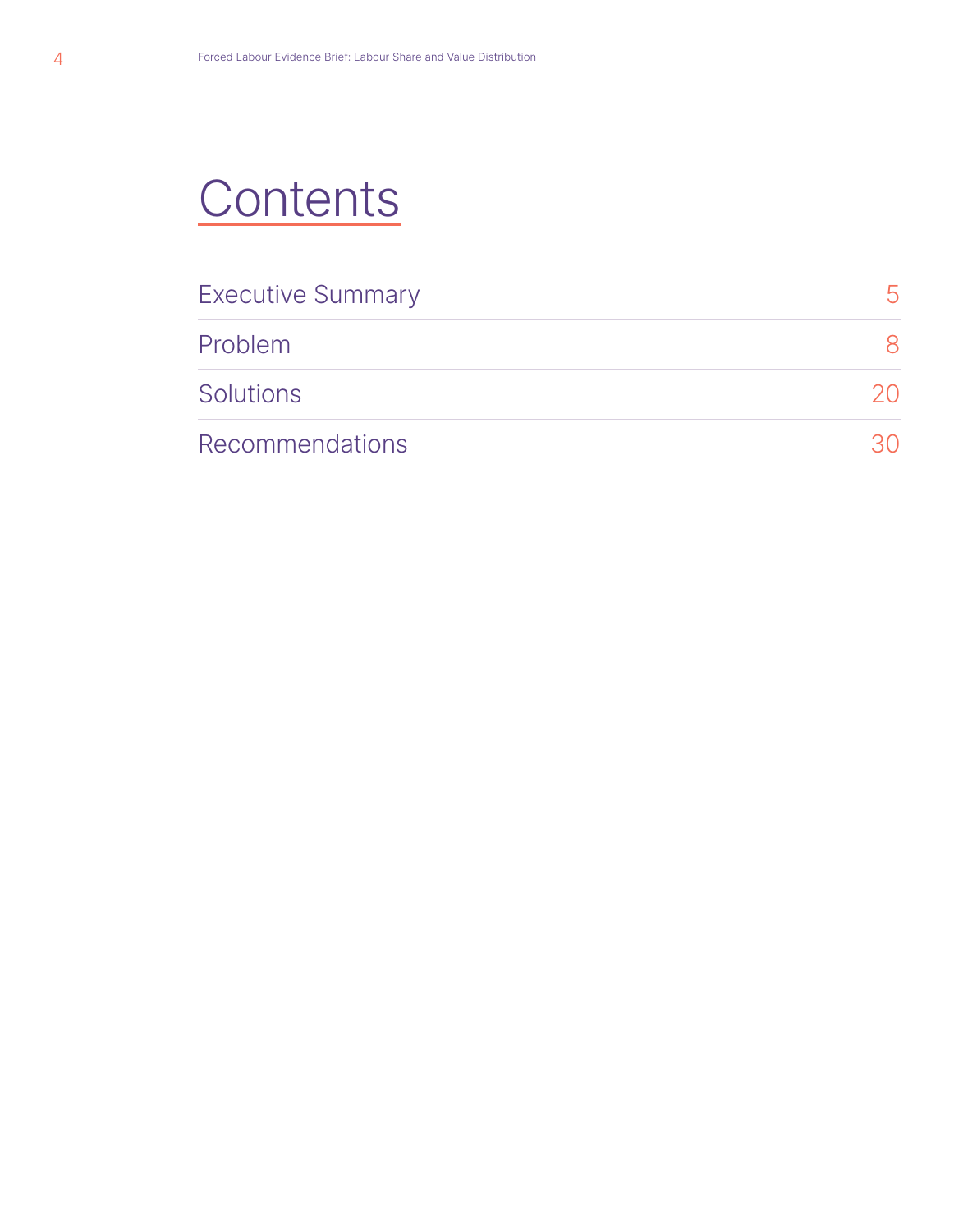# Executive Summary

Forced labour remains a prevalent and pernicious problem in global supply chains — and an issue over which business leaders, governments, and civil society alike have expressed concern. The presence of abuse in supply chains results from a series of business decisions, financial practices, and government policies that have skewed the distribution of value across the supply chain so dramatically that exploitation is a feature, not a bug, of the modern economy. The financial and nonfinancial gains of production are concentrating among brands, retailers, and investors. Amidst skyrocketing corporate profits and increasing financial rewards for CEOs and shareholders across a number of sectors, workers struggle to access a declining share of created value.

Such downward pressure on workers' wages results, in part, from a global retail production model that is increasingly characterised by a fast-paced, low-cost dynamic. Notable power differentials between various supply chain actors enable brands, retailers, and investors to extract and retain value generated elsewhere in the supply chain. For example, profits obtained by implementing aggressive purchasing practices come at a cost to suppliers and workers, as lead firms make it difficult for suppliers to ensure adequate margins to properly compensate workers, set reasonable working hours, or invest in safe working environments.<sup>1</sup> This is especially common in low-wage, labourintensive industries, where the environment is ripe for severe labour exploitation, including forced labour and debt bondage. Profits flowing up the supply chain through this 'squeeze' should no longer be seen as coming from efficiencies, but recognised as another form of extraction.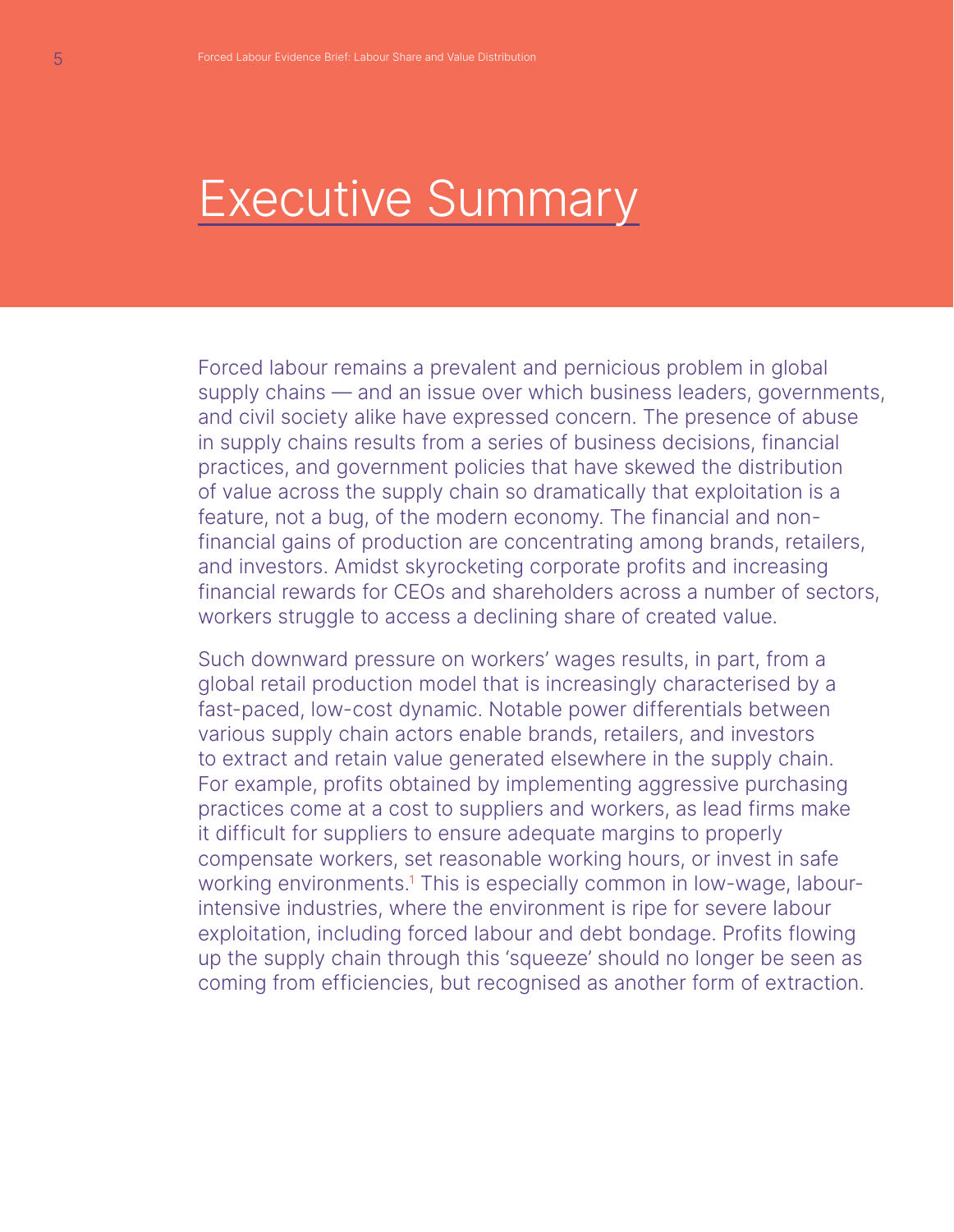These trends emerge after several decades of globalisation and trade liberalisation that have embedded a neocolonial approach into the global economy, reflecting the perpetuation of historic marginalisation, dispossession, and discrimination. There are a number of underpinning dynamics that further drive uneven value distribution in supply chains:

- $\rightarrow$  Financialisation: As the global economy centres increasingly on financial activity, lead firms have shifted attention to profiting from financial activities — such as stock buybacks — and prioritised shortterm returns for shareholders and executives over long-term investment in productive activities, including worker wages.
- $\rightarrow$  Market concentration: A proliferation of mergers and acquisitions, and tendency toward common firm ownership by large investment companies further add to lead firms' already disproportionate power in global supply chains. Reduced competition — notably amidst the rise of uber-productive and efficient superstar firms — means more control over pricing and input costs, including labour. The greatest decline in labour share is in industries that are most concentrated.
- $\rightarrow$  Limitations on labour organising: The era of globalised production in which buyers can freely choose from whom and where they source is also one marked by a notable decline in union membership, with many states and employers intentionally repressing freedom of association to attract business. Often facing poverty, unequal access to education, and infringements on fundamental rights, workers at the bottom of supply chains are left with few opportunities to take collective action or enforce their rights (where these exist at all) out of fear of retaliation.
- $\rightarrow$  Outsourcing and subcontracting: Shifting production to geographies with weaker legal frameworks, lower wages, poorer enforcement of labour standards, and lower rates of unionisation opens up access to new populations of workers that are easily exploited, and exacerbates the problems posed by financialisation, market concentration, and anti-labour activities.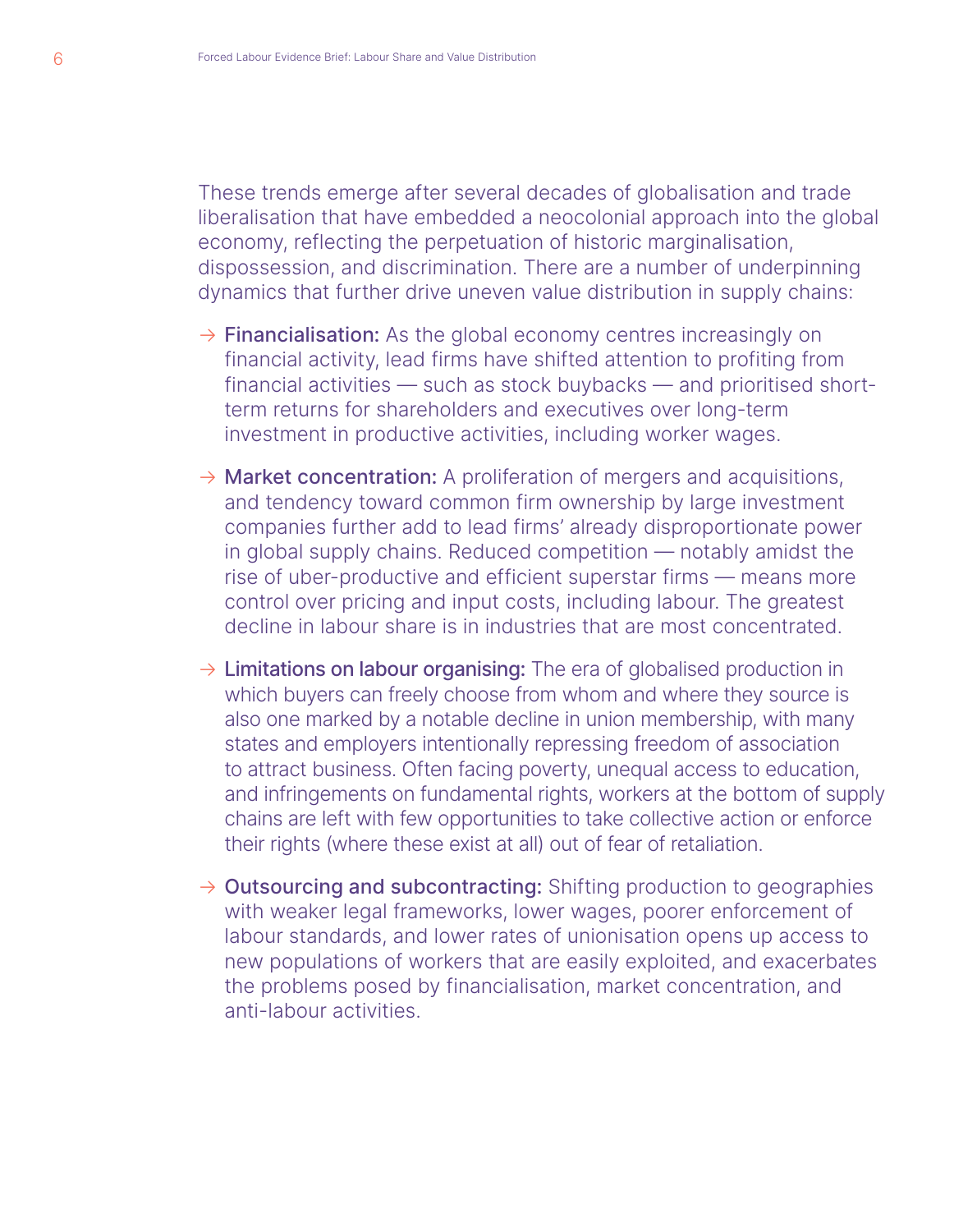At the same time, because they do not significantly disrupt prevailing business models, current efforts to regulate supply chains — such as voluntary due diligence and social compliance reporting, ethical certifications, or private-led corporate social responsibility efforts have not produced demonstrable results in rooting out forced labour. Reducing the business demand for forced labour requires more value to be distributed throughout the supply chain to ensure it reaches workers' pockets. This will require a concerted and multi-pronged effort among businesses, states, and civil society alike.

- $\rightarrow$  State-driven solutions: Governments must enact critical regulations to support effective governance in supply chains, including: creating meaningful accountability that reaches the top of the supply chain, where key decisions are being made; closing legal loopholes that mask accountability for human rights violations; enacting human rights due diligence legislation that mitigates and prevents the negative implications of business practices on workers; ensuring more equitable ratios of worker-to-executive pay; and strengthening antitrust legislation to serve its intended purpose of ensuring fair market competition to serve as a check on outsized firm power.
- $\rightarrow$  Market-based solutions: Firms can demonstrate leadership in tackling forced labour by reorienting corporate ethos toward stakeholder value, which includes ensuring they are covering the true cost of a living wage and safe working conditions. Further, supporting workers' ability to be involved in decision-making and promoting their ability to organise is key.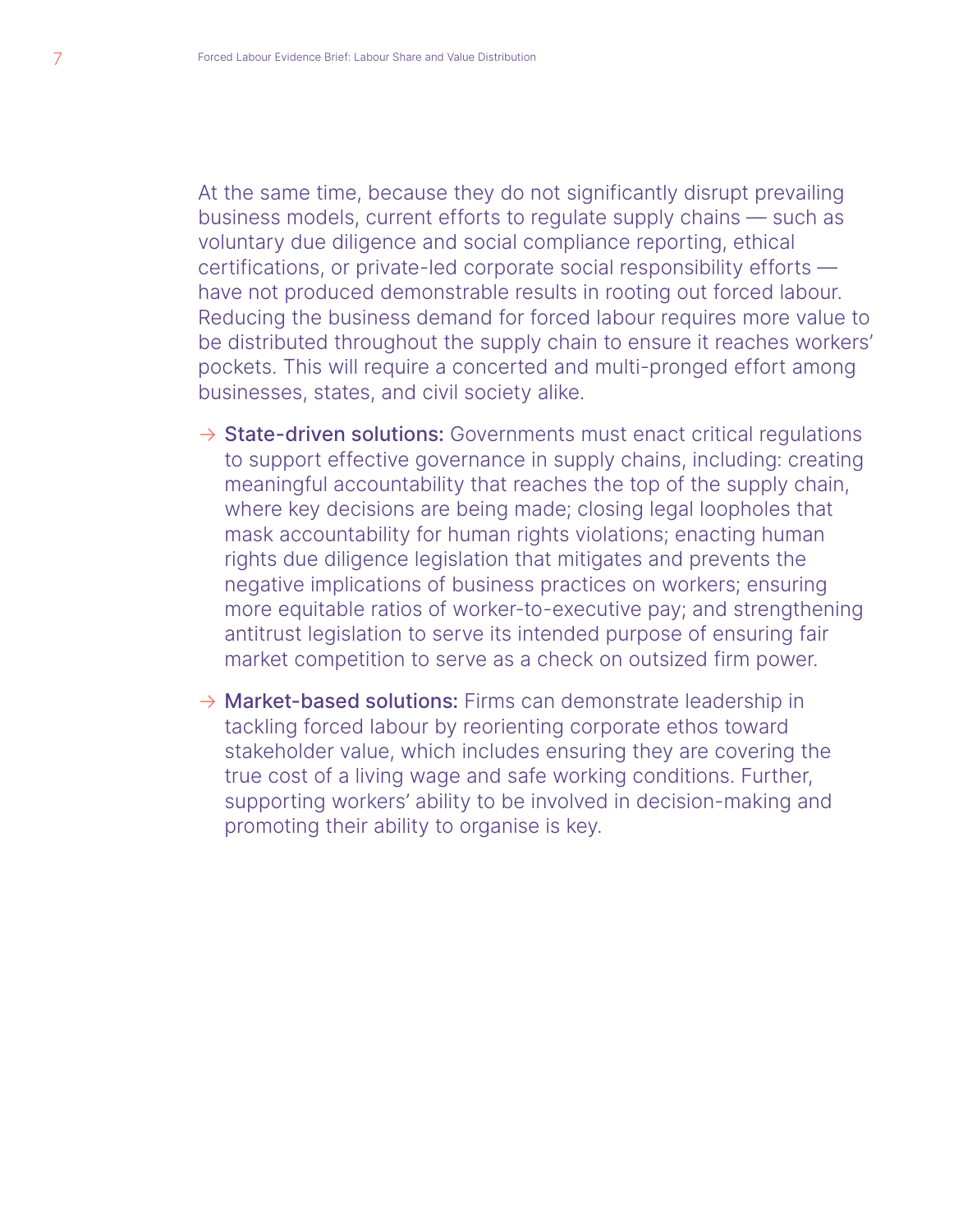# Problem

Millions of people around the world face situations of forced labour, most often in the context of poverty, discrimination, weak rule of law and labour enforcement in both buyer and supplier states, and lack of access to sustainable education and employment opportunities. Global supply chains  $-$  in which an estimated 450 million people<sup>2</sup> are employed  $$ are marked by inequitable distribution of value as well as colonial legacies of capital accumulation and worker dispossession across the economy.<sup>3</sup> Because of this value distribution imbalance, in which the monetary gains of production amass among brands, retailers, and investors while workers and communities are left scrambling for an increasingly small piece of the pie, severe labour exploitation is a predictable and prevalent feature of the global economy.

Though conceptions of value in supply chains are varied and not wellagreed, for the purposes of this Brief we understand value distribution as the "allocation of retained earnings among those who contributed resources to value creation and appropriation."<sup>4</sup> More broadly, value can be conceived as a concept of human rights: forced labour and inequitable value chains reflect power differentials that nullify the relationship between a person's inherent worth as a human being and a worker, and the value they are afforded by society and their employer, respectively.<sup>5</sup>

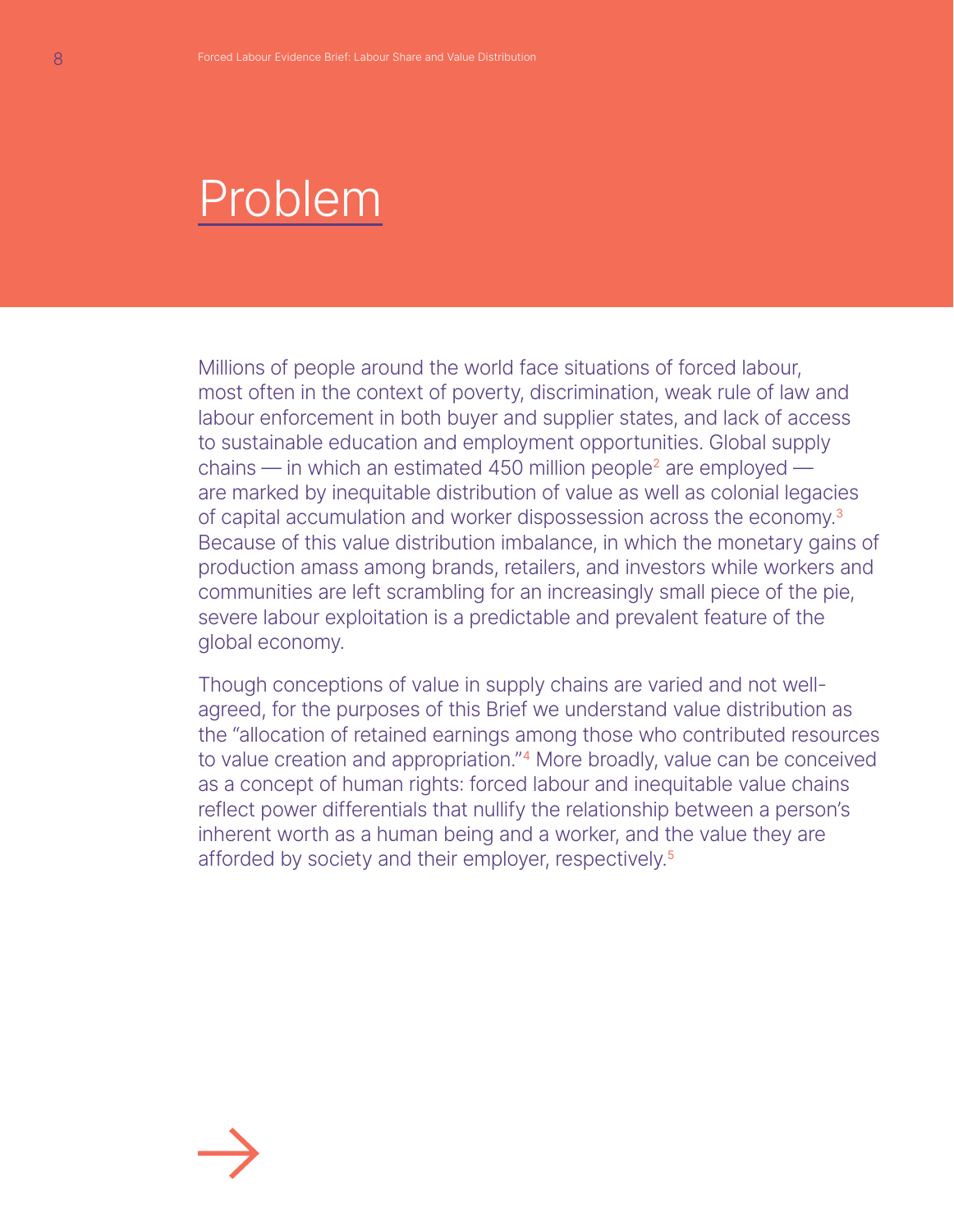## *In Focus:* What is Value?

Value in the supply chain context is an ambiguous concept, in some cases referring to a subjective perception of an input's (or product's) worth or utility and in other cases denoting the price paid for an input or product. For the purposes of this brief, value is discussed in the context of value capture, meaning the financial and non-financial benefits that are retained by a given supply chain actor as compensation for their participation in the creation of the final product. It is critical to note that although workers "produce valued products which are the source of profits [for the firm], they only capture a proportion of the added exchange value they create" based on perceived bargaining relationships.<sup>6</sup>

While it is often assumed that each contributing party in a supply chain is compensated at a rate commensurate with their contribution, skewed power dynamics arising from varying levels of dependency<sup>7</sup> between firms in a supply chain make it all too easy for brands, retailers, and investors to easily extract and retain value generated elsewhere in the supply chain for themselves,<sup>8</sup> leaving those with less power vulnerable to exploitation. This is especially true in low-wage, labour-intensive industries<sup>9</sup> in which lead firms can be much nimbler than their suppliers. Unsurprisingly, it is the very segments of the supply chain that capture the lowest value share where exploitation and forced labour are most highly prevalent, such as among cotton harvesters,<sup>10</sup> factory workers sewing garments,<sup>11</sup> farmers cultivating cocoa,<sup>12</sup> or miners excavating coltan.<sup>13</sup> Relatedly, lead firms can exert pressure on dependent suppliers to cooperate in tax avoidance schemes<sup>14</sup> or other dodging of regulatory compliance — actions that undercut states' ability to provide governance, worker protections, and sufficiently funded social safety nets.<sup>15</sup> Furthermore, historical legacies across sectors, such as in agriculture, can lead to accumulation at the top of the chain through dispossession at the bottom. For example, a study on sugarcane commercial farming in Uganda<sup>16</sup> explored how changes in land use — with commercial farming displacing subsistence crops — led to a path of development that resulted in modern food insecurity and poor working conditions.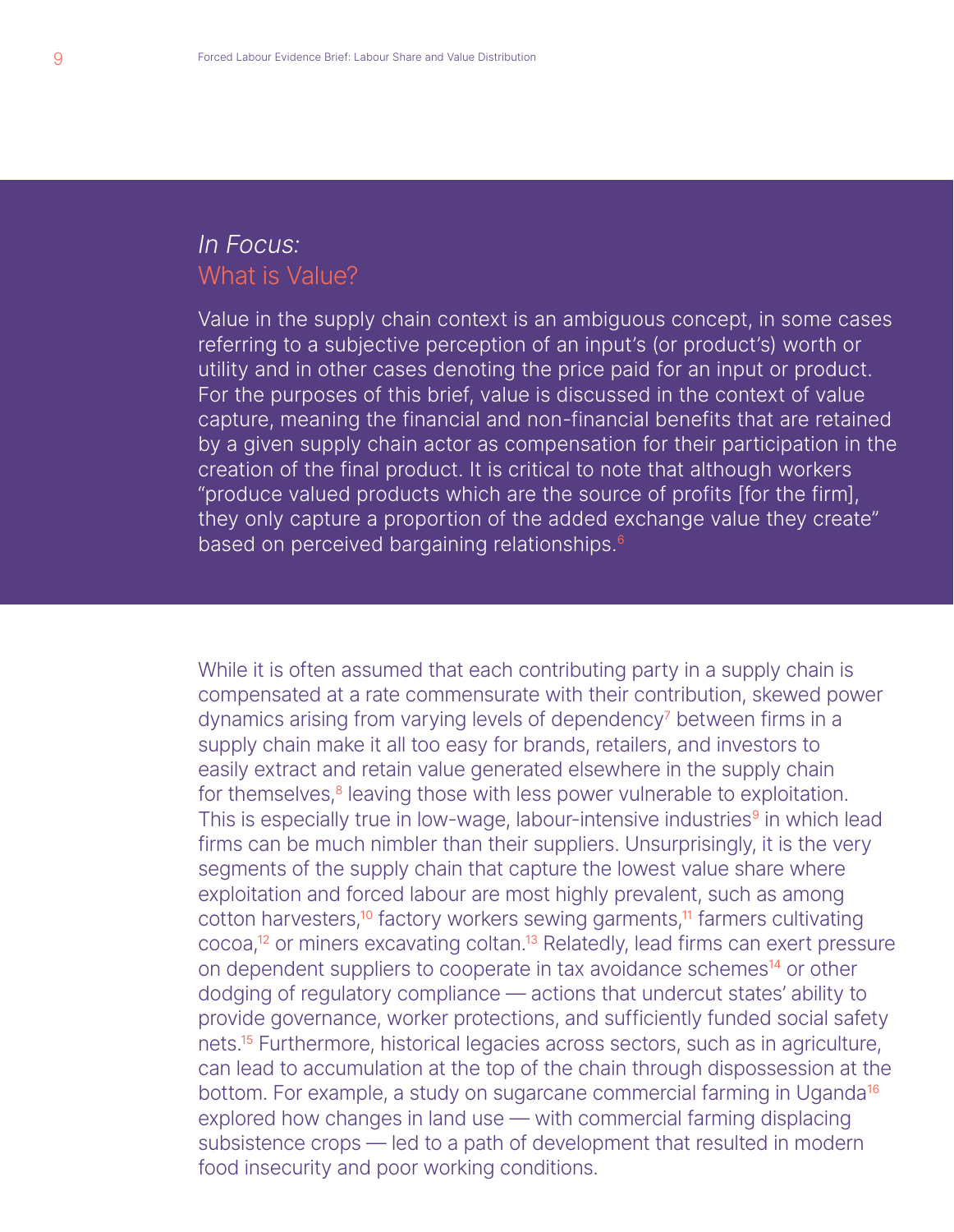## Figure 1: *Example Distribution of Value in Company X's Electronics Product\**



\*Numbers are broadly based on historical data of actual electronics products.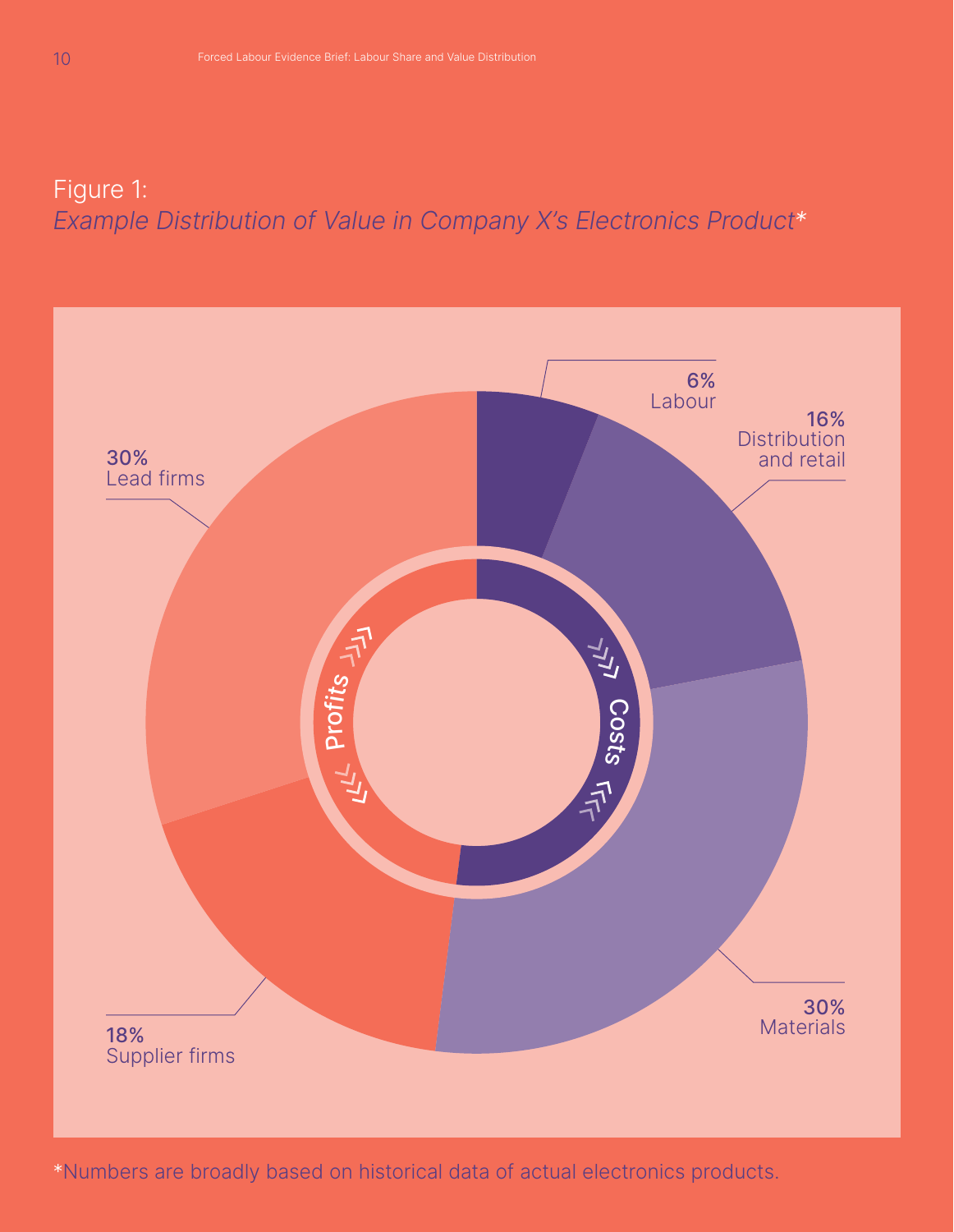This downward pressure on workers' already-low wages<sup>17</sup> is, in part, a consequence of a modern global retail production model increasingly characterised by: 1) a fast-paced, low-cost dynamic,<sup>18</sup> and 2) severe power differentials between firms wherein there is a heavy concentration of market power among corporations at one end, and intense competition between suppliers — and therefore workers — at the other. Demands for cheaper goods delivered ever-faster — including among households in the Global North that are experiencing budget tightening driven by falling real wages and cuts to social spending — drive wild competition at the lower value-added stages of production,<sup>19</sup> where buyers such as brands and retailers increasingly pressure suppliers to maintain the high quality of their products while facing ever-shorter production lead times.<sup>20</sup> Farms and factories often lack the capacity to meet these harsh demands, but risk losing business if orders are not fulfilled. Such actors pass the 'squeeze'<sup>21</sup> onto their workers through depressed wages and poor working conditions:<sup>22</sup> "the only margin they have to play with."<sup>23</sup>

Such a situation may result in underpayment, excessive hours (including compulsory and unpaid overtime to meet fluctuations in demand), and exploitative piece-rate pay systems that amount to severe exploitation and forced labour.<sup>24</sup> Double bookkeeping, falsification of documents, and coaching workers to hide such abuses from auditors<sup>25</sup> are also commonly used tactics, as has been demonstrated in such industries as cocoa and tea production.<sup>26</sup> Poor working conditions can all too easily reproduce racialised relations reminiscent of colonial periods, and revive other forms of social discrimination. For example, a study in Mozambique's cashew processing industry showed how managerial practices dehumanised workers from diverse backgrounds, mirroring colonial-era practices.<sup>27</sup>

Data from various industries demonstrates that the deeper into a supply chain one delves, profit margins for subcontracted firms shrink and labour practices likewise deteriorate.<sup>28</sup> Instead of the value necessary to pay workers a living wage, what emerges upon moving down the supply chain is the risk and liability of high-volume, quick turnaround retail markets,<sup>29</sup> adding to an operating environment already disposed toward exploitation. To borrow from Edna Bonacich and Richard Appelbaum: "What provides wonderful flexibility for the manufacturer provides unstable work, impoverishment, and often abusive conditions for the workers."30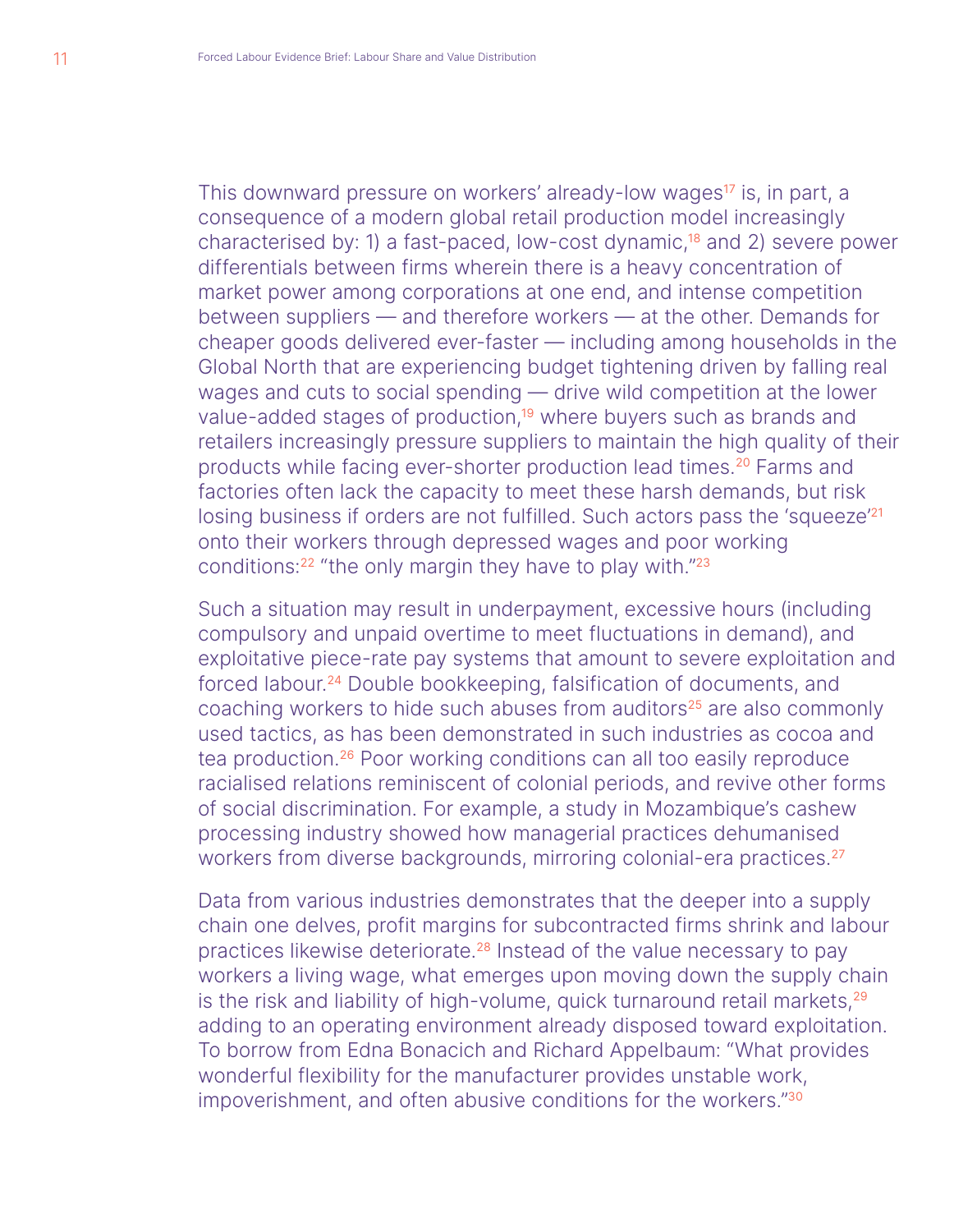The effects are particularly pernicious among workers living in poverty and/or who are otherwise marginalised, with each turn of the screw raising the risk factor for the worst forms of exploitation, notably forced labour. Current efforts to regulate supply chains — such as voluntary due diligence and social compliance reporting, ethical certifications, or privateled corporate social responsibility efforts — have had minimal effect in combating forced labour, namely because they do nothing to challenge these underlying economic patterns and business practices.<sup>31</sup>

Research in a number of sectors illustrates the reality that, amidst skyrocketing corporate profits and increasing financial rewards for CEOs and shareholders, labour share has decreased significantly.<sup>32</sup> For example:



 $\rightarrow$  Even in a rather fragmented industry like apparel, various estimates have factory workers taking home only 0.6% to 2% of the retail cost of a T-shirt. About 60% is going to markups that benefit retailers and intermediaries, while suppliers are left with only 1 to 4% of the total value as profit. $33$  Though not driven by the extremes of market concentration seen in other sectors, the value distribution imbalance in apparel stems from a combination of very low minimum wages in garmentproducing countries; seasonable demand cycles that drive compulsory (often undercompensated) overtime that amounts to forced labour; $34$  and a high volume of orders that gives buyers "substantial bargaining power in an asymmetrical market relationship."35, 36



 $\rightarrow$  Looking to the electronics sector, past data indicate labour costs in smartphone manufacturing were estimated at about 2% of the product price for the manufacturing entity and only 0.5% of the retail price, despite representing more than 40% of the real manufacturing cost. In other words, workers were making \$2 USD for every \$500 USD smartphone sold,<sup>37</sup> and these margins have likely shifted further in brands'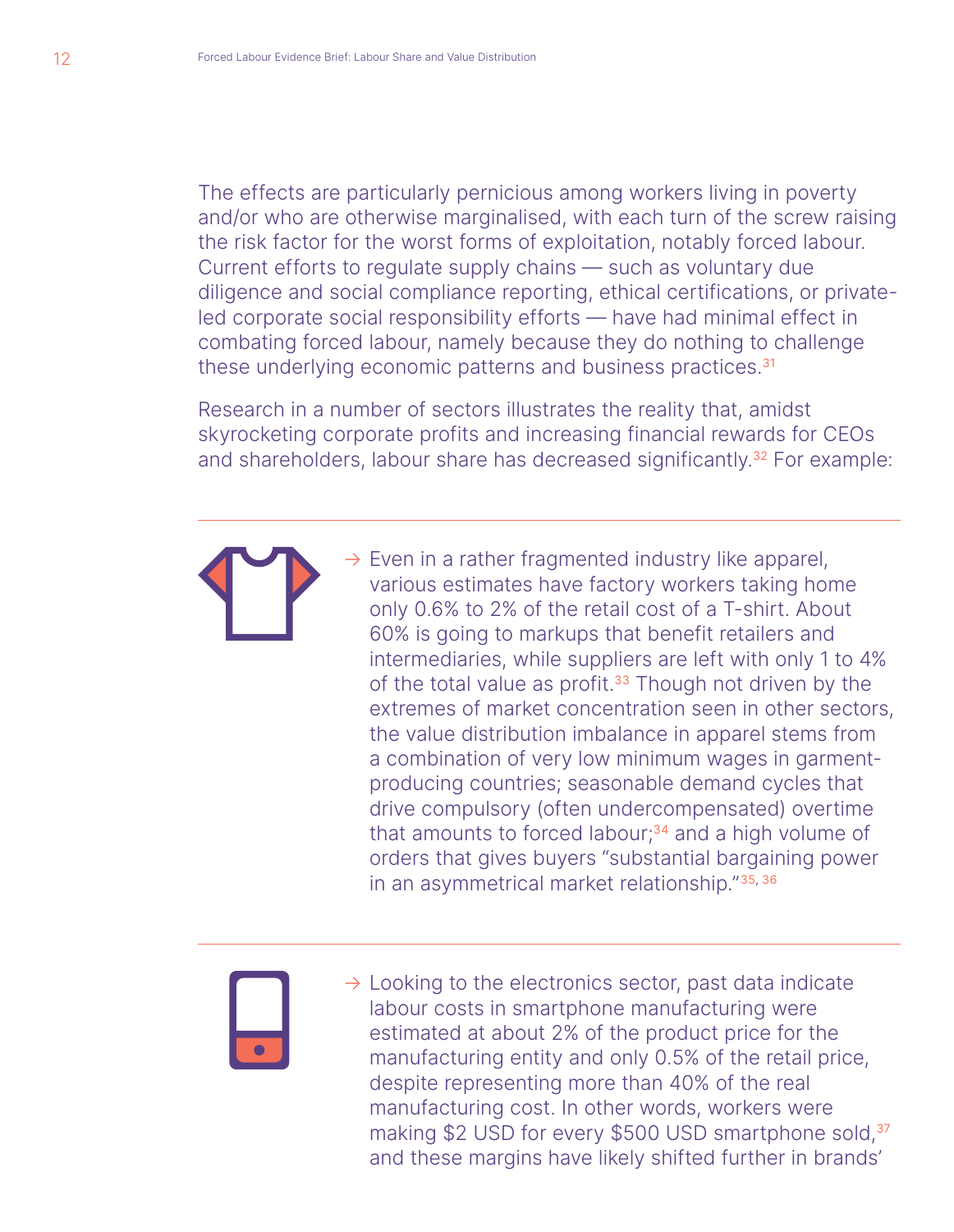favour in the interim. All Asian suppliers combined capture just 5.7% of the total value in profit, while the retailer captures a staggering 58.5%.<sup>38</sup> There are high profile examples of forced overtime and worker suicides in the electronics sector, even as it pays out tens of billions to shareholders every year.<sup>39</sup> A high non-added value markup pricing model drives much of this reality, with prices ratcheted up by a given percentage at every stage of the supply chain.



 $\rightarrow$  Turning to the agricultural sector, research demonstrates that 70% of the value — and 90% of the total margins — generated across the cocoa supply chain between West Africa and France accrues to brands and retailers.<sup>40</sup> In Cote d'Ivoire, where one-fifth of the population is engaged in cocoa cultivation, more than half of cocoa growers and their families live below the poverty line.<sup>41</sup> For the more profitable parts of the supply chain, the market is highly concentrated: the four largest chocolate manufacturers held a total market share of over 40% in 2014, while in the next year the processing market's top four companies accounted for over 60% of the total market share.<sup>42</sup> The poverty wages of the workers starkly contrasts with the \$41 million USD the largest chocolate manufacturer payed to its top six executives in 2019, or the \$3.1 billion USD (of \$10 billion USD in gross profits) that was paid out to shareholders in 2020.<sup>43</sup> The agricultural sector continues to be marked by gendered and racialised colonial legacies, such as the case of Caribbean food systems, where remnants of plantation systems have shaped economic development.<sup>44</sup>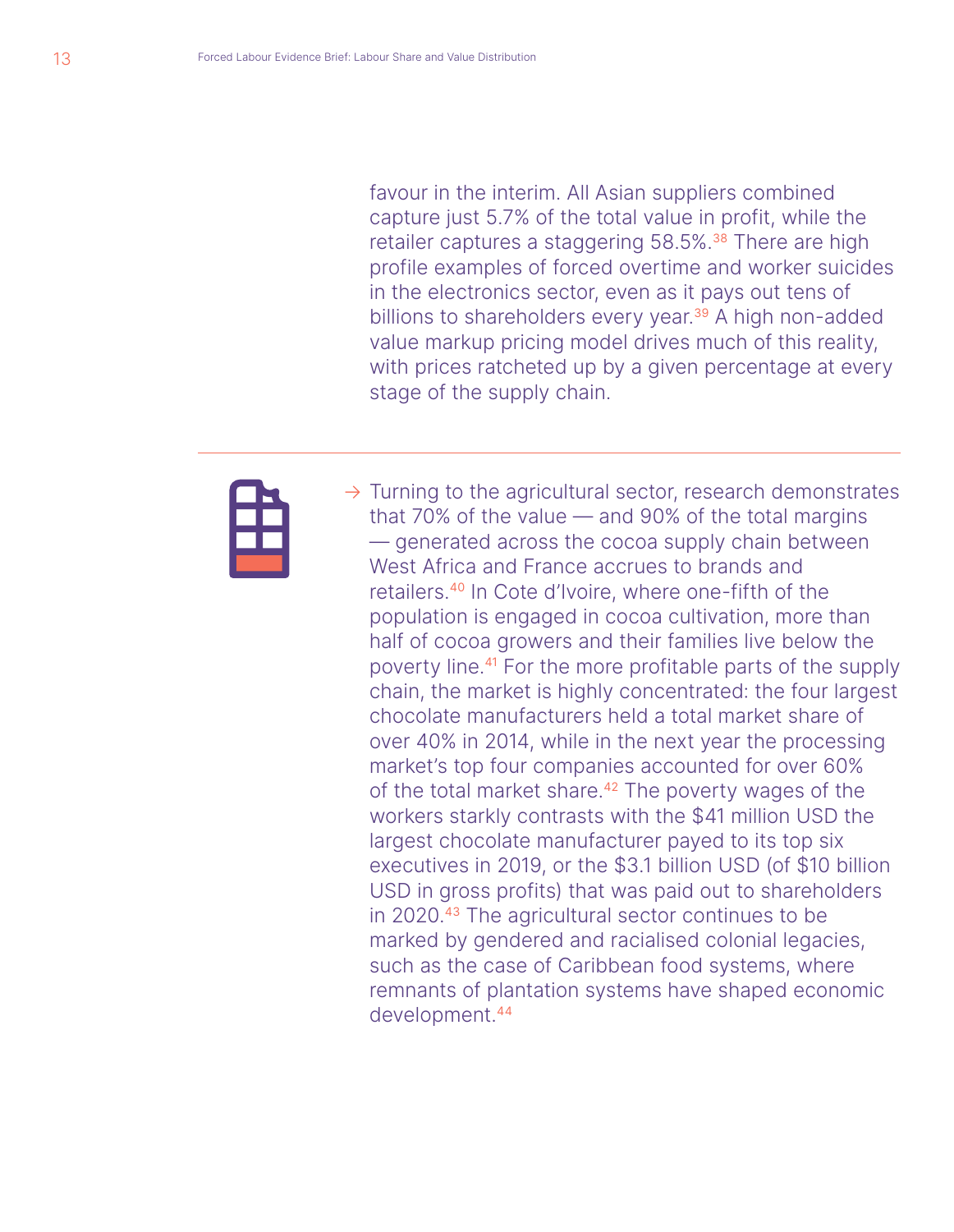No matter the sector, this repeating pattern is occurring in a global context where, despite record corporate profits, the share of corporate and national income going to labour in the form of wages and benefits has been steadily declining for several decades, both in advanced and emerging economies.<sup>45</sup> Across the OECD countries, the median labour share dropped from 66.1% in 1990 to 61.7% in 2009, with some countries experiencing more than a 10% decrease.<sup>46</sup> Furthermore, rising labour income inequality in key states is driving an even harsher decline for the bottom quintile of workers, whereas the highest earners saw an increase in their share of earnings.<sup>47</sup> Not only does the reality of stagnating wages and declining labour share further deepen inequality and reduce workers' purchasing power, it increases the ability of companies to benefit from intentionally or not  $-$  a position of worker vulnerability.<sup>48</sup> This is compounded by political, economic, and social impediments to labour organising, historically a critical check on corporate power.<sup>49</sup> The postcolonial conditions that foster cheap labour across the globe can be observed across many sectors (e.g. health care, domestic work, electronics, and agriculture) where entire workforces are virtually *exported* from lower-income Global South countries to higher-income Global North countries as part of development strategies grounded in remittances.<sup>50</sup> Countries in the Global South can offer training at a lower cost, but also lower wages compared to those in the Global North, thus providing a steady supply of well-trained labour.

## Financialisation of the economy

Financial services as a proportion of the overall economy have exploded in the last several decades<sup>51</sup> amidst notable government deregulation of the financial industry, allowing "financial motives, financial markets, financial actors and financial institutions"<sup>52</sup> to exert outsized influence over the broader economy. This process of financialisation — by which "the tendency for profit making in the economy to occur increasingly through financial channels rather than through productive activities" $53$  — is a key driver of inequitable and unsustainable value distribution in global supply chains. Of particular relevance is the financialisation of non-financial companies,<sup>54</sup> a process through which shareholder ownership models dominate, leading company managers to prioritise paying shareholders short-term returns over long-term investment in productive activities including in employment and worker wages — despite increasing profits.<sup>55</sup>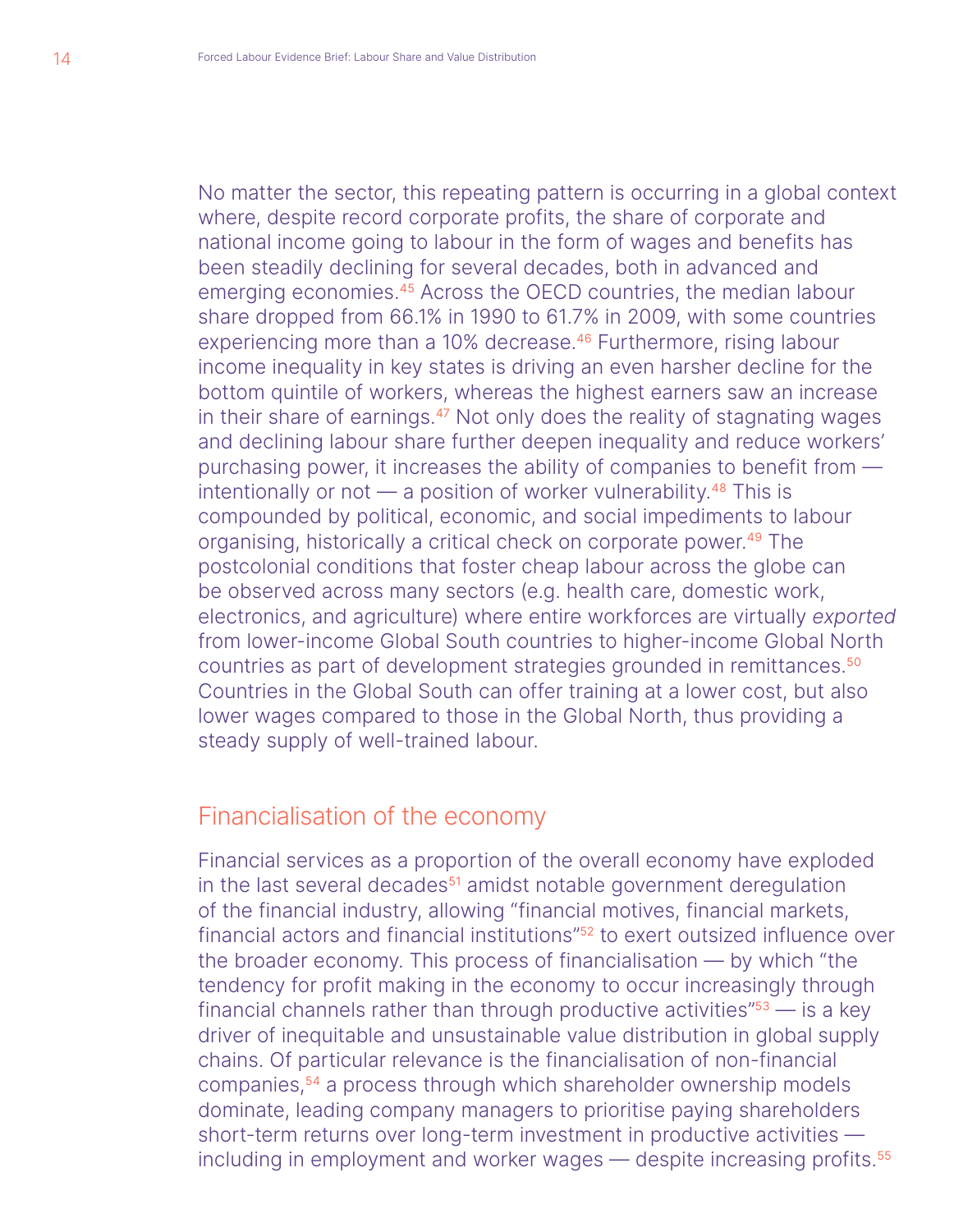Furthermore, companies increasingly make money through financial activities, such as stock buybacks,<sup>56</sup> rather than productive activities. In simpler terms, companies generate more profits from moving money around than they do selling their products and/or services.

The resulting prioritisation of short-term gains over more sustainable, long-term benefits is a key driver of business models that encourage labour exploitation. Financialised businesses are also more likely to have lengthy global supply chains,<sup>57</sup> demonstrating that short-termism incentivises companies to outsource and cut costs, with supply chain workers often feeling the squeeze. Value is concentrating in financial activities, making less available to pay suppliers and, in turn, workers. An outcome of this process is increased returns to executives and capital owners<sup>58</sup> (at the expense of workers) that further drive higher market valuation and concentration. For example, S&P 500 companies spent \$4.3 trillion USD — or 52% of their net income — in stock buybacks between 2009 and 2018.<sup>59</sup> This practice has directly hampered the use of profits on dynamic gains and adequate supplier and worker income.<sup>60</sup> At the same time, financial rewards for executives have increased, with the average compensation of CEOs in the 350 largest U.S. firms being \$21.3 million USD in 2019, up nearly 1200% since 1978, adjusted for inflation. $61$  This signals that while there is plenty of value to be allocated, few (if any) constraints are placed around pay at the top of the chain, whilst workers are left struggling for decent pay and treatment in a global business climate that has come to characterise cuts to worker pay and conditions as efficiency, rather than extraction.<sup>62</sup>

S&P 500 companies spent \$4.3 trillion USD — or 52% of their net income — in stock buybacks between 2009 and 2018.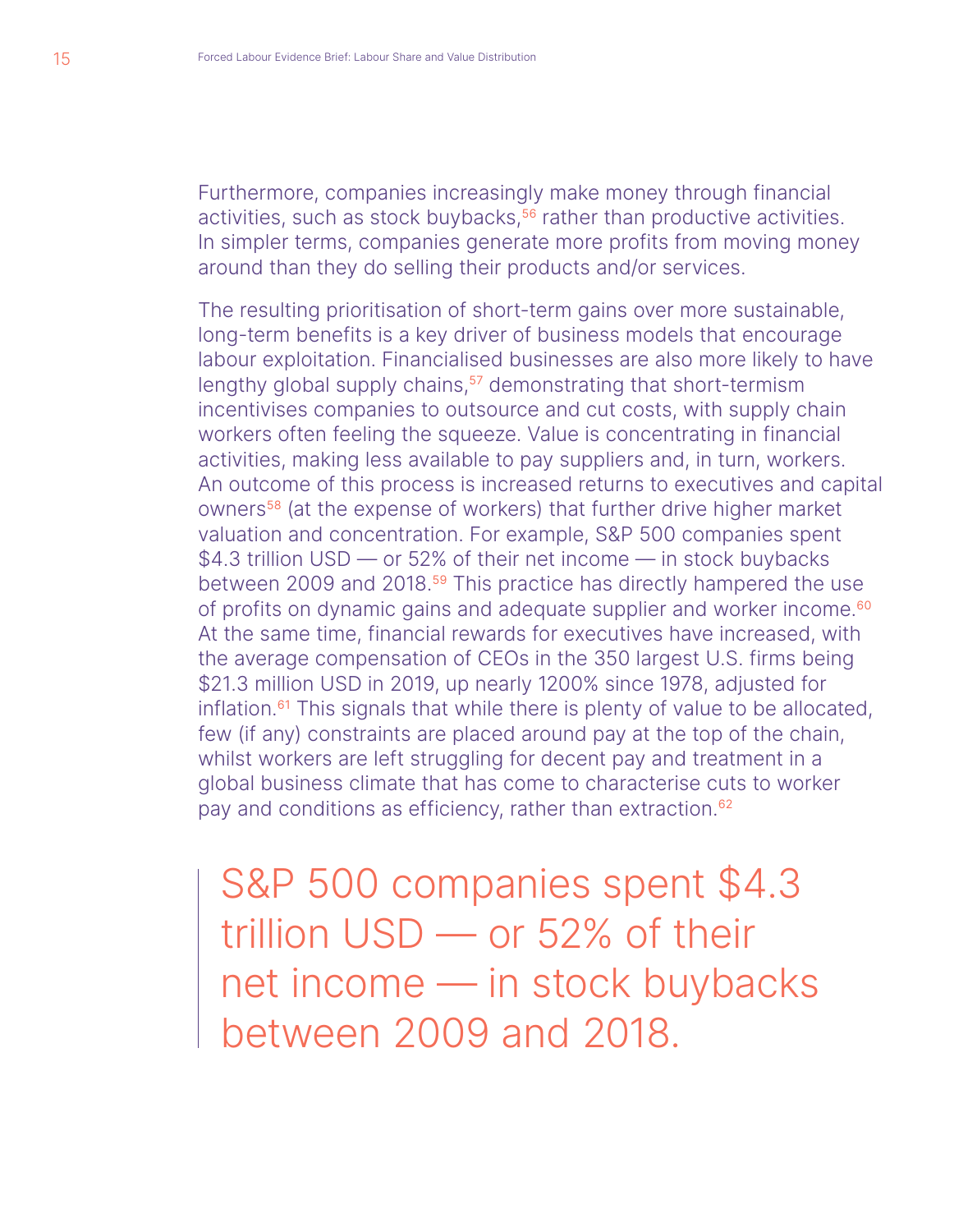## Increased market concentration and rise of superstar firms

Firms' often already disproportionate power in the global economy and in their supply chains is exacerbated by increasing market concentration due to mergers and acquisitions, common firm ownership by large investment companies, and speculative trading.<sup>63</sup> This results in less competition between buyers. In some cases, concentration increases buyers' price-setting ability, as they are under little pressure to ensure labour protections as a retention strategy — at least prior to the COVID-19 pandemic, the jurisdiction-hopping nature of modern supply chains ensured that rather than compete for workers on pay or conditions, firms could always shift to a new crop of potential workers in evermore precarious conditions that would do the same work for less money.<sup>64</sup>

With concentration, there are fewer competitors against whom a company would need to position themselves or their suppliers as employers of choice through better wages or working conditions. Further, without proper competition, firms can exert more control over pricing and input costs, including labour.<sup>65</sup> Documented rises in aggregate markups  $$ and thus profits — since the 1980s further demonstrates increased market power and a resulting decline in labour share.<sup>66</sup> Higher industry concentration is associated with lower wages<sup>67</sup> and labour share<sup>68</sup> at the local level, and evidence shows that as profits grow for these large firms, their suppliers see diminishing returns.<sup>69</sup> As suppliers manage the strain of low margins, outsourcing and subcontracting tend to increase, especially to organisations and individuals who can compress costs under legal minimums.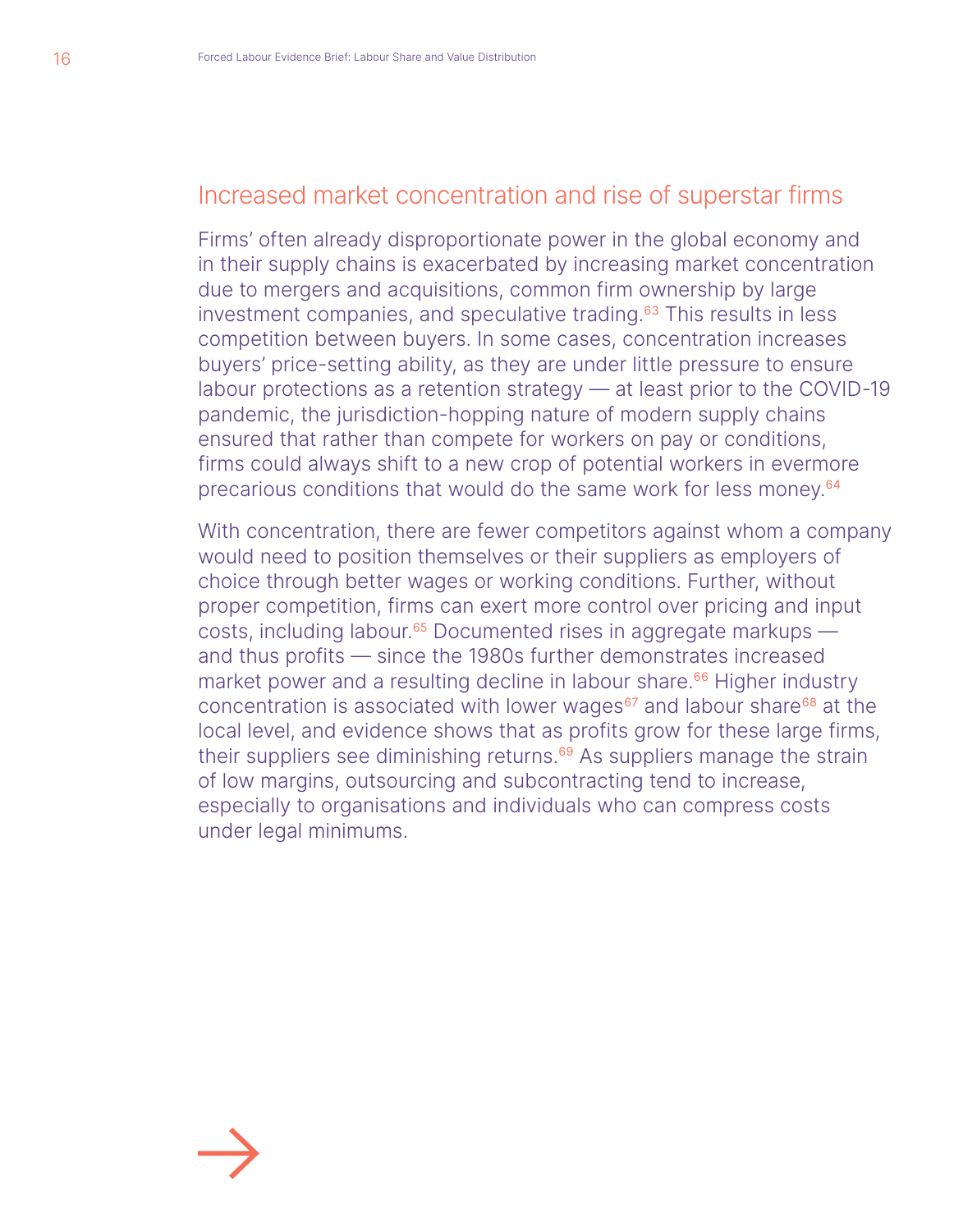In the United States, where a significant number of the Fortune Global 500 companies remain headquartered:

<sup>of</sup> industries saw increased market concentration<br>between the late 1990s and early 2010s<sup>70</sup> between the late 1990s and early 2010s<sup>70</sup>

> the number of mergers and acquisitions tripled in the past 30 years, with over 18,000 in 201971

of all U.S. GDP is accounted for by the top 20 firms –<br>a dramatic change from the 1950s, when the top 60<br>firms combined made up a smaller proportion.<sup>72</sup> a dramatic change from the 1950s, when the top 60 firms combined made up a smaller proportion.<sup>72</sup>

The International Monetary Fund acknowledges that the trend toward increasing corporate market power "could weaken investment, deter innovation, reduce labour income share, and make it more difficult for monetary policy to stabilize output."<sup>73</sup> As firms grow ever larger, they can more easily access the legal and financial resources to create more complex corporate structures that allow tax avoidance — which is estimated to cost governments \$500 - \$600 billion USD each year in lost corporate tax revenue<sup>74</sup> — or skirting of other 'inconvenient' regulations.

The rise of superstar  $-$  or 'winner take most'  $-$  firms (those that gain a competitive advantage in terms of productivity and efficiency through technological innovation) is crowding out smaller, less competitive firms and contributing to this tendency toward market concentration.<sup>75</sup> Research into nearly 700 industries over a period of 30 years demonstrates a marked upward trend in the concentration of superstar firms across all six economic sectors examined and an associated decline in labour share. The most concentrated industries experienced the largest labour share reduction.76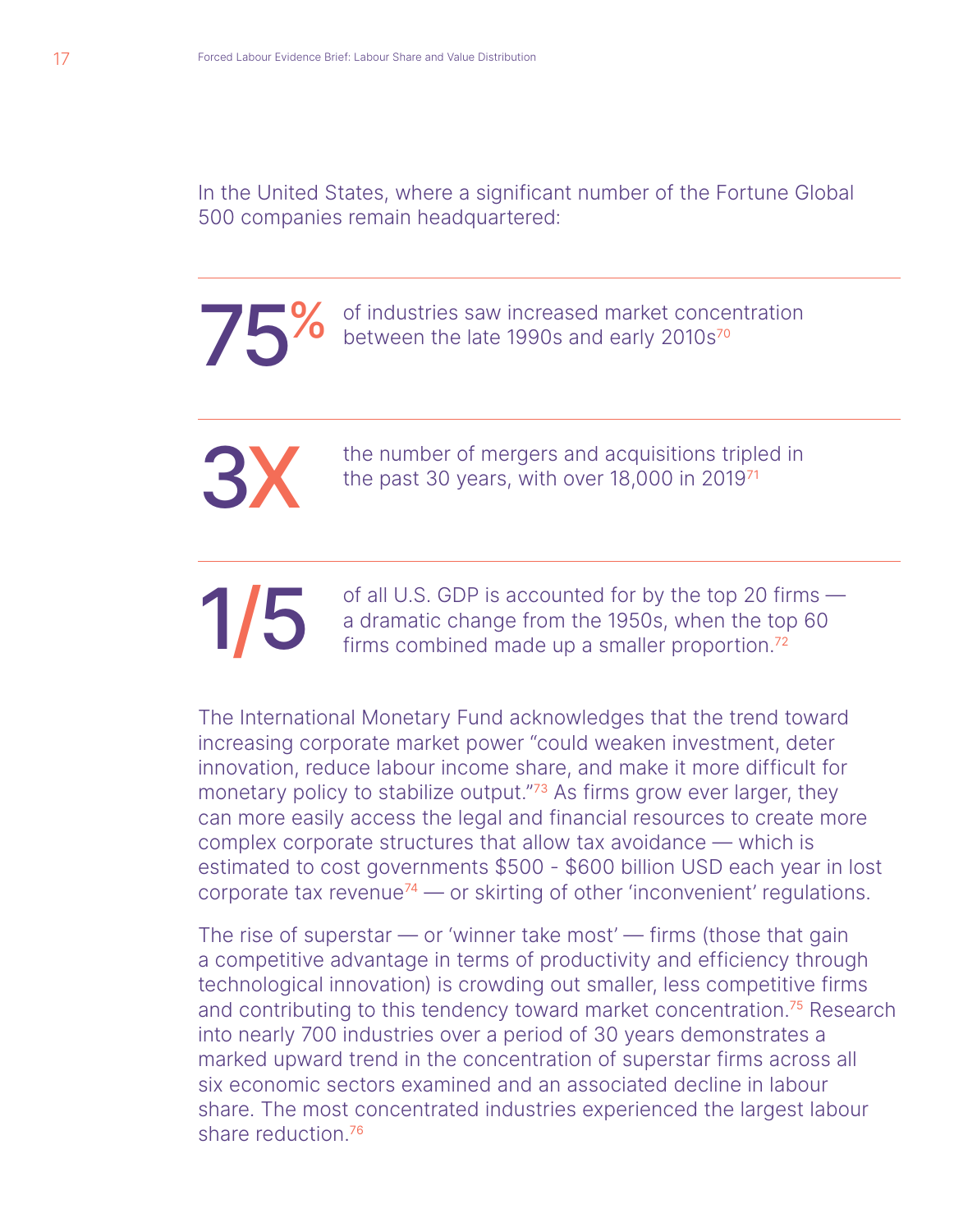The annual revenue of these large firms can easily exceed the GDP of entire countries<sup>77</sup> — Apple quietly passed the \$2 trillion USD market cap amid the pandemic<sup>78</sup> — and there are troubling trends toward market concentration across such varied industries as pet food, beverages,<sup>79</sup> and extractives.<sup>80</sup> A recent investigation by *The Guardian* documents that as increasingly more of the beef processing industry is controlled by fewer mega firms with mounting profits, farmers are earning less despite consumers paying higher prices. $81$  Such labour market monopsony  $$ in which single companies control entire markets and can set wages and working conditions with minimal consideration to workers based on disproportionate power — is spreading, and permeating across sectors.

As firms grow ever larger, they can more easily access the legal and financial resources to create more complex corporate structures that allow tax avoidance or skirting of other 'inconvenient' regulations.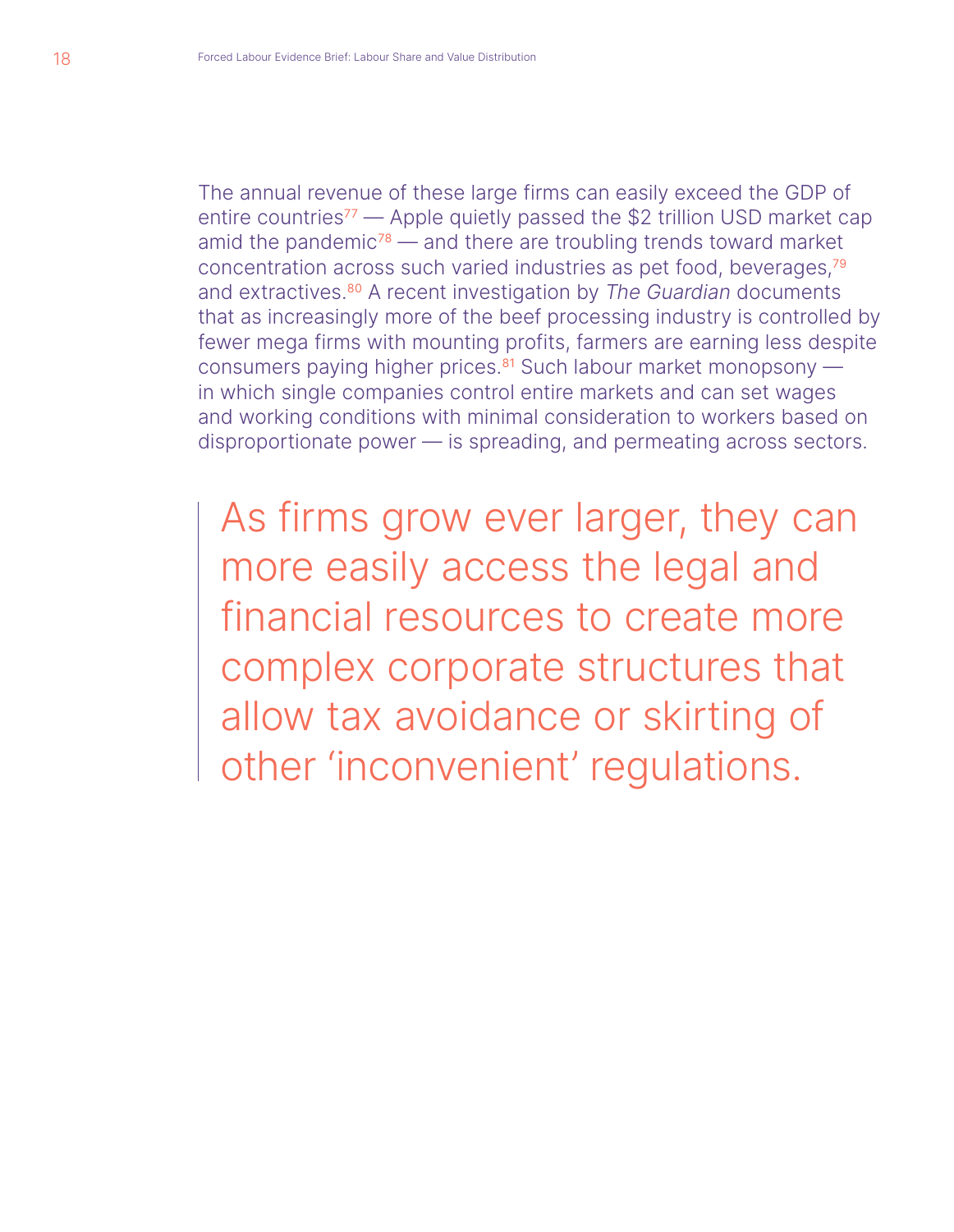## Limitations on labour organising

The power amassed by lead firms via increased market concentration and financialisation arguably results, in part, from the same *laissez-faire* regulatory landscape that has been both cause and consequence of "labor's countervailing power [being] more notable for its absence than its presence."<sup>82</sup> Financialisation is happening against the backdrop of a precipitous decline in union membership<sup>83</sup> and deliberate quashing of labour organising, which further adds to declining wages and reduced labour share.<sup>84</sup> Unsurprisingly, research demonstrates a positive relationship between bargaining power and labour share.<sup>85</sup> Further, union membership is associated with higher pay, particularly among low-wage earners,<sup>86</sup> who often come from historically marginalised populations that have also been systematically deprived of equal access to education. Legacies of discrimination on the basis of race, ethnicity, citizenship, and other classifications exacerbate this problem within migrant worker populations. Migrants are often excluded from formal labour organising, and earn 13% less than nationals, on average.<sup>87</sup> Gender implications are even more dire, with female migrants suffering doubly.<sup>88</sup> Against the backdrop of poverty and unequal access to education, workers who are particularly vulnerable often struggle to meaningfully act on and enforce their rights out of fear of retaliation, such as blacklisting.

Simply put, a significant barrier to realising better labour standards in supply chains is the accumulation of value at the top of the supply chain and the negligible margins at the bottom. Until this is addressed, countless workers will remain highly vulnerable to forced labour and other severe human rights violations.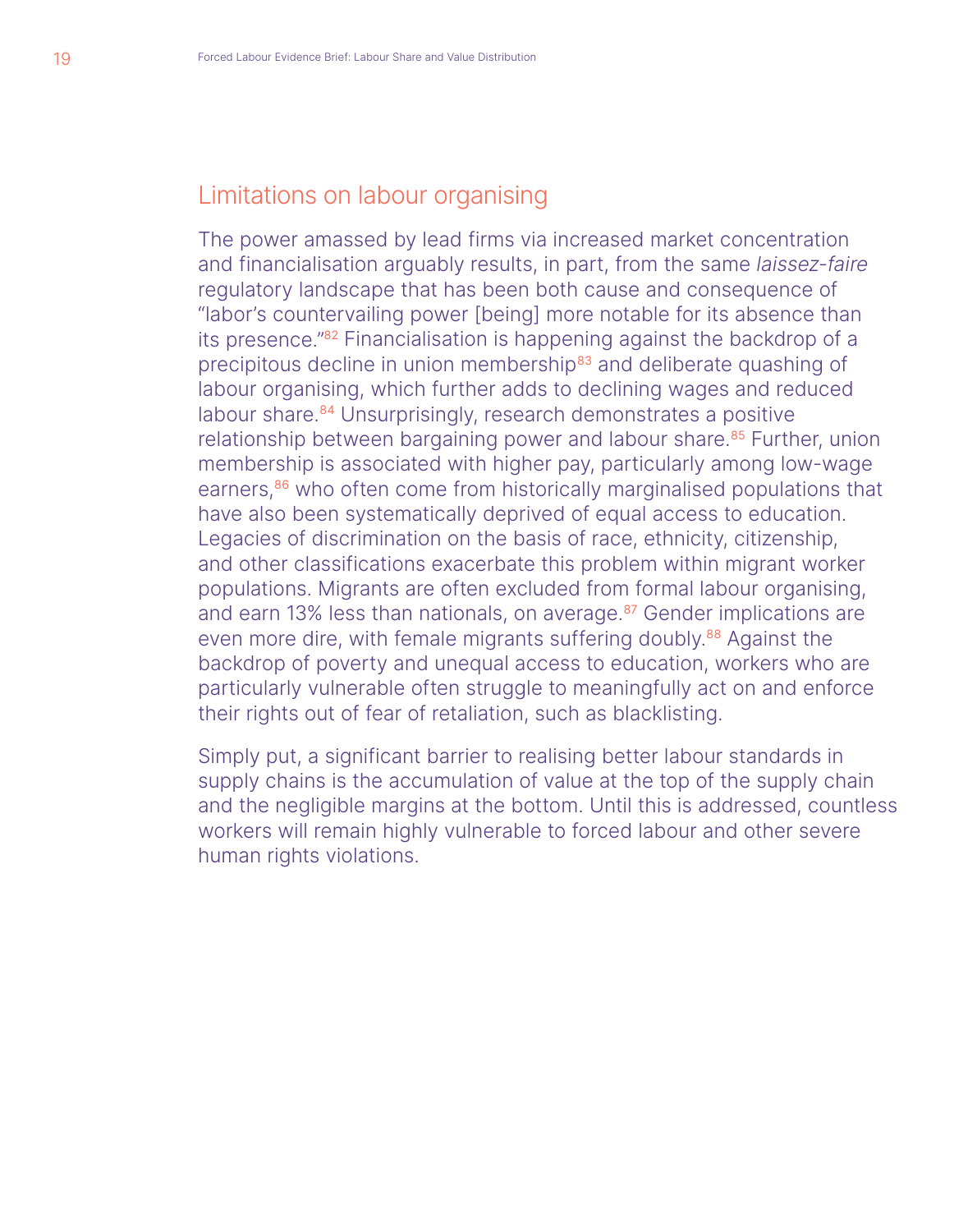# **Solutions**

Financialised business models that prioritise making value available to shareholders and the ensuing tendency toward short-term profit maximisation are deeply ingrained in current business models underlying a global economy rife with severe exploitation. Thus, successful solutions will need to be multifaceted and led by both the public and private sectors, with broad civil society participation, in a mutually reinforcing way. Given evidence suggesting that existing industry-led reforms and initiatives have achieved little in improving outcomes for workers,<sup>89</sup> achieving the goal of eradicating severe labour exploitation will further necessitate the participation of workers and their organisations in high-level decision making about business models and governance structures — and their implementation. Fundamentally, these solutions need to achieve more equitable value distribution in supply chains to be successful.

#### Market-based solutions

There are steps the private sector can take to meaningfully weed out severe labour exploitation in supply chains via more equitable value distribution, both in how they manage day-to-day operations and more broadly in how they shape company ethos and value allocation. When firms step up and lead, they have the opportunity to drive up the standards, reversing the race to the bottom.

#### Allocate value along supply chains to align with true labour costs.

As established, ensuring that corporate practice does not contribute to the risk of forced labour in supply chains will necessitate increasing the value share going to workers, including through proper cost modelling and wage benchmarking based on established living wage calculations.<sup>90</sup> When input costs for labour are not benchmarked at living wage levels, workers are essentially allocated the leftovers after profits are allocated along the chain. Benchmarking costs 'pre'distributes value in a way that ensures that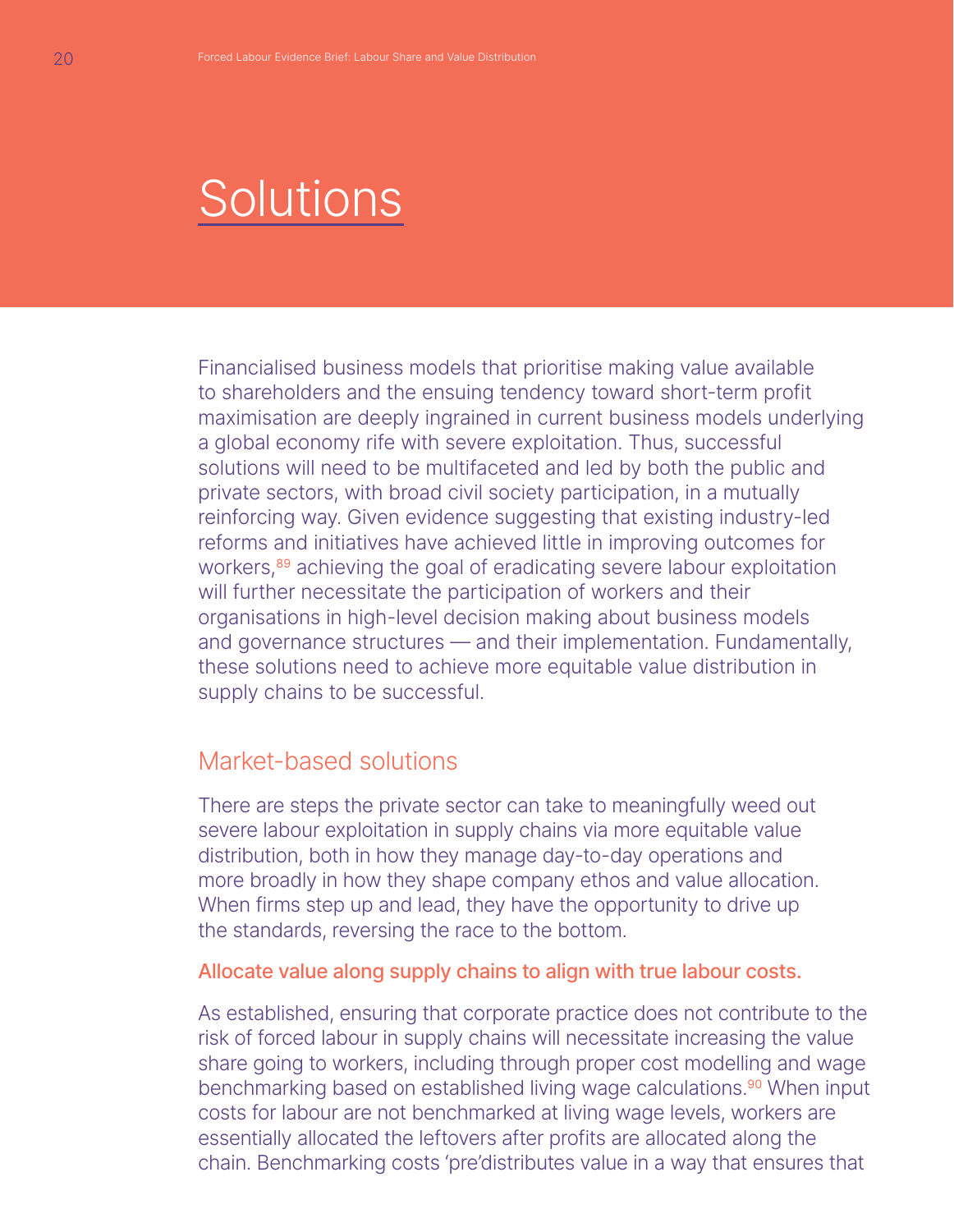the final product price takes into account the true cost (and value) of labour from the beginning; in other words, workers' basic living conditions are assured before CEO bonuses and shareholder dividends are paid out.

As of 2020, 327 million wage earners were paid at or below the minimum wage, more than 80% of whom were earning less than the minimum hourly wage owing to either non-compliance or laws that exclude certain classes of workers from relevant laws.<sup>91</sup> This can only be addressed via industry-wide campaigns to implement policies known to offer protection against the worst forms of labour exploitation, a key component of which is the payment of a living wage.<sup>92</sup>

A living wage accounts for a more robust notion of the cost of living in a given locality, including data on the cost of food, housing, childcare, health care, transportation costs, and other basic necessities — in other words, the lowest level at which a worker can meet subsistence needs. This contrasts with the setting of a minimum wage — a legally conceived lowest allowable pay rate typically anchored on (problematic) poverty indicators.<sup>93</sup> A living wage is about supporting workers' livelihoods rather than just meeting a minimum threshold that keeps them at the official poverty line. As such baselines are typically set at levels that are generally well-below liveable, such an approach constrains workers' agency, leaving them highly vulnerable to labour exploitation. Ensuring living wages are paid is a meaningful way to more equitably distribute value in supply chains and thus reduce the prevalence of forced labour.

There are several promising examples of successful companies that have established business models that more equitably distribute value across the supply chain, helping to ensure workers are free from exploitation. Key components of these approaches include long-term commitments to and predictable pricing for suppliers/farmers to ensure income security and the opportunity to make investments into raising their productive capacity, as well as paying top-of-market prices or even premiums slightly above the market price of inputs. For example, companies in the coffee industry have worked to implement cost-sharing models whereby coffee growers receive payouts as a percentage of the brand's profits to increase their value share without affecting productivity.<sup>94</sup> This allows growers to enhance their income and invest in their communities directly, ensuring they develop in a way that reflects local preferences. Furthermore, such profit sharing can result in less tangible benefits, such as a deeper sense of agency and loyalty.<sup>95</sup>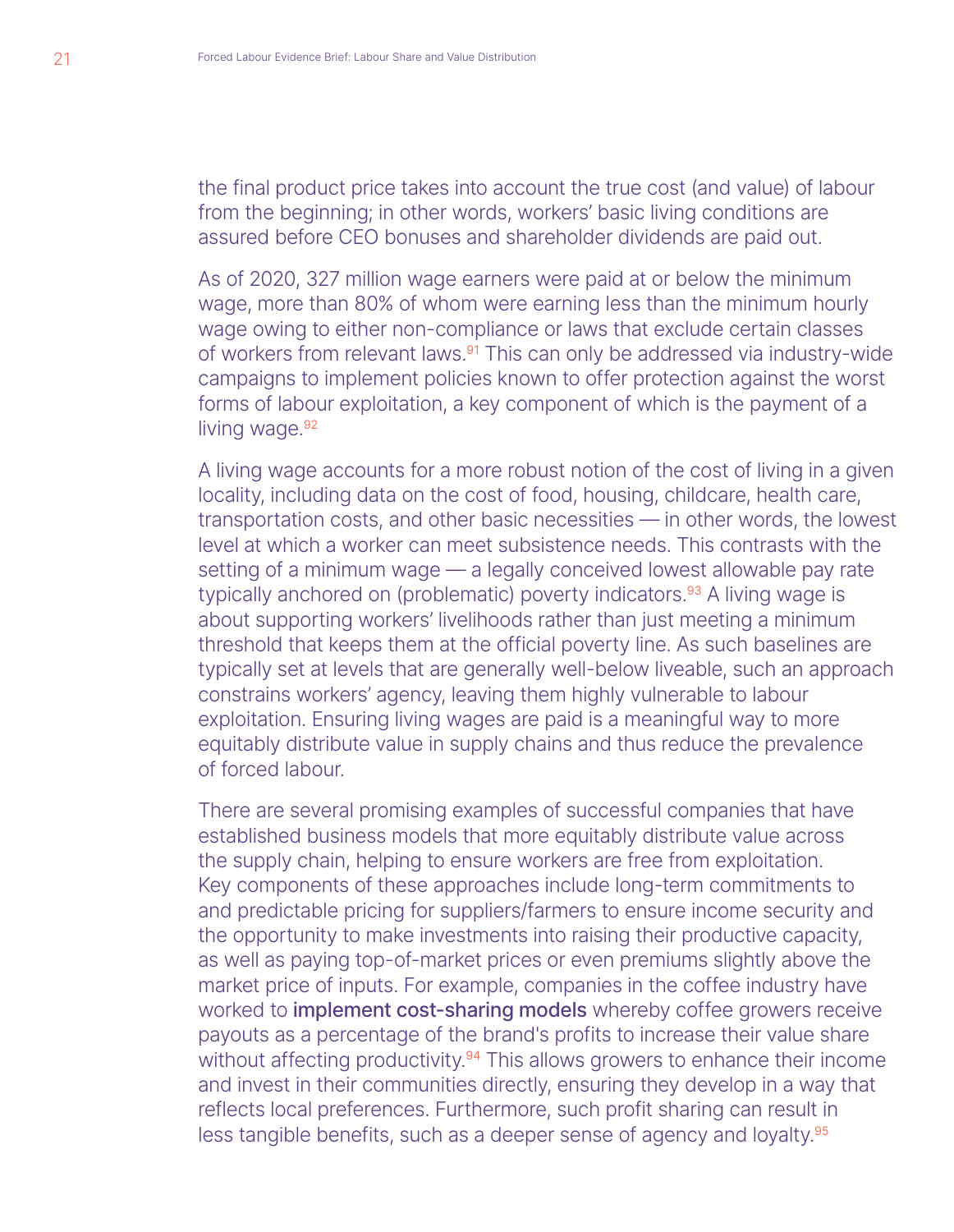The simple truth is that combatting the built-in demand for forced labour on the business side will require reducing the supply of vulnerable workers by getting more income into workers' pockets to increase their resilience and shifting costs (e.g. around recruitment) to employers.

## Figure 2: *Minimum Wage vs. Living Wage*

The gap between the official minimum wage and what constitutes a living wage is staggering in many countries feeding into global apparel supply chains.

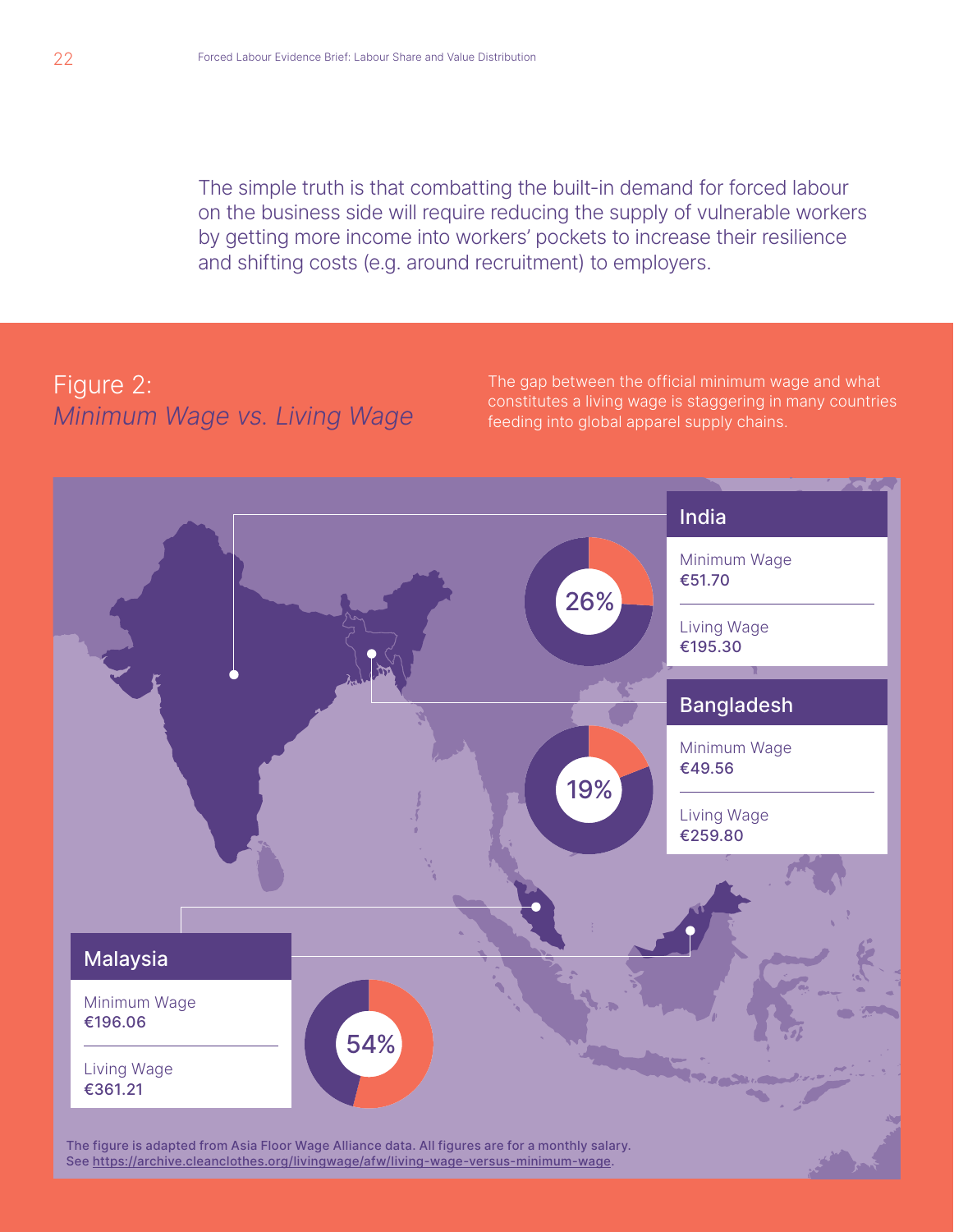In addition to setting wage benchmarks, undertaking cost modelling that considers the actual price of inputs and labour is also a key factor in improving the business model to combat forced labour.<sup>96</sup> To be successful, the adoption of living wage standards needs to be met by distributing value from one end of the supply chain to the other instead of cost-cutting within production nodes. Research has demonstrated that this can be done without having a significant impact on consumers.<sup>97</sup> In sum, enabling workers to meet their basic needs reduces vulnerability to forced labour and assures firms that they are less likely to find such abuses in their supply chains.

Promising examples of how value can be more equitably distributed in global supply chains often rely on the cooperation of brands, buyers, suppliers, civil society, workers, and governments.<sup>98</sup> As established, the precarity workers often face cannot be disentangled from the fact that suppliers are under increased pressure to produce efficiently at ever-lower costs due to monopsony, thus an ideal solution would **foster relationships of more** equitable joint dependency<sup>99</sup> between suppliers and buyers in an effort to draw value and power deeper into supply chains.

#### Support opportunities for workers to be centrally involved in supply chain decision making and implementation, including, but not limited to, unionisation efforts.

Meaningful change in increasing labour share will necessitate more than advances in productivity and re-allocation of value along supply chains, namely strengthened bargaining power and direct, stable engagement with buyers. Historically, union membership has been a key toward better wages for all workers regardless of union status<sup>100</sup> — a notable marker of value in global supply chains — and improved working conditions. Furthermore, there is a demonstrated positive association between higher union density and wage share.<sup>101</sup> Opportunities for workers to organise  $-$  including nonunion forms of collective representation — help overcome the collective action problem and reorient power in the global economy, which is key in negotiating value distribution related to when and where to sell, and at what price point. Unfortunately, the ability of traditional organised labour to function as a meaningful check on corporate power has been eroded over recent decades.<sup>102</sup>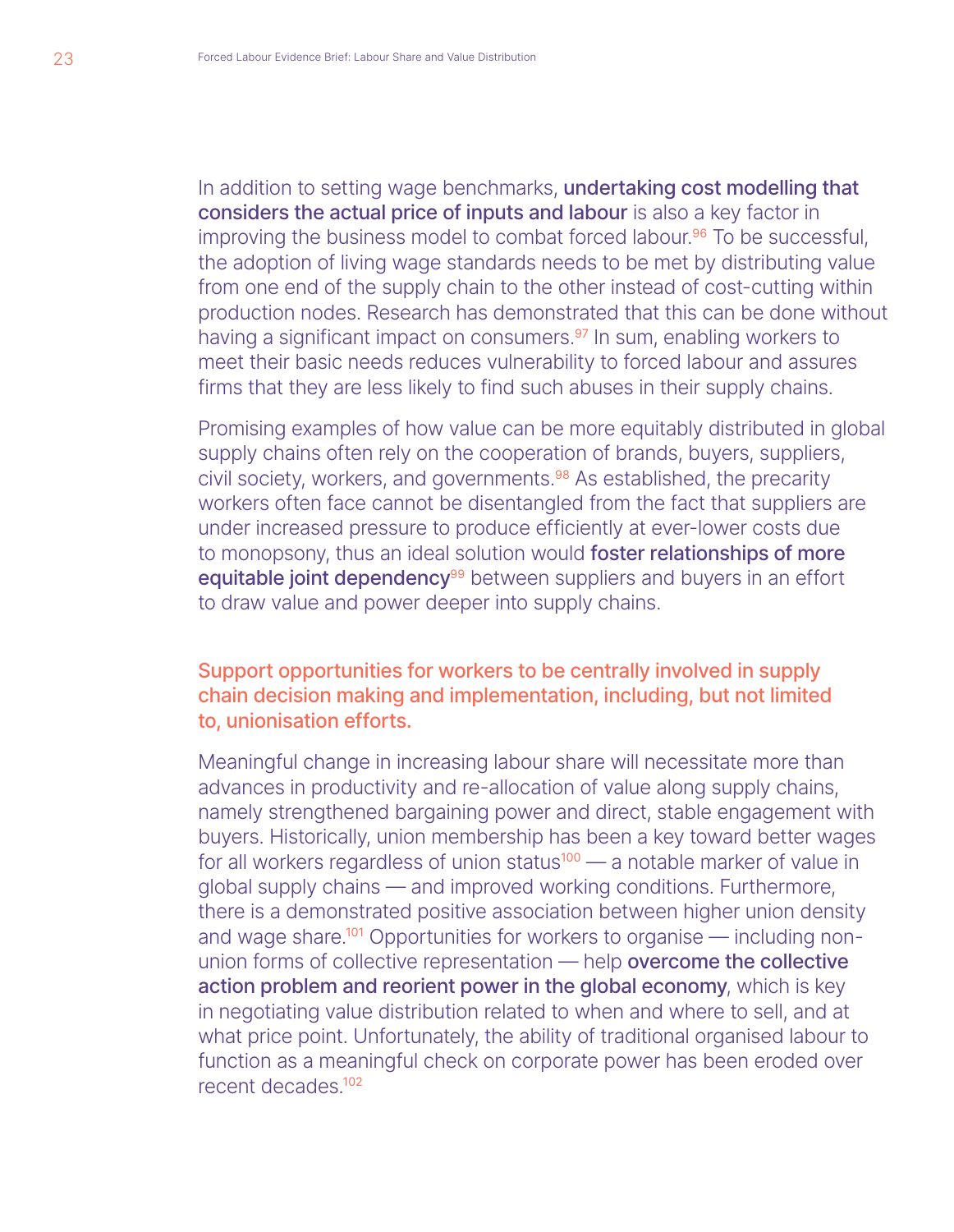Furthermore, just as supply chains have grown more complex and reached evermore places, the success of unions (noting they are currently legally barred in certain geographies and among certain sectors of workers) and other collective organising approaches will depend on the **ability of workers** to organise beyond a single worksite and across sectors and borders, particularly in hyper-competitive, low-margin sectors marked by intense pressure on workers' wages.<sup>103</sup> Though a fairly nascent approach, worker-led binding and enforceable sector-wide agreements with employers that include consequences for suppliers and brands that violate minimum standards have demonstrated increased effectiveness in combating forced labour through a model of worker-driven social responsibility, as compared to standard corporate social responsibility initiatives.<sup>104</sup> This further supports business in ensuring brands do not have to stand alone and that changes to costing models do not create a competitive advantage/disadvantage for actors choosing to opt out/in.

There are also encouraging models emerging of unions working in partnership with other civil society actors<sup>105</sup> around demands that benefit the broader community over the long term.<sup>106</sup> This might also include strategies that leverage relevant financial assets such as pension funds and endowments to ensure they are invested in firms that reflect more sustainable business models.<sup>107</sup> In regard to ways that labour organising might broadly benefit society, it has been documented that white union members in the United States consistently possess lower levels of racial resentment and greater support for policies that will benefit Black workers.<sup>108</sup> This suggests that a further benefit of worker organising is dismantling discriminatory patterns that have been historically used to justify labour exploitation including slavery  $-$  in the first place.<sup>109</sup> In sum, labour's collective bargaining power can serve as a much-needed countervailing force within supply chains.

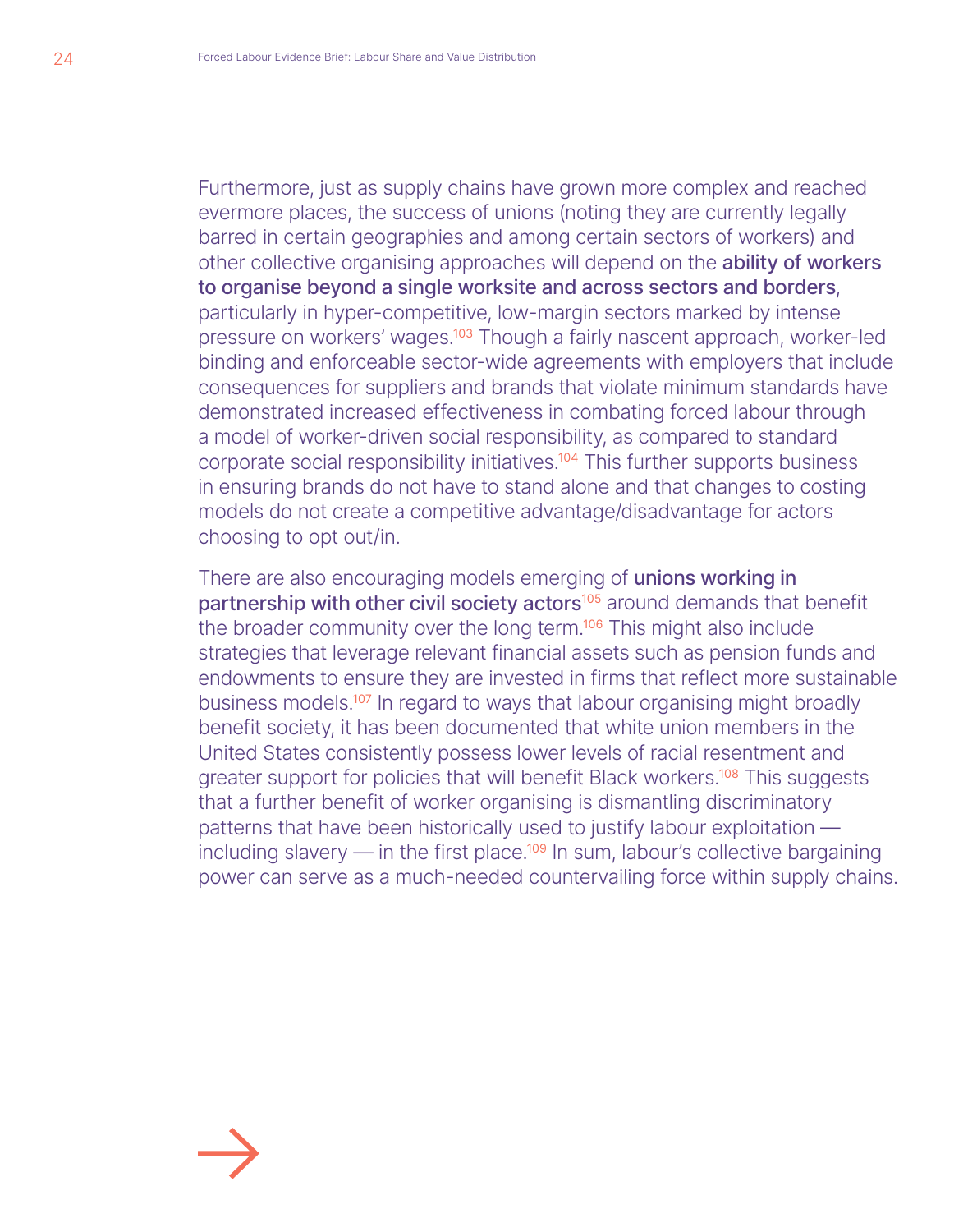Efforts to amplify 'worker voice' in supply chains, particularly with regard to combatting forced labour, have gained significant traction in recent years. In addition to making such efforts more than just a buzzword, one key challenge remains protecting workers from possible retaliation and ensuring such mechanisms broadly represent worker experience.<sup>110</sup> The latter point is best addressed by ensuring such initiatives remain democratic, governed by norms of representation, accountability, and worker agency.<sup>111</sup> Multi-stakeholder collective agreements that leverage the power of brands, retailers, and consumers alongside workers<sup>112</sup> — such as the Accord on Fire and Building Safety in Bangladesh and the Fair Food Program in the United States — are key in reallocating value more equitably when they are:

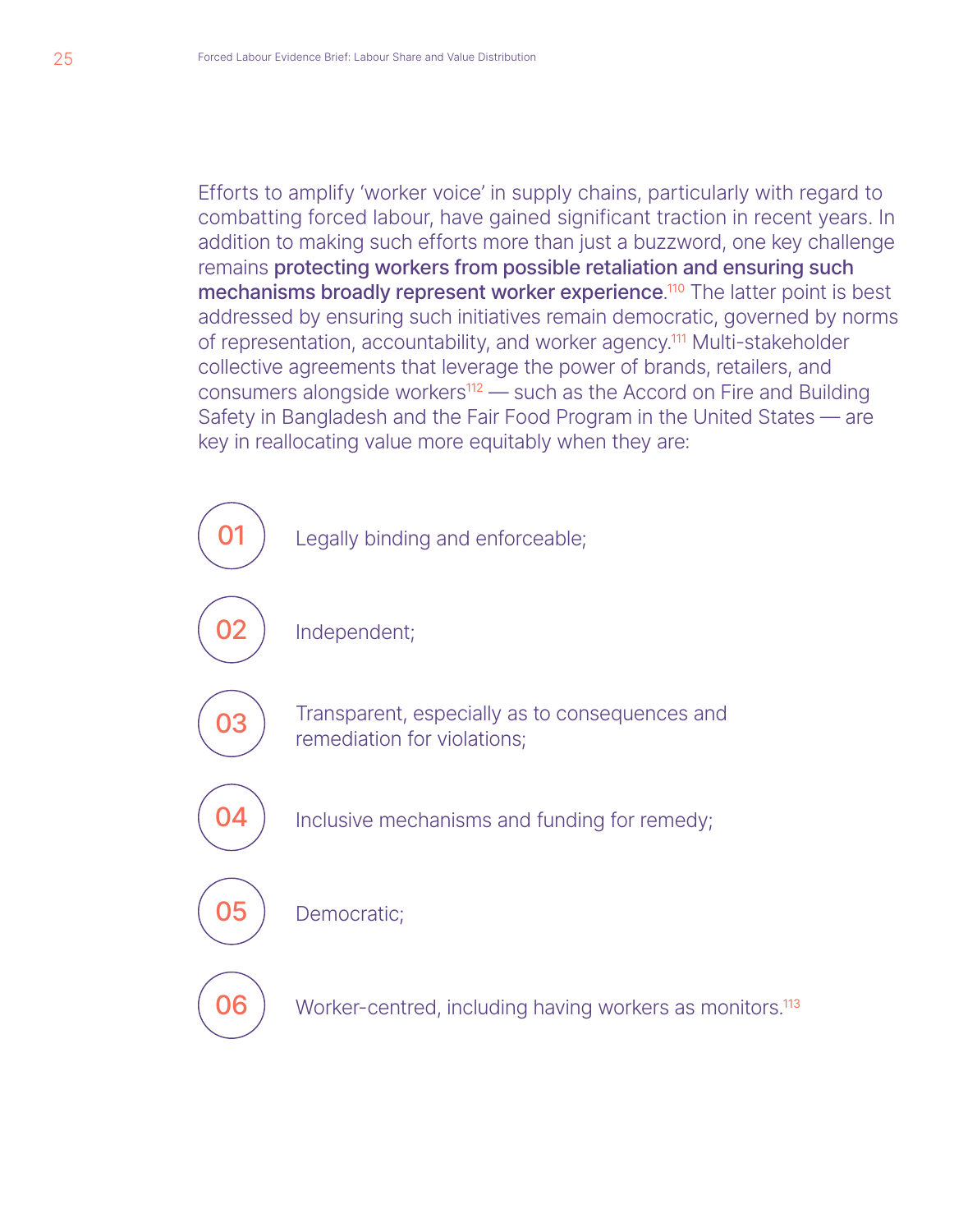Research demonstrates that such binding cost-sharing accords are successful in combating the squeeze that suppliers often face — which in turn limits the labour share — by centrally integrating workers and binding lead firms to share in the cost of improved working conditions, thus reorienting power structures.<sup>114</sup>

Taken together, these solutions point toward the need for corporations to be increasingly guided not only by shareholders but a broader set of stakeholders — notably workers — whose lives are intertwined with and affected by global supply chains. Pressure has been mounting behind this idea: it was the theme of the 2020 World Economic Forum, the Business Roundtable recently issued a statement on corporate purpose committed to this idea, and a large-scale, global poll released in early 2020 revealed that more than half of people surveyed believe "capitalism does more harm than good in the world."<sup>115</sup> As part of this reformist impulse, meaningfully integrating workers' experience and perspective into decision-making as key stakeholders in global supply chains will drive reduced vulnerability to exploitation.

Meaningfully integrating workers' experience and perspective into decision-making as key stakeholders in global supply chains will drive reduced vulnerability to exploitation.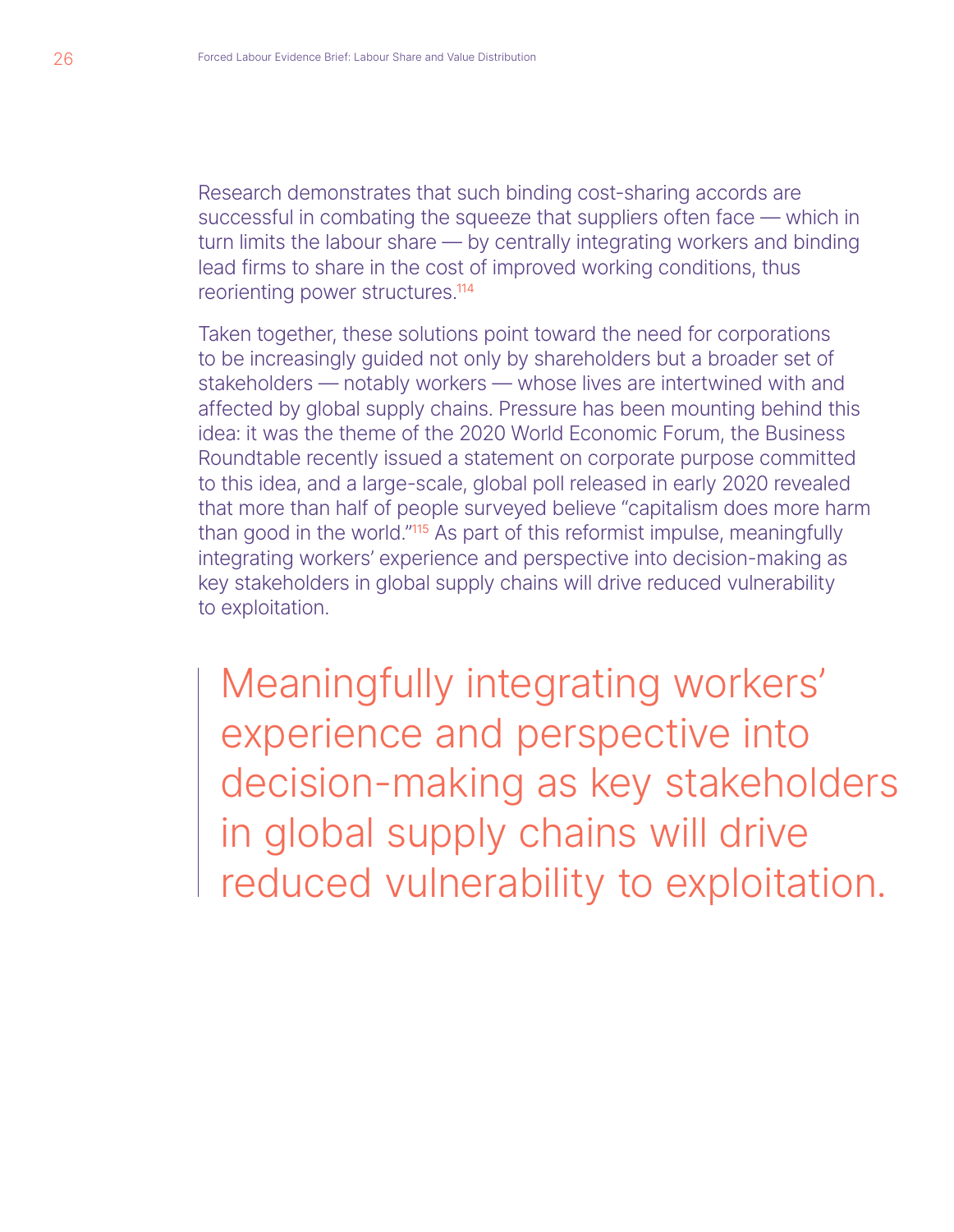#### State-driven solutions

While there are many positive steps that the private sector can take toward eliminating forced labour from supply chains, government action is critical to reform existing incentive structures that drive exploitation. Notably, this centres on enacting regulations that ensure human rightsrespecting corporate ethos and good governance extend deep into global supply chains.

## Figure 3: *Understanding a Living Income*

The Living Income Differential (LID) policy enacted recently among cocoa farmers in Ghana and Cote d'Ivoire provides an example of how governments might get involved to ensure value is more equitably distributed throughout supply chains. Given their combined market power, these two countries collaborated to charge an extra premium on all cocoa sales to guarantee a fixed price for their farmers throughout the growing season. This is complemented by a price stabilisation fund that can supplement as needed based on seasonality and the variability of global markets. Given this policy was just implemented last year, the long-term impacts are yet unknown, but it is a promising example of how governments can regulate to ensure workers receive their fair share.



Credit to Uncommon Cacao for inspiring this graphic.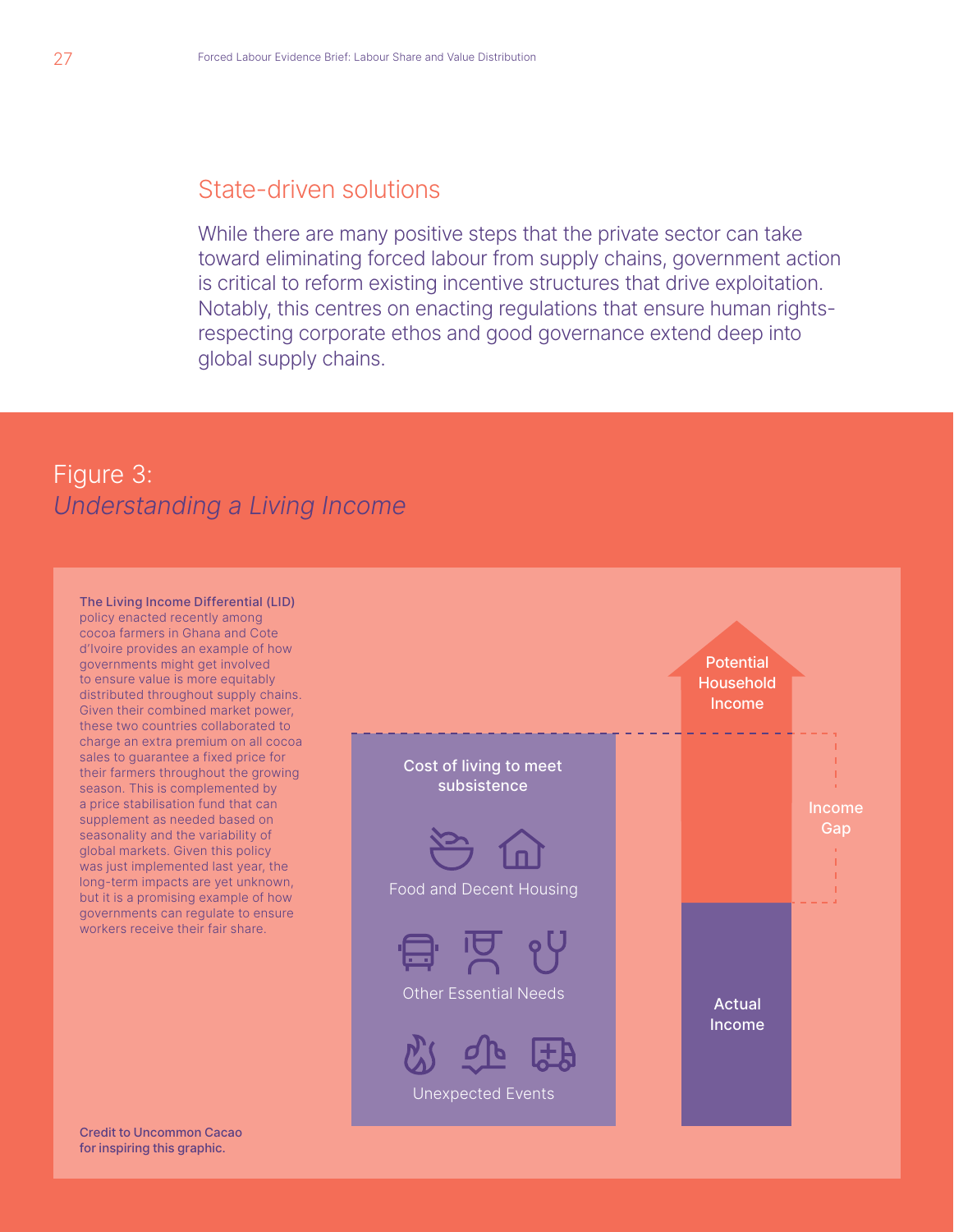Governments must use legal levers to reduce inequities within — and arising from – global supply chains. One important step will be to **close loopholes** that allow 'fissuring'<sup>116</sup> of business structures in which companies can easily shapeshift to avoid adequate wages and fair labour standards, highlighting a notable discrepancy between lead firms' legal responsibilities and the degree of control exercised in the market. Combatting this tendency requires mandating 'organisational glue' that ensures entities connected to lead firms albeit peripherally — maintain standards and worker protections needed to combat forced labour.<sup>117</sup> As previously discussed, the ability of workers to collectively organise is key to addressing the accountability gaps that arise from such fissuring.

This may also entail legislating for corporate mandatory human rights due diligence to ensure that company practice does not negatively impact a range of stakeholders.<sup>118</sup> This will help to ensure that companies do not solely prioritise the returns of shareholders, but are required by law to demonstrate that they are mitigating and preventing the negative implications of their business practices on workers, incentivising them to make more value available to cover the costs of decent work.

To ensure more value reaches workers without unduly impacting consumers via price pass-throughs, it will also be necessary to consider ways for states to limit opportunities for high-level company executives to extract inequitable levels of value. For years, companies continued to innovate and generate sustainable profits whilst CEO pay was set at a more reasonable ratio to the average worker. This contrasts to today, with the average compensation of CEOs among the 350 largest U.S. firms being \$21.3 million USD in 2019, up nearly 1200% since 1978, adjusted for inflation.<sup>119</sup> One attempt to combat this with a positivist approach comes from the State of California in the United States, where there has been proposed legislation that would set tax rates on locally based companies with more than \$10 million USD in taxable income based on their ratio of the highest-paid executive to the average employee, with higher rates assigned to companies with a broader gap.<sup>120</sup> Another suggestion is introducing a luxury tax on compensation over a certain amount.<sup>121</sup>

Furthermore, re-evaluating antitrust legislation and strengthening its enforcement, in tandem with more stringent labour and consumer protection policies, will be key in rebalancing power in global supply chains; as it exists, the imbalance of market and bargaining power makes it all too easy to carve up profits in ways that deprive workers of their fair share. Moreover, the current, more lax approach essentially allows collusion that results simultaneously in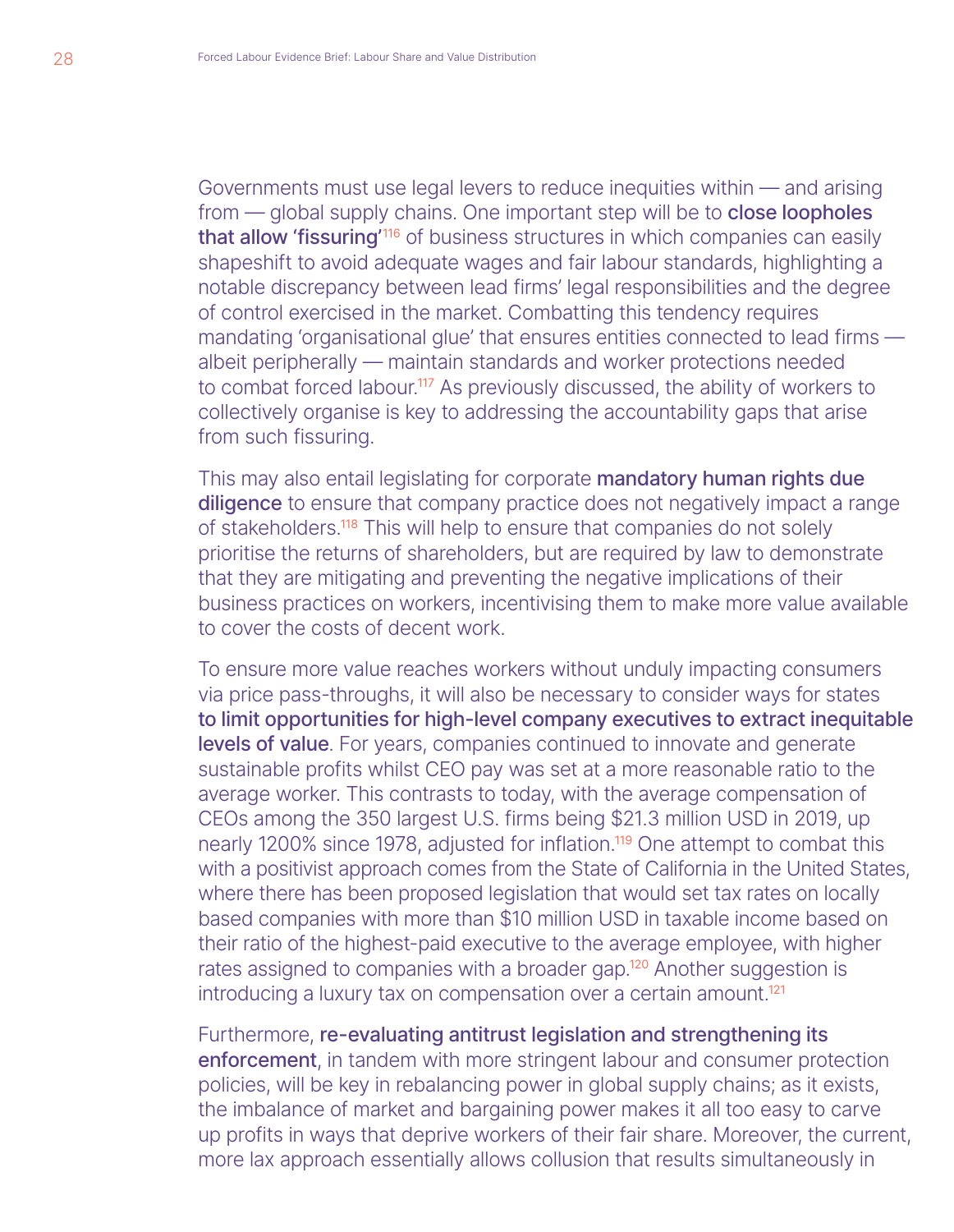upward pressure on consumer prices and downward pressure on supplier compensation, which limits the labour share. Existing scholarship supports the notion that antitrust frameworks in their current, severely attenuated form directly contribute to regressive distributions of wealth, perpetuating the vulnerabilities that give rise to easily exploitable labour.<sup>122</sup>

As illustrated by the Living Income Differential example (see page 27), many of these solutions necessitate cooperative action by the public and private sectors, with direct participation from civil society. The capital needed to support this work exists to be reallocated: profits for the Global Fortune 500 firms stood at \$2.1 trillion USD in 2019 (up more than 150% in a decade),<sup>123</sup> meaning these reorientations should be achievable without passing significantly higher costs on to consumers. Evidence shows that solutions that do not work are often displacing other actions that could prove more impactful.<sup>124</sup> Just as we need survivors and other impacted communities directing efforts within the anti-trafficking field more broadly, we need workers sitting alongside other business actors to drive much-needed reforms to ensure equitable value distribution. Though this reorientation may feel like a significant shift, we must also remember that any model, institution, or market is simply a function of human-created policies and politics; chattel slavery was once a central component of doing business in much of the world, after all.

Antitrust frameworks in their current, severely attenuated form directly contribute to regressive distributions of wealth, perpetuating the vulnerabilities that give rise to easily exploitable labour.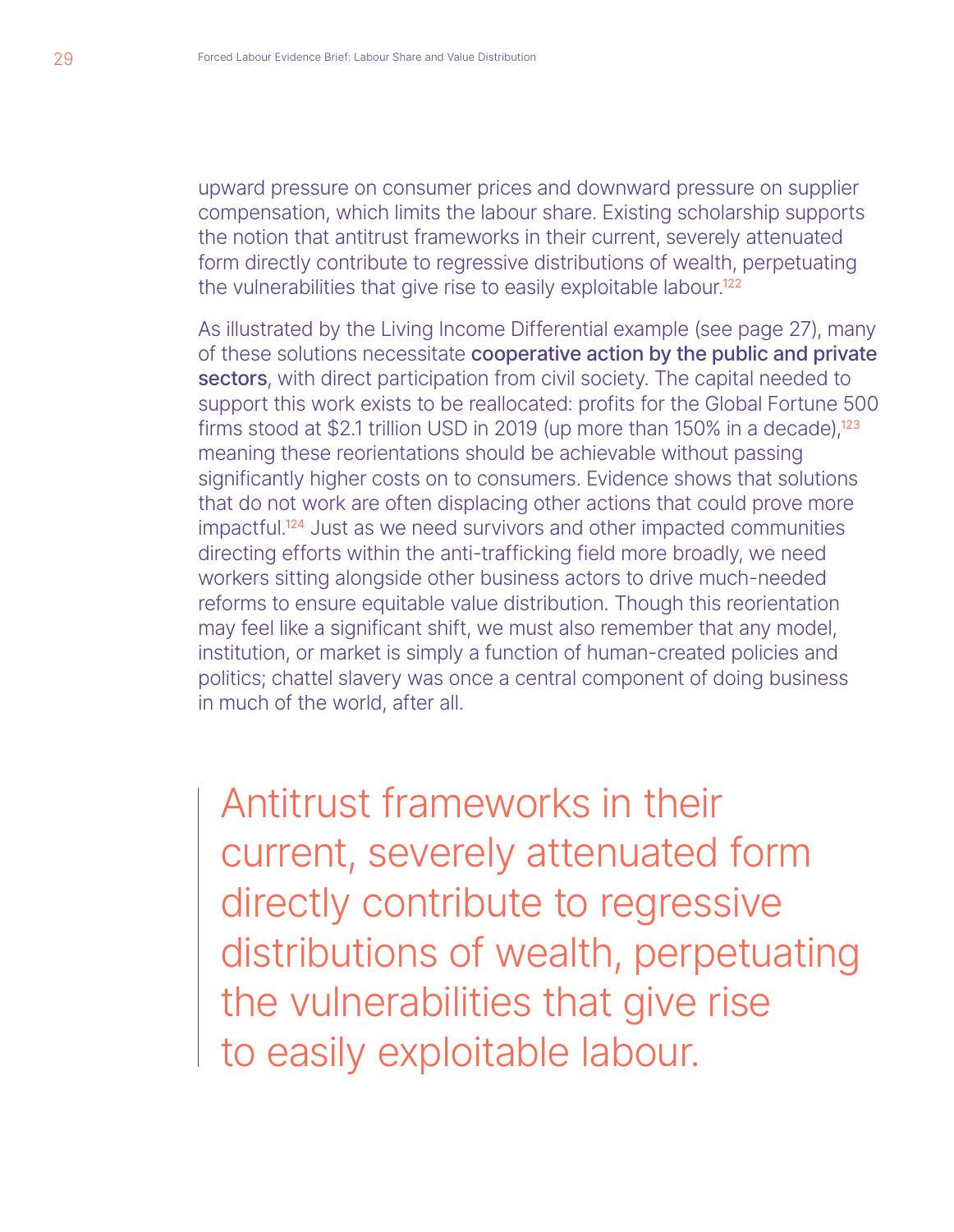# Recommendations

The inequitable patterns of the labour share and value distribution throughout global supply chains are deeply entwined in the same social, economic, and political realities that drive widespread — and mounting inequality around the world. As such, any effective intervention to address forced labour will require a multipronged, coordinated effort to ensure economic value is distributed in a way that reduces both worker vulnerabilities and the demand for forced labour that cloaks itself in a mantle of efficiency. Doing so will foster a market environment that is more resilient and serves a broader populace than the current system, which has been built upon legacies of exploitation and discrimination.

Policy changes and corporate reforms that simply build on existing structures, undergirded by a history of racialised exploitation, will not root out the problem of forced labour in supply chains. Some ideas for achieving this in day-to-day operations and functions are offered herein, noting that more significant normative shifts in the understanding of 'value' to better reflect the longer-term interests of workers, communities, and the societies in which businesses operate will also be imperative to success. Though consumers have a role to play (and have been key in supporting discrete campaigns to ensure workers get a fairer share),<sup>125</sup> their role must complement the government — and business-led reforms proffered in this Brief. Lastly, as societies and economies alike begin recovering and rebuilding in the wake of the pandemic, the tendency to return to the prepandemic status quo must be resisted to instead take advantage of this opportunity to reimagine a future that balances equity and sustainability with efficiency.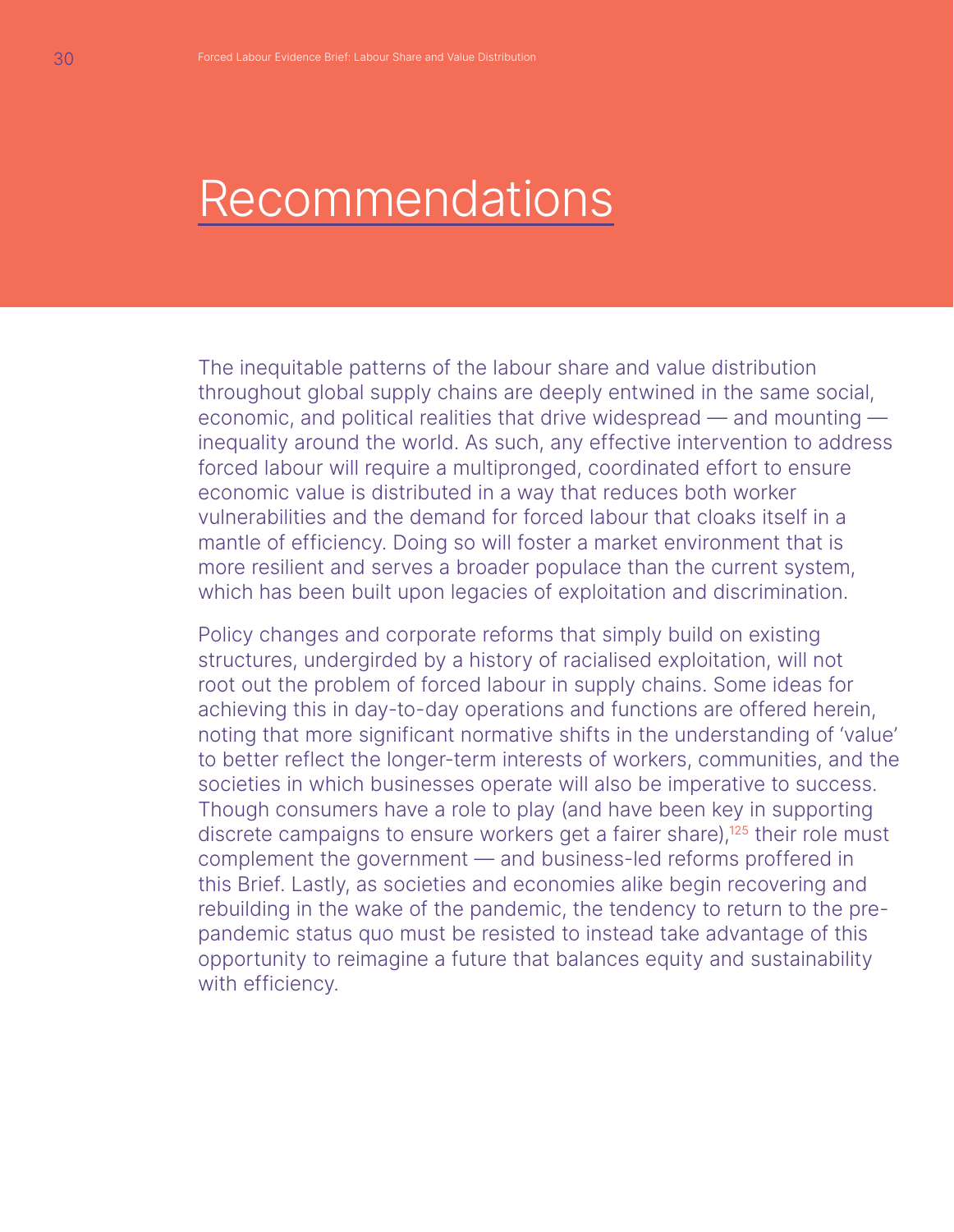## Recommendations for Governments

- $\rightarrow$  Legislate limitations and ensure corporate commitment to retaining a certain amount of profits for business development (both capital and labour) to limit practices associated with the financialisation of the firm, such as stock buybacks, and ensure suppliers are not taking on added costs of better pay and worker protections in a way that squeezes wages.
- $\rightarrow$  Take a multifaceted approach to strengthening antitrust laws, particularly in the United States, to better reflect their original purpose of constraining corporate power to protect suppliers and consumers. This requires viewing antitrust as a political issue, not only an economic one. Establish clear rules to govern lead firm conduct, with a special focus on how mergers and other behaviours affect labour markets and lead to monopoly/monopsony power. Resource regulatory agencies at an adequate level — including equipping them with relevant firm-level labour market data and reinforcing their ranks with labour economists and other technical experts that bring labour market awareness to the forefront. Consider how a given merger, whether horizontal or vertical, might specifically impact market power in labour markets.
- $\rightarrow$  Reimagine legal and taxation regimes vis-a-vis the corporation, including setting an effective corporate global minimum tax rate and giving special consideration to an excess profits tax (as has been historically used in wartime) on 'super profits' that large companies derive solely via events out of their control, such as a pandemic, as a way to limit the growth of superstar firms. Make financial support to businesses, such as bailouts, contingent on such practices as maintaining payrolls, honouring contracts, and freezing bonuses and dividend payouts. Implement controls on tax evasion schemes to ensure firm profits are adequately accounted for in determining labour's share.
- $\rightarrow$  Lead by example by ensuring public procurement which represents 13% of GDP for most countries, according to the World Bank supports companies who are leading in providing more equitable outcomes to workers, notably those demonstrating a more equitable labour share and engaging in worker-driven social responsibility efforts around relevant goods and services.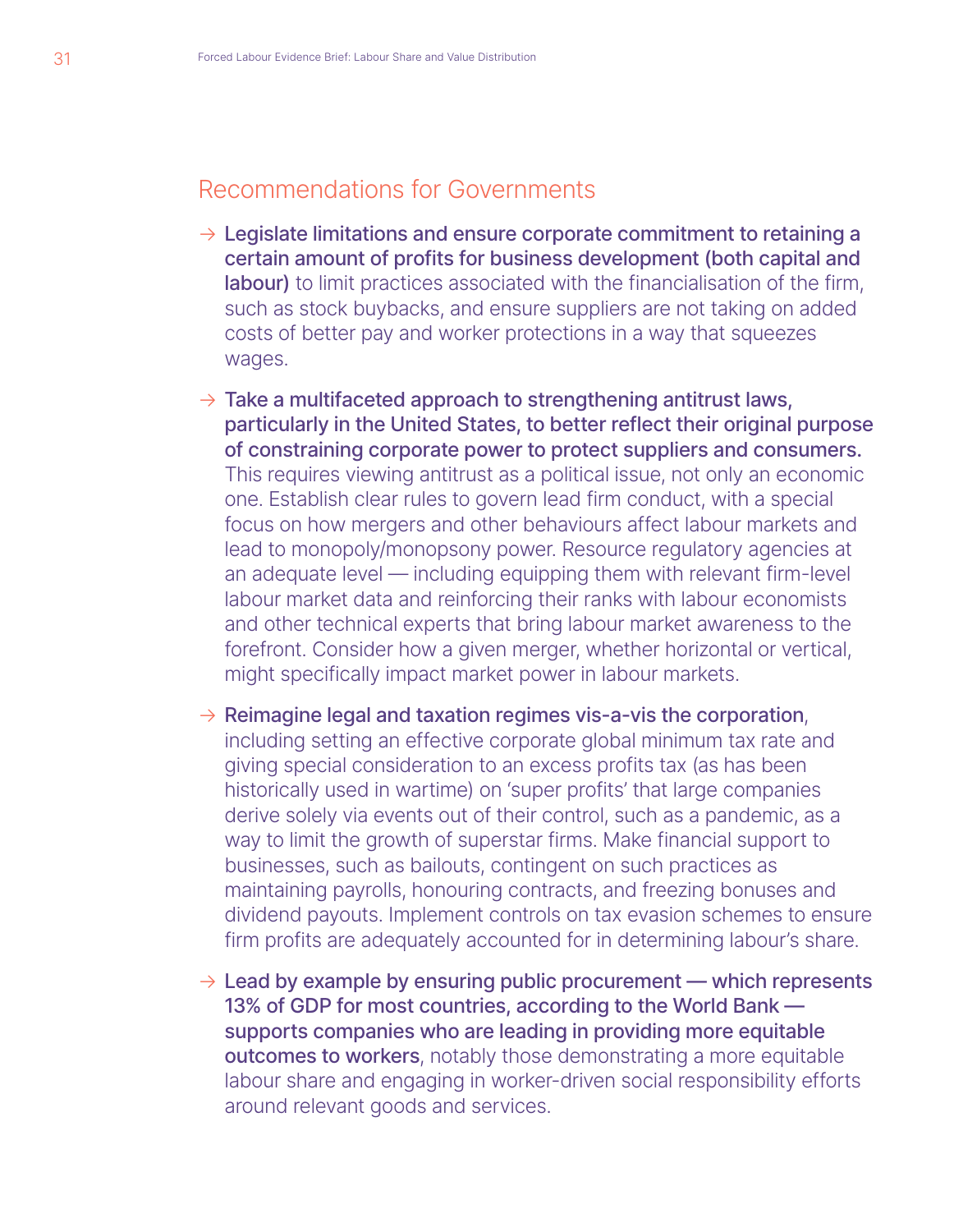- $\rightarrow$  Move away from minimum wage regimes toward those of a living wage. The negotiation of trade agreements might provide an opportunity to consider how states representing lead firm headquarters can encourage raising of minimum wages/establishment of living wages, and likewise, supplier countries can push for conditions that support adequate social programs for workers and enhanced working conditions.
- $\rightarrow$  Ensure workers are integrally involved in shaping corporate oversight and monitoring processes of all relevant state agencies.
- $\rightarrow$  Consider implementation of localised, tailored social policies that guarantee a basic income to ensure workers are not essentially forced to accept bad jobs. Work with researchers to evaluate pilots, and scale up where effective.

### Recommendations for Lead Firms

- $\rightarrow$  Adopt living wage policies and place limits on executive pay, taking into account ratios of executive pay to the average worker. Reorient executive bonus structures around learning and long-term goals in addition to a broader notion of performance beyond the market (such as worker satisfaction or safety records at worksites) and limit to a percentage of base salary. Set adequate pricing models that include a ring-fenced living wage labour cost. Revise incentive structures so that bonuses are predicated not only on measures of efficiency, but also sustainability and resilience.
- $\rightarrow$  Support worker involvement in setting company policy, whether through collective bargaining or other mechanisms, and create opportunities for labour organising to strengthen across borders and sectors. Ensure workers have equal access to participation regardless of migration status and other demographic characteristics. Ensure campaigns are driven by and for workers, and support ways to take them beyond the workplace to support broader social services, such as supporting migrant communities or offering childcare.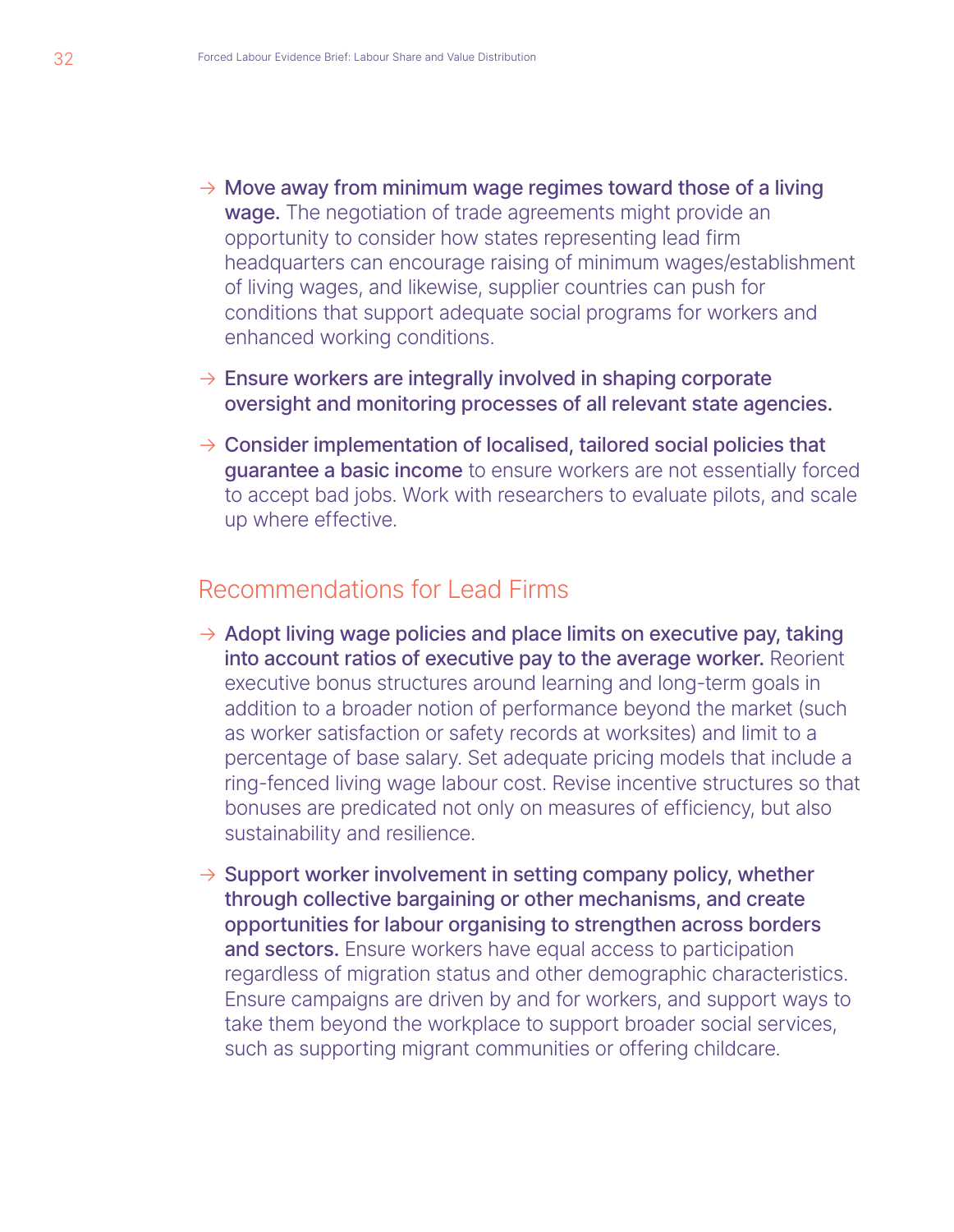- $\rightarrow$  Rewrite corporate purpose statements/charters to reflect the reality that businesses exist with the public's permission and therefore must be accountable to the public, including by ensuring the board's fiduciary duties extend beyond shareholders to a broader stakeholder class and accounting for 'negative externalities' of their business models. This will further necessitate reforms to corporate governance and decision making, including elevation of forced labour detection and remedy to a business-critical, Board-level issue.
- $\rightarrow$  Work with governments to establish Inclusive Ownership Funds or other similar democratic, worker-driven mechanisms that ensure a company's returns to capital are shared more equitably across the supply chain and society, while also providing a check on the influence of institutional investors by safeguarding a percentage of ownership for those with a demonstrated commitment to a company's long-term success, given the very direct linkage to their livelihood.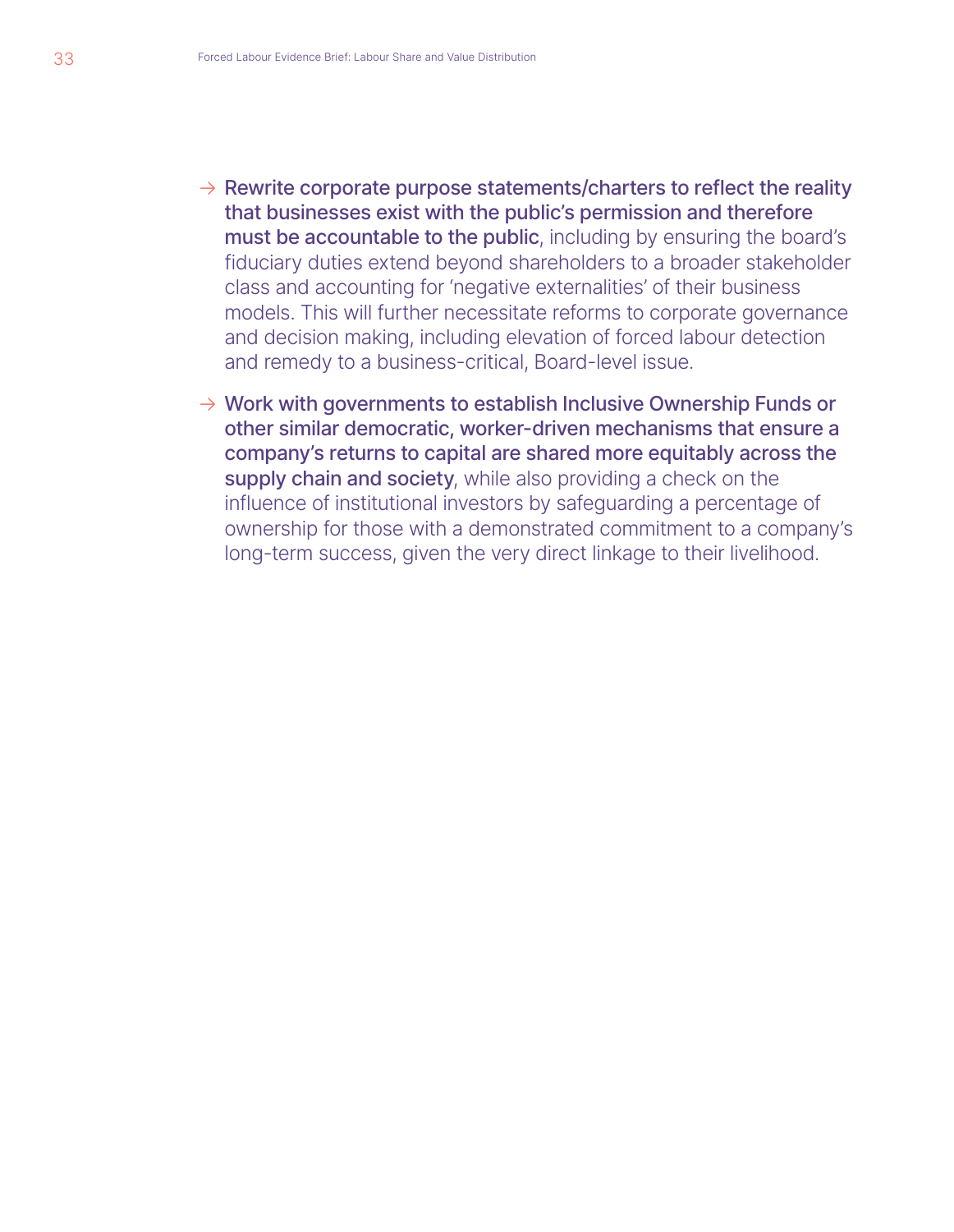# Notes

<sup>1</sup> Oxfam, Shopping for a Bargain: How the Purchasing Practices of Clothing Brands in Australia *Impact the Women Who Make Our Clothes* (Victoria: Oxfam, 2020); Mark Starmanns, "Purchasing Practices and Low Wages in Global Supply Chains: Empirical Cases from the Garment Industry," in *Conditions of Work and Employment Series No. 4* (Geneva: International Labor Office, 2017); Mark Anner, "Squeezing Workers' Rights in Global Supply Chains: Purchasing Practices in the Bangladesh Garment Export Sector in Comparative Perspective," *Review of International Political Economy* 27, no. 2 (March 2020): 320-347, [https://doi.org/10.1080/09692290.2019.1625426](https://www.tandfonline.com/doi/full/10.1080/09692290.2019.1625426); Mark Anner, "Predatory Purchasing Practices in Global Apparel Supply Chains and the Employment Relations Squeeze in the Indian Garment Export Industry," *International Labour Review* 158, no. 4 (August 2019): 705-727, [https://doi.org/10.1111/ilr.12149.](https://onlinelibrary.wiley.com/doi/10.1111/ilr.12149)

<sup>2</sup> Fundamental Principles and Rights at Work Branch, *[Integrated Strategy on Fundamental](https://www.ilo.org/wcmsp5/groups/public/@ed_norm/@ipec/documents/publication/wcms_648801.pdf) [Principles and Rights at Work 2017-2023](https://www.ilo.org/wcmsp5/groups/public/@ed_norm/@ipec/documents/publication/wcms_648801.pdf)* (Geneva: International Labour Organization, 2019).

<sup>3</sup> Gurminder K. Bhambra, "Colonial Global Economy: Towards a Theoretical Reorientation of Political Economy," *Review of International Political Economy: RIPE* 28, no. 2 (2020): 307–322.

<sup>4</sup> Hari Bapuji, Bryan W. Husted, Jane Lu, and Raza Mir, "Value Creation, Appropriation, and Distribution: How Firms Contribute to Societal Economic Inequality," *Business & Society* 57, no. 6 (June 2018): 983-1009, [https://doi.org/10.1177/0007650318758390](https://journals.sagepub.com/doi/10.1177/0007650318758390).

<sup>5</sup> Cliff Bowman and Véronique Ambrosini, "Value Creation Versus Value Capture: Towards a Coherent Definition of Value in Strategy," *British Journal of Management* 11, no. 1 (December 2002): 1-15, [https://doi.org/10.1111/1467-8551.00147](https://onlinelibrary.wiley.com/doi/10.1111/1467-8551.00147); David Quentin and Liam Campling, "Global Inequality Chains: Integrating Mechanisms of Value Distribution into Analyses of Global Production," *Global Networks* 18, no. 1 (January 2018): 33-56, [https://doi.org/10.1111/glob.12172;](https://onlinelibrary.wiley.com/doi/10.1111/glob.12172) Thomas Piketty, *Capital in the Twenty-First Century*, trans. Arthur Goldhammer (Cambridge: Harvard University Press, 2014).

<sup>6</sup> Bowman and Ambrosini, "Value Creation," 13.

7 Lilac Nachum, "Value Distribution and Market for Social Justice in Global Value Chains: Interdependence Relationships and Government Policy," *Journal of International Business Policy* (March 2021), [https://doi.org/10.1057/s42214-021-00105-w.](https://link.springer.com/article/10.1057%2Fs42214-021-00105-w)

<sup>8</sup> Nachum, "Value Distribution"; David P. Lepak, Ken G. Smith, and M. Susan Taylor, "Value Creation and Value Capture: A Multi-Level Perspective," *Academy of Management Review* 32, no. 1 (January 2007): 180-194, [https://doi.org/10.5465/amr.2007.23464011;](https://journals.aom.org/doi/10.5465/amr.2007.23464011) Bowman and Ambrosini, "Value Creation."

<sup>9</sup> Nachum, "Value Distribution"; Miguel Dindial, Jeremy Clegg, and Hinrich Voss, "Between a Rock and a Hard Place: A Critique of Economic Upgrading in Global Value Chains," *Global Strategy Journal* 10, no. 3 (August 2020): 473-495, [https://doi.org/10.1002/gsj.1382;](https://onlinelibrary.wiley.com/doi/10.1002/gsj.1382) Gary Gereffi, John Humphrey, and Timothy Sturgeon, "The Governance of Global Value Chains," *Review of International Political Economy* 12, no. 1 (February 2005): 78-104, [https://doi.](https://www.tandfonline.com/doi/abs/10.1080/09692290500049805) [org/10.1080/09692290500049805](https://www.tandfonline.com/doi/abs/10.1080/09692290500049805).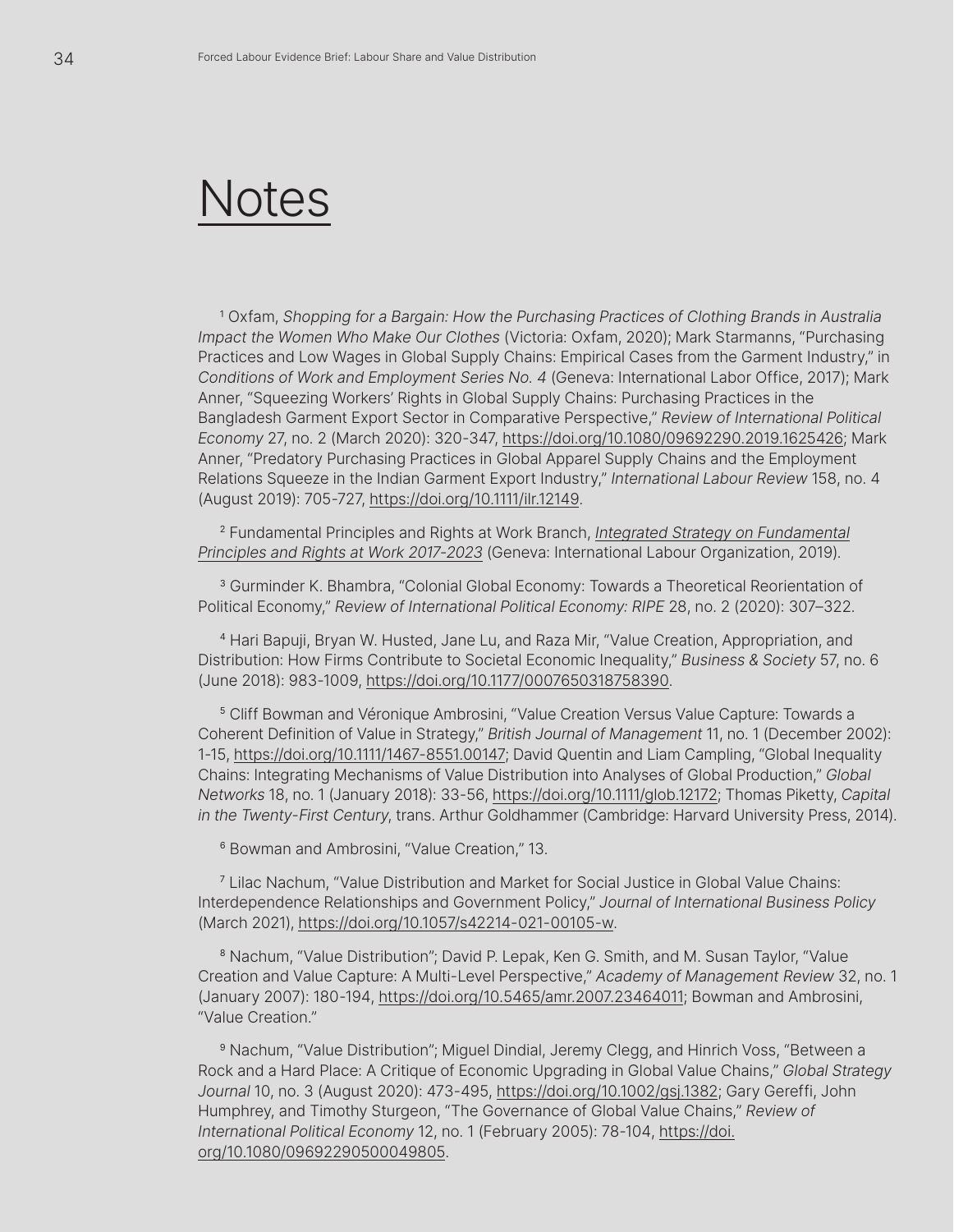<sup>10</sup> Darren McGuire and Knut Laaser, "You Have to Pick: Cotton and State-Organised Forced Labour in Uzbekistan," *Economic & Industrial Democracy* 42, no. 3 (August 2021): 552-572, [https://](https://journals.sagepub.com/doi/10.1177/0143831X18789786) [doi.org/10.1177/0143831X18789786](https://journals.sagepub.com/doi/10.1177/0143831X18789786)

<sup>11</sup> Alessandra Mezzadri, *The Sweatshop Regime: Labour Bodies, Exploitation and Garment Made in India* (Cambridge: Cambridge University Press, 2017)

<sup>12</sup> Conservation International, Hivos, Oxfam Belgium, and Solidaridad, *[Coffee Barometer 2020](https://coffeebarometer.org/)* (Philadelphia: Coffee Barometer Collective, 2020); Genevieve LeBaron, *The Global Business of Forced Labour* (Sheffield: SPERI, 2018)

<sup>13</sup> Saddharth Kara, "Is Your Phone Tainted by the Misery of the 35,000 Children in Congo's Mines?" *The Guardian*, October 12, 2018, [https://www.theguardian.com/global-development/2018/](https://www.theguardian.com/global-development/2018/oct/12/phone-misery-children-congo-cobalt-mines-drc) [oct/12/phone-misery-children-congo-cobalt-mines-drc](https://www.theguardian.com/global-development/2018/oct/12/phone-misery-children-congo-cobalt-mines-drc).

<sup>14</sup> Ling Cen, Edward L. Maydew, Liandong Zhang, and Luo Zuo, "Customer–Supplier Relationships And Corporate Tax Avoidance," *Journal of Financial Economics* 123, no. 2 (February 2017): 377-394, [https://doi.org/10.1016/j.jfineco.2016.09.009.](https://www.sciencedirect.com/science/article/abs/pii/S0304405X16301763?via%3Dihub)

<sup>15</sup> *See* Re:Structure Lab brief on Worker Debt and Inequality; Hari Bapuji, Bryan W. Husted, Jane Lu, and Raza Mir, "Value Creation, Appropriation, and Distribution: How Firms Contribute to Societal Economic Inequality," *Business & Society* 57, no. 6 (2018): 983-1009.

<sup>16</sup> Kassim Mwanika, Andrew Ellias State, Peter Atekyereza, and Torun Österberg, "Colonial Legacies and Contemporary Commercial Farming Outcomes: Sugarcane in Eastern Uganda," *Third World Quarterly* 42, no. 5 (2021): 1014–32

<sup>17</sup> Genevieve LeBaron, "Wages: An Overlooked Dimension of Business and Human Rights in Global Supply Chains," *Business & Human Rights Journal* 6, no. 1 (February 2021): 1-20, [https://doi.](https://www.cambridge.org/core/journals/business-and-human-rights-journal/article/abs/wages-an-overlooked-dimension-of-business-and-human-rights-in-global-supply-chains/8862C226B58B452AAE43D7F9AC18E80F) [org/10.1017/bhj.2020.32](https://www.cambridge.org/core/journals/business-and-human-rights-journal/article/abs/wages-an-overlooked-dimension-of-business-and-human-rights-in-global-supply-chains/8862C226B58B452AAE43D7F9AC18E80F).

<sup>18</sup> Doug Miller and Klaus Hohenegger, "Redistributing Value Added Towards Labour in Apparel Supply Chains: Tackling Low Wages Through Purchasing Practices," in *Conditions of Work and Employment Series* No. 83 (Geneva: International Labour Office, 2017); William Milberg and Deborah Winkler, *Outsourcing Economics: Global Value Chains in Capitalist Development* (Cambridge: Cambridge University Press, 2013).

<sup>19</sup> Genevieve LeBaron, "The Role of Supply Chains in the Global Business of Forced Labour," *Journal of Supply Chain Management* 57, no. 2 (April 2021): 29-42, [https://doi.org/10.1111/](https://onlinelibrary.wiley.com/doi/10.1111/jscm.12258) [jscm.12258;](https://onlinelibrary.wiley.com/doi/10.1111/jscm.12258) Andrew Crane, Genevieve LeBaron, Kam Phung, Laya Behbahani, and Jean Allain, "Confronting the Business Models of Modern Slavery," *Journal of Management Inquiry* (February 2021), [https://doi.org/10.1177/1056492621994904](https://journals.sagepub.com/doi/10.1177/1056492621994904)

<sup>20</sup> *See* Re:Structure Lab brief on Commercial Contracts and Sourcing

<sup>21</sup> Milberg and Winkler, *Outsourcing Economics*; Anner, "Predatory Purchasing Practices"; Anner, "Squeezing Workers' Rights."

<sup>22</sup> Anner, "Predatory Purchasing Practices"; Anner, "Squeezing Workers' Rights"; Kate Raworth and Thalia Kidder, "Mimicking 'Lean' in Global Value Chains: It's the Workers Who Get Leaned On," in *Frontiers of Commodity Chain Research*, ed. Jennifer Bair (Redwood: Stanford University Press, 2009), 165-189; Richard Locke, *The Promise and Limits of Private Power: Promoting Labor Standards in the Global Economy* (Cambridge: Cambridge University Press, 2013).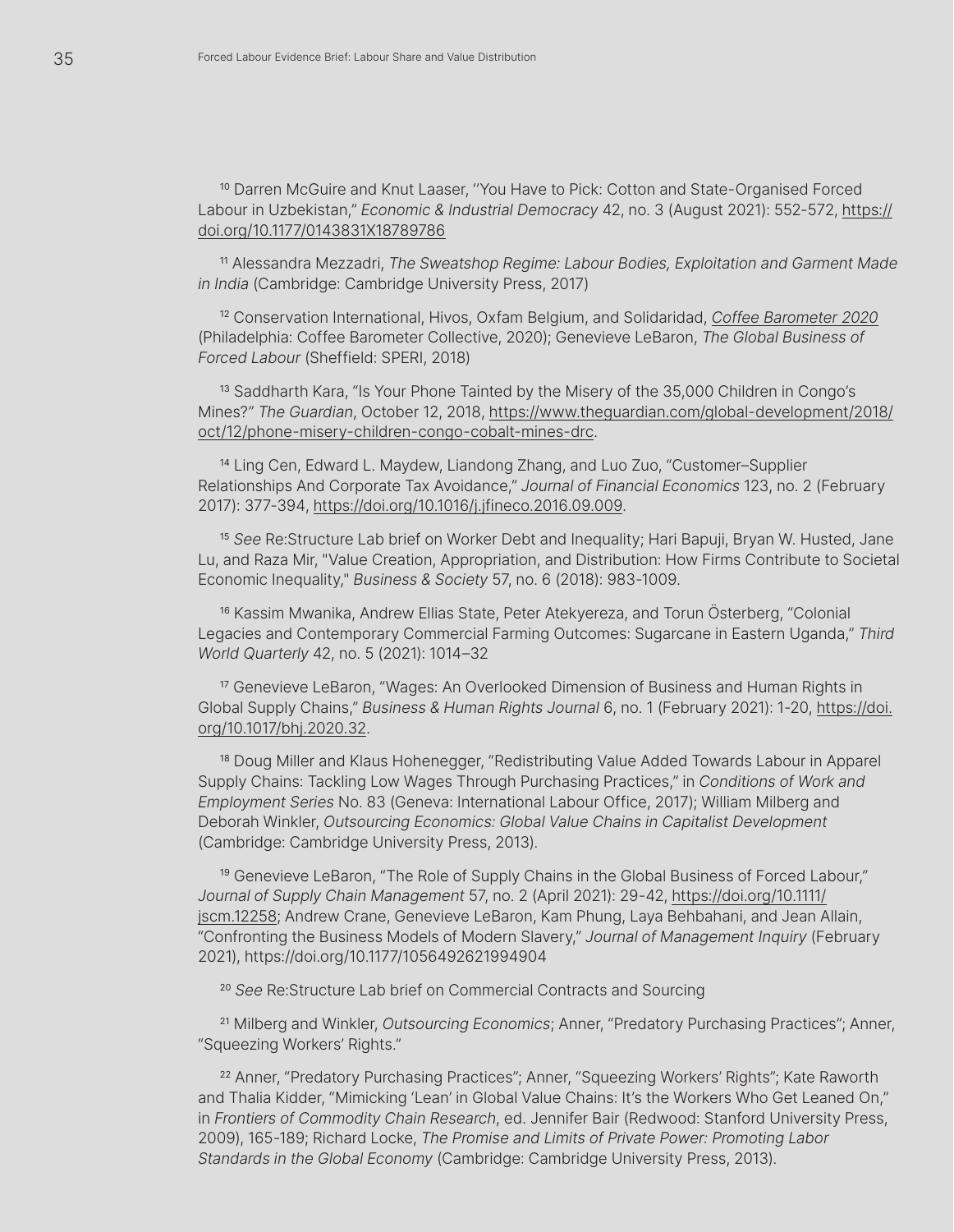<sup>23</sup> Raworth and Kidder, "Mimicking 'Lean."" Note: We saw this phenomenon play out in real time in the early days of the COVID-19 pandemic, when suppliers in the apparel industry in some of the poorest countries in the world bore all the upfront production costs while buyers paid nothing for weeks and months after shipment, if ever, and in some cases only because of public condemnation via a well-organised advocacy campaign.

<sup>24</sup> LeBaron, "Wages"; Raworth and Kidder, "Mimicking 'Lean'"; Locke, *The Promise and Limits of Private Power*; Genevieve LeBaron, "Subcontracting is Not Illegal, but is it Unethical? Business Ethics, Forced Labor, and Economic Success," *Brown Journal of World Affairs* 20, no. 2 (Summer/ Spring 2014): 237-249; Nicola Phillips, "Unfree Labour and Adverse Incorporation in the Global Economy: Comparative Perspectives on Brazil and India," *Economy & Society* 42, no. 2 (May 2013): 171-196, [https://doi.org/10.1080/03085147.2012.718630](https://www.tandfonline.com/doi/abs/10.1080/03085147.2012.718630); Stephanie Ware Barrientos, "Labour Chains: Analysing the Role of Labour Contractors in Global Production Networks," *The Journal of Development Studies* 49, no. 8 (August 2013): 1058-1071, [https://doi.org/10.1080/00220388.2013.7](https://www.tandfonline.com/doi/abs/10.1080/00220388.2013.780040) [80040;](https://www.tandfonline.com/doi/abs/10.1080/00220388.2013.780040) Mezzadri, *The Sweatshop Regime*; Abhijit Majumdar, Mahesh Shaw, and Sanjib Kumar Sinha, "Covid-19 Debunks the Myth of Socially Sustainable Supply Chain: A Case of the Clothing Industry in South Asian Countries," *Sustainable Production and Consumption* 24 (October 2020): 150-155, [https://doi.org/10.1016/j.spc.2020.07.001;](https://www.sciencedirect.com/science/article/pii/S2352550920304139?via%3Dihub) Nicola Phillips, "Informality, Global Production Networks and the Dynamics of 'Adverse Incorporation,'" *Global Networks* 11, no. 3 (July 2011): 380-397, [https://doi.org/10.1111/j.1471-0374.2011.00331.x](https://onlinelibrary.wiley.com/doi/10.1111/j.1471-0374.2011.00331.x); Stephanie Barrientos, Uma Kothari, and Nicola Phillips, "Dynamics of Unfree Labour in the Contemporary Global Economy," *The Journal of Development Studies* 49, no. 8 (August 2013): 1037-1041, [https://doi.org/10.1080/00220388.2013.7](https://www.tandfonline.com/doi/abs/10.1080/00220388.2013.780043) [80043](https://www.tandfonline.com/doi/abs/10.1080/00220388.2013.780043); Mark Anner, Jennifer Bair, and Jeremy Blasi, "Buyer Power, Pricing Practices and Labour Outcomes in Global Supply Chains," in *Institutions Program Working Paper Series: INST2012-11* (Boulder: University of Colorado at Boulder, 2012).

<sup>25</sup> *See* Re:Structure Lab brief on Ethical Certification and Social Auditing; Genevieve LeBaron, Jane Lister, and Peter Dauvergne, "Governing Global Supply Chain Sustainability Through the Ethical Audit Regime," *Globalizations* 14, no. 6 (October 2017): 958-975, [https://doi.org/10.1080/147](https://www.tandfonline.com/doi/full/10.1080/14747731.2017.1304008) [47731.2017.1304008;](https://www.tandfonline.com/doi/full/10.1080/14747731.2017.1304008) Genevieve LeBaron and Jane Lister, "Benchmarking Global Supply Chains: The Power of the 'Ethical Audit Regime,'" *Review of International Studies* 41, no. 5 (December 2015): 905-924, [https://doi.org/10.1017/S0260210515000388.](https://www.cambridge.org/core/journals/review-of-international-studies/article/benchmarking-global-supply-chains-the-power-of-the-ethical-audit-regime/D09353629C19265CF1F136F90DEF5214)

<sup>26</sup> Genevieve LeBaron and Ellie Gore, "Gender and Forced Labour: Understanding the Links in Global Cocoa Supply Chains," *Journal of Development Studies* 56, no. 6 (June 2020): 1095-1117, [https://doi.org/10.1080/00220388.2019.1657570](https://www.tandfonline.com/doi/full/10.1080/00220388.2019.1657570); LeBaron, *The Global Business of Forced Labour*.

<sup>27</sup> Sara Stevano, "The Workplace at the Bottom of Global Supply Chains as a Site of Reproduction of Colonial Relations: Reflections on the Cashew-Processing Industry in Mozambique," *Gender, Work, and Organization* (2021).

<sup>28</sup> Phillips, "Unfree Labour and Adverse Incorporation."

<sup>29</sup> LeBaron, "Subcontracting is Not Illegal."

<sup>30</sup> Edna Bonacich and Richard Appelbaum, *Behind the Label: Inequality in the Los Angeles Apparel Industry* (Berkeley: University of California Press, 2000).

<sup>31</sup> Locke, *The Promise and Limits to Private Power*; Genevieve LeBaron, *Combatting Modern Slavery: Why Labour Governance is Failing and What We Can Do About It* (Cambridge: Polity Press, 2020). *See* briefs on Due Diligence and Transparency Legislation, and Social Auditing and Ethical Certification.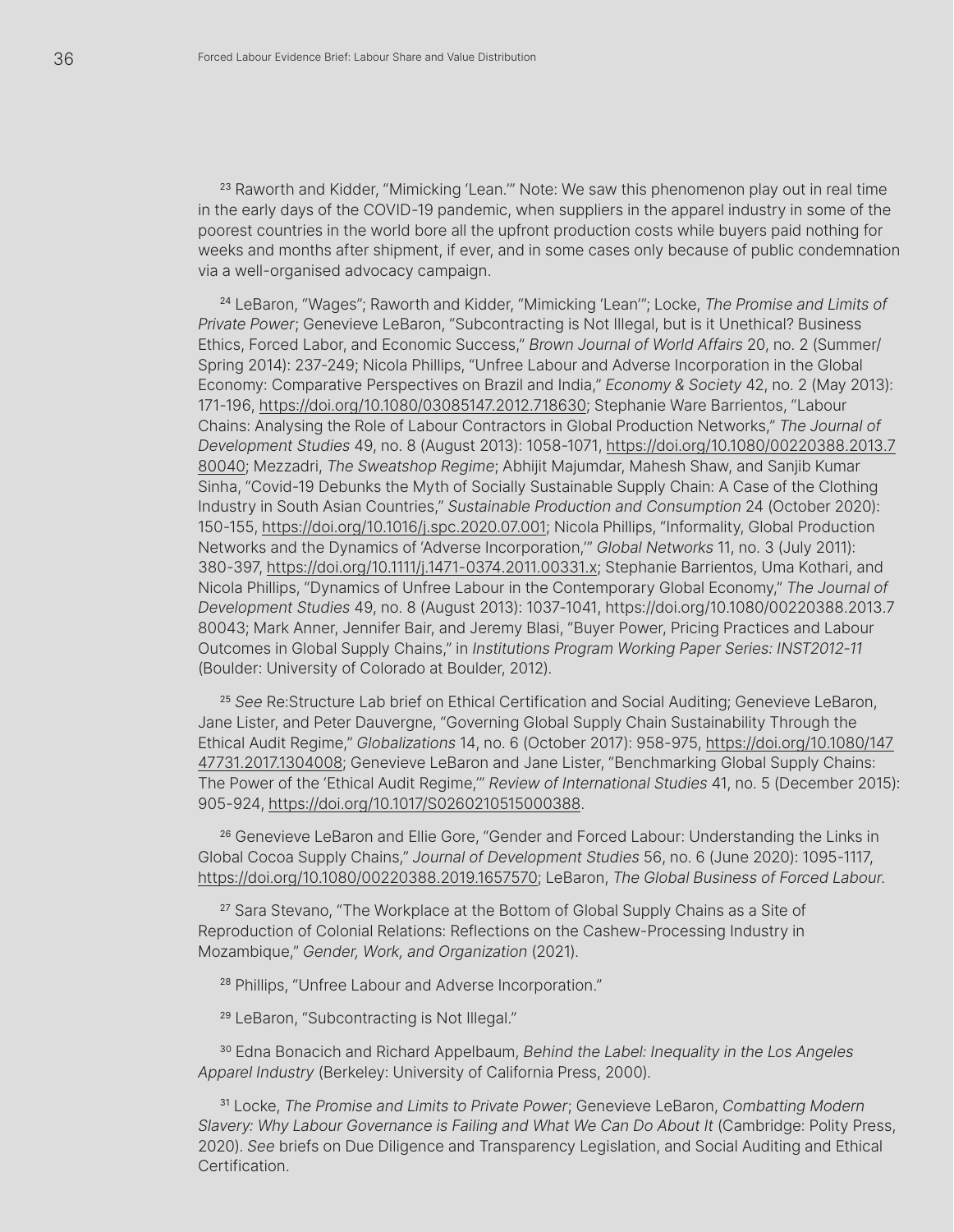<sup>32</sup> Riccardo Pariboni and Pasquale Tridico, "Labour Share Decline, Financialisation and Structural Change." *Cambridge Journal of Economics* 43, no. 4 (July 2019): 1073-1102, [https://doi.org/10.1093/](https://academic.oup.com/cje/article-abstract/43/4/1073/5512530?redirectedFrom=fulltext) [cje/bez025;](https://academic.oup.com/cje/article-abstract/43/4/1073/5512530?redirectedFrom=fulltext) Rena Sung, Erica Owen, and Quan Li, "How Do Capital and Labour Split Economic Gains in an Age of Globalisation?" *Review of International Political Economy* 28, no. 1 (February 2021): 232-257, [https://doi.org/10.1080/09692290.2019.1677744](https://www.tandfonline.com/doi/full/10.1080/09692290.2019.1677744); David Autor, David Dorn, Lawrence F. Katz, Christina Patterson, and John Van Reenen, "The Fall of the Labor Share and the Rise of Superstar Firms," *Quarterly Journal of Economics* 135, no. 2 (May 2020): 645-709, [https://](https://academic.oup.com/qje/article/135/2/645/5721266) [doi.org/10.1093/qje/qjaa004.](https://academic.oup.com/qje/article/135/2/645/5721266)

33 "The Planet Money T-Shirt," NPR, last modified December 11, 2013, [https://www.npr.org/](https://www.npr.org/series/262481306/planet-money-t-shirt-project-series?t=1637863779989) [series/262481306/planet-money-t-shirt-project-series](https://www.npr.org/series/262481306/planet-money-t-shirt-project-series?t=1637863779989); Hazel Garcia, "The Cost Breakdown of Pricing a Shirt," last modified June 13, 2017, [https://www.investmentzen.com/data-visualization/](https://www.investmentzen.com/data-visualization/the-cost-breakdown-of-pricing-a-shirt/) [the-cost-breakdown-of-pricing-a-shirt/](https://www.investmentzen.com/data-visualization/the-cost-breakdown-of-pricing-a-shirt/); "Poverty Wages," Clean Clothes Campaign, last modified April 29, 2021,<https://cleanclothes.org/poverty-wages>.

<sup>34</sup> Anner, Bair, and Blasi, "Buyer Power"; Pietra Rivoli, *The Travels of a T-Shirt in the Global Economy: An Economist Examines the Markets, Power, and Politics of World Trade* (Hoboken: Wiley, 2014).

<sup>35</sup> International Labour Office, *[Decent Work in Global Supply Chains: Report IV for the](https://www.ilo.org/wcmsp5/groups/public/---ed_norm/---relconf/documents/meetingdocument/wcms_468097.pdf)  [International Labour Conference, 105th Session](https://www.ilo.org/wcmsp5/groups/public/---ed_norm/---relconf/documents/meetingdocument/wcms_468097.pdf)* (Geneva: International Labour Office, 2016).

36 Note: For these smaller suppliers, failure to comply and respond to buyers demands may exclude them from the supply chain (Perry and Towers, 2009). In this case, power imbalances in favour of the buyer enable them to pass specific requirements to suppliers, who have few options but to respond if they wish to continue to be a part of the supply chain (Gulati and Sytch, 2007).

<sup>37</sup> ETUI, *[Flexible Workforces and Low Profit Margins: Electronics Assembly Between Europe and](https://www.etui.org/sites/default/files/Flexible%20workforces-Europe%20China-web%20version.pdf)  [China](https://www.etui.org/sites/default/files/Flexible%20workforces-Europe%20China-web%20version.pdf)* (Brussels: ETUI, 2016).

<sup>38</sup> Greg Linden, Kenneth L. Kraemer, and Jason Dedrick, "Who Captures Value in a Global Innovation Network? The Case of Apple's iPod," *Communications of the ACM* 52, no. 3 (March 2009): 140-144, [https://doi.org/10.1145/1467247.1467280;](https://dl.acm.org/doi/10.1145/1467247.1467280) Kenneth L. Kraemer, Greg Linden, and Jason Dedrick, "Capturing Value in Global Networks: Apple's iPad and iPhone," PCIC Working Paper (July 2011); Jason Dedrick, Kenneth L. Kraemer, and Greg Linden, "Innovation and Job Creation in a Global Economy: The Case of Apple's iPod," *Journal of International Commerce & Economics* 3, no. 1 (January 2011): 223-239.

<sup>39</sup> Locke, *The Promise and Limits to Private Power*; Apple, *[Apple Return of Capital and Net Cash](https://s2.q4cdn.com/470004039/files/doc_downloads/Apple-Return-of-Capital-and-Net-Cash-Position-Q2)  [Position](https://s2.q4cdn.com/470004039/files/doc_downloads/Apple-Return-of-Capital-and-Net-Cash-Position-Q2)* (Cupertino: Apple, 2020).

<sup>40</sup> Food and Agriculture Organization and Bureau d'Analyse Sociétale Pour une Information Citoyenne, *[Comparative Study on the Distribution of Value in European Chocolate Chains](https://www.eurococoa.com/wp-content/uploads/Comparative-study-on-the-distribution-of-the-value-in-the-European-chocolate-chains-Full-report.pdf)* (Paris: FAO & BASIC, 2020).

<sup>41</sup> The World Bank, *[Cote d'Ivoire Economic Update \(Vol. 2\) \(French\)](https://documents1.worldbank.org/curated/en/277191561741906355/pdf/Cote-dIvoire-Economic-Update.pdf)* (Washington: World Bank Group, 2019).

42 Catherine Araujo Bonjean and Jean-François Brun, "Price Transmission in the Cocoa-Chocolate Chain," HAL Working Paper 552997, (January 2011); Samuel K. Gayi and Komi Tsowou, *Cocoa Industry: Integrating Small Farmers into the Global Value Chain* (New York: UNCTAD, 2015).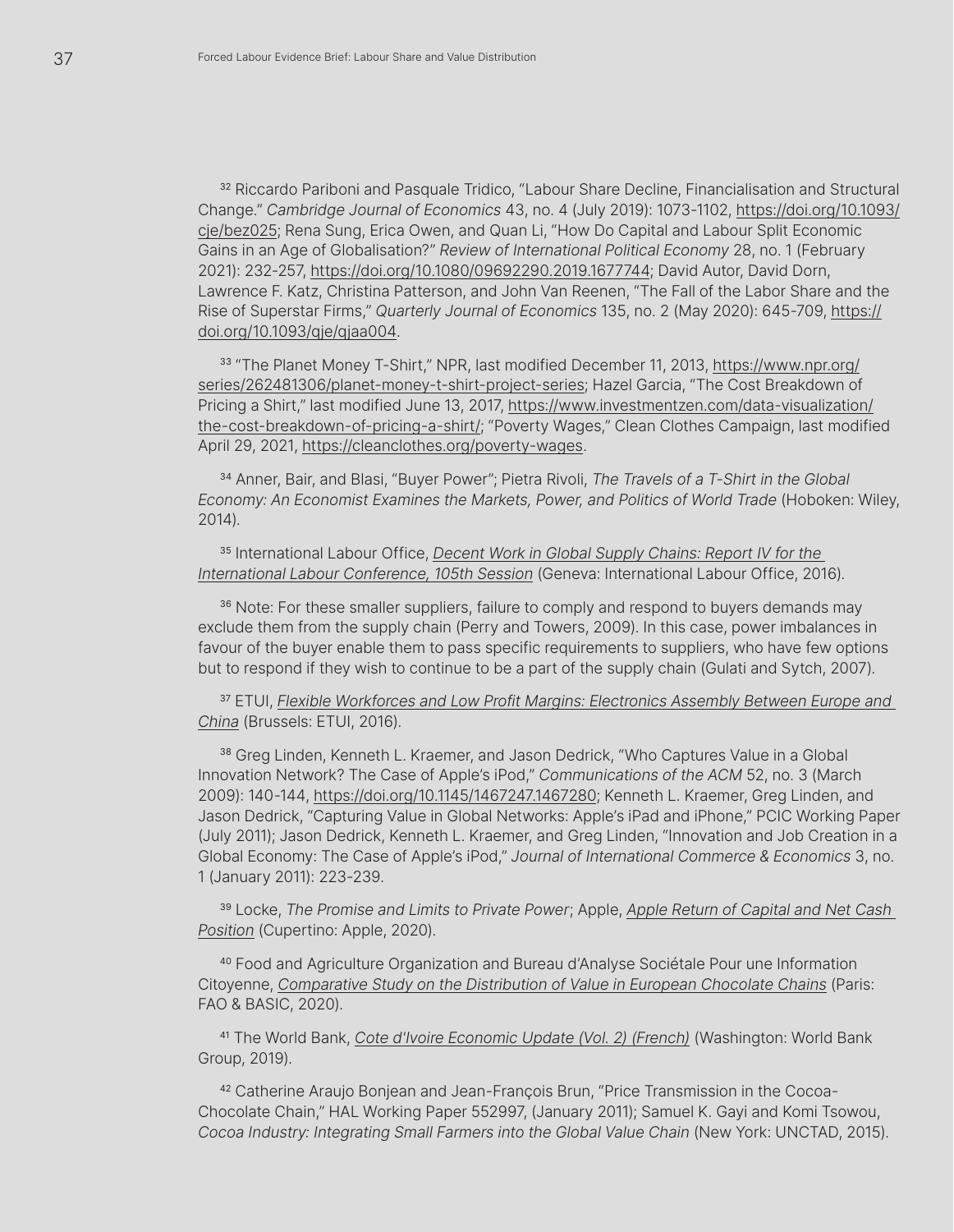<sup>43</sup> Mondelez International, *[Mondelez International Reports Q4 and FY 2020 Results](https://ir.mondelezinternational.com/news-releases/news-release-details/mondelez-international-reports-q4-and-fy-2020-results)* (Chicago: Mondelez International, 2021).

<sup>44</sup> Tessa Barry, Levi Gahman, Adaeze Greenidge, and Atiyah Mohamed, "Wrestling with Race and Colonialism in Caribbean Agriculture: Toward a (food) Sovereign and (gender) Just Future," Geoforum 109 (2020): 106–110.

<sup>45</sup> Sung, Owen, and Li, "How Do Capital and Labour Split Economic Gains"; Mai Chi Dao, Mitali Das, and Zsoka Koczan, "Why is Labour Receiving a Smaller Share of Global Income?" *Economic Policy* 34, no. 100 (October 2019): 723-759, [https://doi.org/10.1093/epolic/eiaa004;](https://academic.oup.com/economicpolicy/article-abstract/34/100/723/5803648?redirectedFrom=fulltext) Özlem Onaran and Alexander Guschanski, *[The Causes of Falling Wage Share: Sectoral and Firm Level Evidence](https://gala.gre.ac.uk/id/eprint/19373/7/19373%20ONARAN_The_Causes_of_Falling_Wage_Share_2018.pdf)  [from Developed and Developing Countries - What Have We Learned?](https://gala.gre.ac.uk/id/eprint/19373/7/19373%20ONARAN_The_Causes_of_Falling_Wage_Share_2018.pdf)* (London: University of Greenwich, 2018); ILO, IMF, OECD, and World Bank Group, *[Income Inequality and Labour Income](https://www.oecd.org/g20/topics/employment-and-social-policy/Income-inequality-labour-income-share.pdf)  [Share in G20 Countries: Trends, Impacts, and Causes](https://www.oecd.org/g20/topics/employment-and-social-policy/Income-inequality-labour-income-share.pdf)* (Geneva: ILO, 2015); International Monetary Fund, *[World Economic Outlook April 2017: Gaining Momentum?](https://www.imf.org/en/Publications/WEO/Issues/2017/04/04/world-economic-outlook-april-2017)* (Washington: IMF, 2017); Data Production and Analysis Unit, ILO Department of Statistics, *[The Global Labour Income Share and](https://www.ilo.org/wcmsp5/groups/public/---dgreports/---stat/documents/publication/wcms_712232.pdf)  [Distribution](https://www.ilo.org/wcmsp5/groups/public/---dgreports/---stat/documents/publication/wcms_712232.pdf)* (Geneva: ILO, 2019).

<sup>46</sup> OECD, "Labour Losing to Capital: What Explains the Declining Labour Share?" in *[OECD](https://www.oecd.org/els/emp/EMO%202012%20Eng_Chapter%203.pdf)  [Employment Outlook 2012](https://www.oecd.org/els/emp/EMO%202012%20Eng_Chapter%203.pdf)* (Paris: OECD, 2012).

<sup>47</sup> Data Production and Analysis Unit, ILO Department of Statistics, *[The Global Labour Income](https://www.ilo.org/wcmsp5/groups/public/---dgreports/---stat/documents/publication/wcms_712232.pdf)  [Share and Distribution](https://www.ilo.org/wcmsp5/groups/public/---dgreports/---stat/documents/publication/wcms_712232.pdf)*.

<sup>48</sup> Note: One of the core elements that can define the phenomenon of human trafficking centres on the "abuse of power or a position of vulnerability;" it is not difficult to see that these increasingly skewed power dynamics across the supply chain amidst a global rise in inequality create evermore opportunity for workers to find themselves in situations marked by precarity and vulnerability. While it is important to stress that workers are not by nature powerless, in many geographies and across industries such as agriculture, textiles, and mining, workers' agency is severely curtailed by a deleterious combination of poverty and limited opportunities for work, which leaves little incentive (and resources) for companies to support living wages and dignified and safe working conditions.

<sup>49</sup> David A. Macpherson and James B. Stewart, "The Effect of International Competition on Union and Nonunion Wages," *Industrial and Labor Relations Review* 43, no. 4 (April 1990): 434- 446, [https://doi.org/10.2307/2524132](https://www.jstor.org/stable/2524132?origin=crossref); Henry S. Farber and Bruce Western, "Ronald Reagan and the Politics of Declining Union Organization," *British Journal of Industrial Relations* 40, no. 3 (September 2002): 385-401, [https://doi.org/10.1111/1467-8543.00240;](https://onlinelibrary.wiley.com/doi/10.1111/1467-8543.00240) Jacob S. Hacker and Paul Pierson, "Winner-Take-All Politics: Public Policy, Political Organization, and the Precipitous Rise of Top Incomes in the United States," *Politics & Society* 38, no. 2 (June 2010): 152–204, [https://doi.](https://journals.sagepub.com/doi/10.1177/0032329210365042) [org/10.1177/0032329210365042](https://journals.sagepub.com/doi/10.1177/0032329210365042); Nelson Lichtenstein, *State of the Union: A Century of American Labor* (Princeton: Princeton University Press, 2013); Robert B. Reich, *Saving Capitalism: For the Many, Not the Few* (New York: Vintage Books, 2016).

<sup>50</sup> For instance, *see*: Barbara L. Brush, "The Potent Lever Toil: Nursing Development and Exportation in the Postcolonial Philippines," American Journal of Public Health 100, no.9 (2010): 1572–1581.

<sup>51</sup> Robin Greenwood and David Scharfstein, "The Growth of Finance," *Journal of Economic Perspectives* 27, no. 2 (Spring 2013): 3-28, [https://doi.org/10.1257/jep.27.2.3.](https://www.aeaweb.org/articles?id=10.1257/jep.27.2.3)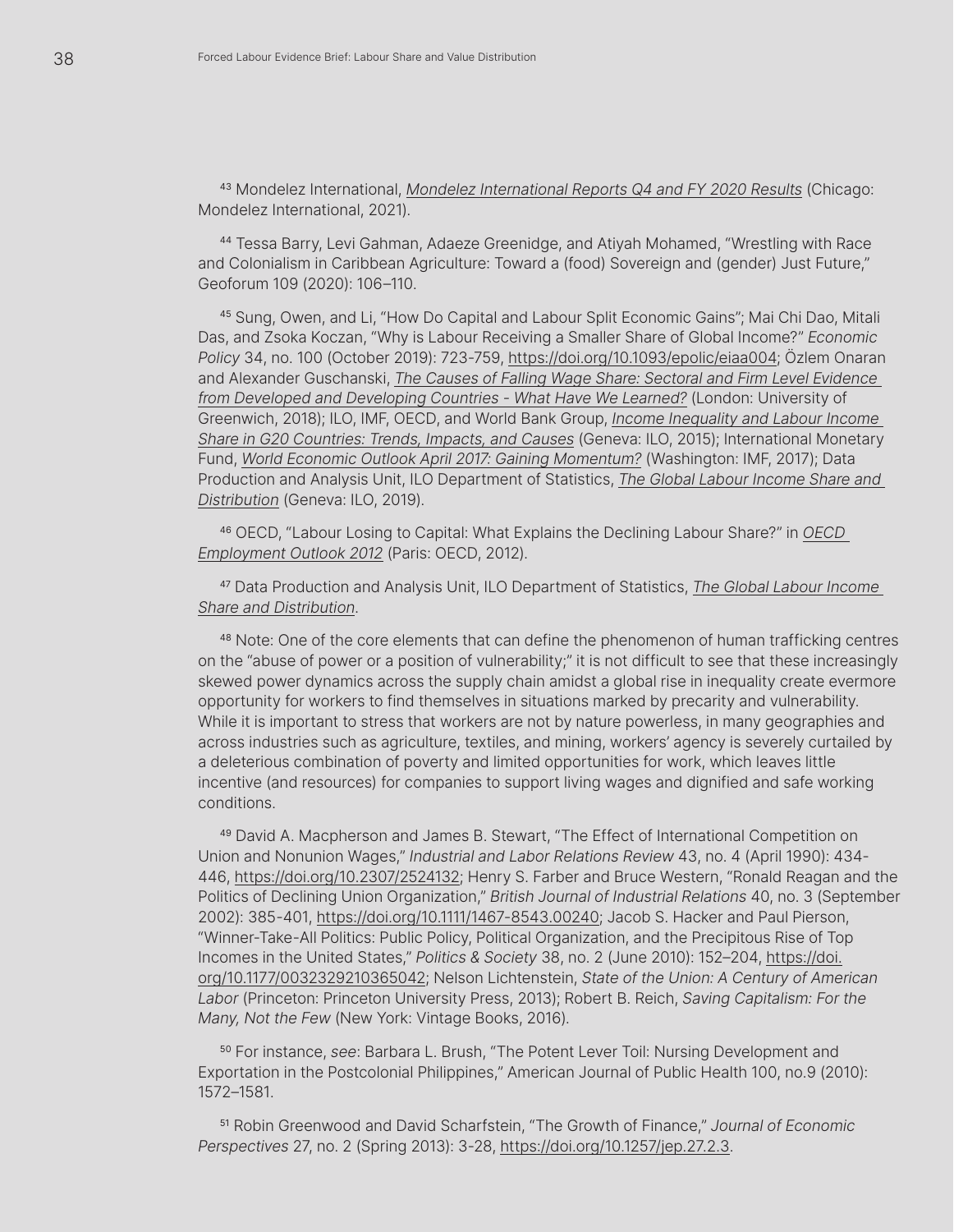<sup>52</sup> Gerald A. Epstein, "Introduction: Financialization and the World Economy," in *Financialization and the World Economy*, ed. Gerald A Epstein (Cheltenham: Edward Elgar, 2005): 3.

<sup>53</sup> Greta R. Krippner, *Capitalizing on Crisis: The Political Origins of the Rise of Finance* (Cambridge: Harvard University Press, 2011).

<sup>54</sup> Eric Platt, Alexandra Scaggs, and Nicole Bullock, "How Apple and Co Became Some of America's Largest Debt Collectors," *Financial Times*, September 15, 2017, [https://www-ft-com.](https://www.ft.com/content/27ab1da0-99f6-11e7-b83c-9588e51488a0) [stanford.idm.oclc.org/content/27ab1da0-99f6-11e7-b83c-9588e51488a0](https://www.ft.com/content/27ab1da0-99f6-11e7-b83c-9588e51488a0). For example, just a few dozen U.S. companies' holdings of cash, securities, and other investments sums more than \$1.2 trillion USD – more than many of the largest asset management firms. BlackRock's Chief Investment Officer of Global Fixed Income summed it up well: "if US corporate cash was a country it would rank in the top 10 by gross domestic product."

<sup>55</sup> William Lazonick and Mary O'Sullivan, "Maximising Shareholder Value: A New Ideology for Corporate Governance," *Economy & Society* 29, no. 1 (February 2000): 13-25, [https://doi.](https://www.tandfonline.com/doi/abs/10.1080/030851400360541) [org/10.1080/030851400360541;](https://www.tandfonline.com/doi/abs/10.1080/030851400360541) James Crotty, "The Neoliberal Paradox: The Impact of Destructive Product Market Competition and Impatient Finance on Nonfinancial Corporations in the Neoliberal Era," *Review of Radical Political Economics* 35, no. 3 (September 2003): 271-279, [https://doi.](https://journals.sagepub.com/doi/10.1177/0486613403255533) [org/10.1177/0486613403255533;](https://journals.sagepub.com/doi/10.1177/0486613403255533) Cédric Durand and Maxime Gueuder, "The Profit-Investment Nexus in an Era of Financialisation, Globalisation and Monopolisation: A Profit-Centred Perspective," *Review of Political Economy* 30, no. 2 (April 2018): 126-153, [https://doi.org/10.1080/09](https://www.tandfonline.com/doi/full/10.1080/09538259.2018.1457211) [538259.2018.1457211.](https://www.tandfonline.com/doi/full/10.1080/09538259.2018.1457211)

<sup>56</sup> William Lazonick and Jang-Sup Shin, *Predatory Value Extraction: How the Looting of the Business Corporation Became the US Norm and How Sustainable Prosperity Can Be Restored* (Oxford: Oxford University Press, 2020): 3; William Milberg, "Shifting Sources and Uses of Profits: Sustaining US Financialization with Global Value Chains," *Economy and Society* 37, no. 3 (August 2008): 437, [https://doi.org/10.1080/03085140802172706.](https://www.tandfonline.com/doi/full/10.1080/03085140802172706)

<sup>57</sup> Tristan Auvray and Joel Rabinovich, "The Financialisation-Offshoring Nexus and the Capital Accumulation of US Non-Financial Firms," *Cambridge Journal of Economics* 43, no. 5 (September 2019): 1183-1218, [https://doi.org/10.1093/cje/bey058](https://academic.oup.com/cje/article-abstract/43/5/1183/5306354?redirectedFrom=fulltext); Milberg, "Shifting Sourcing and Uses of Profits"; William Milberg and Deborah Winkler, "Financialisation and the Dynamics of Offshoring in the USA," *Cambridge Journal of Economics* 34, no. 2 (March 2010): 275-293, [https://doi.](https://academic.oup.com/cje/article-abstract/34/2/275/1695114?redirectedFrom=fulltext) [org/10.1093/cje/bep061](https://academic.oup.com/cje/article-abstract/34/2/275/1695114?redirectedFrom=fulltext); Céline Baud and Cédric Durand, "Financialisation, Globalisation, and the Making of Profits by Leading Retailers," *Socio-Economic Review* 10, no. 2 (March 2011): 241-266, [https://doi.org/10.1093/ser/mwr016](https://academic.oup.com/ser/article-abstract/10/2/241/1625044?redirectedFrom=fulltext).

<sup>58</sup> Donald Tomaskovic-Devey and Ken-Hou Lin, "Financialization: Causes, Inequality Consequences, and Policy Implications," *North Carolina Banking Institute* 18, no. 1 (2013): 168-194.

<sup>59</sup> William Lazonick, Öner Tulum, Matt Hopkins, Mustafa Erdem Sankinç, and Ken Jacobson, "Financialisation of the US Pharmaceutical Industry," *Institute for New Economic Thinking*, December 2, 2019, [https://www.ineteconomics.org/perspectives/blog/financialization-us-pharma](https://www.ineteconomics.org/perspectives/blog/financialization-us-pharma-industry)[industry.](https://www.ineteconomics.org/perspectives/blog/financialization-us-pharma-industry)

<sup>60</sup> Baud and Durand, "Financialisation, Globalisation."

<sup>61</sup> Lawrence Mishel and Julia Wolfe, *[CEO Compensation has Grown 940% since 1978](https://www.epi.org/publication/ceo-compensation-2018/)* (Washington: Economic Policy Institute, 2019).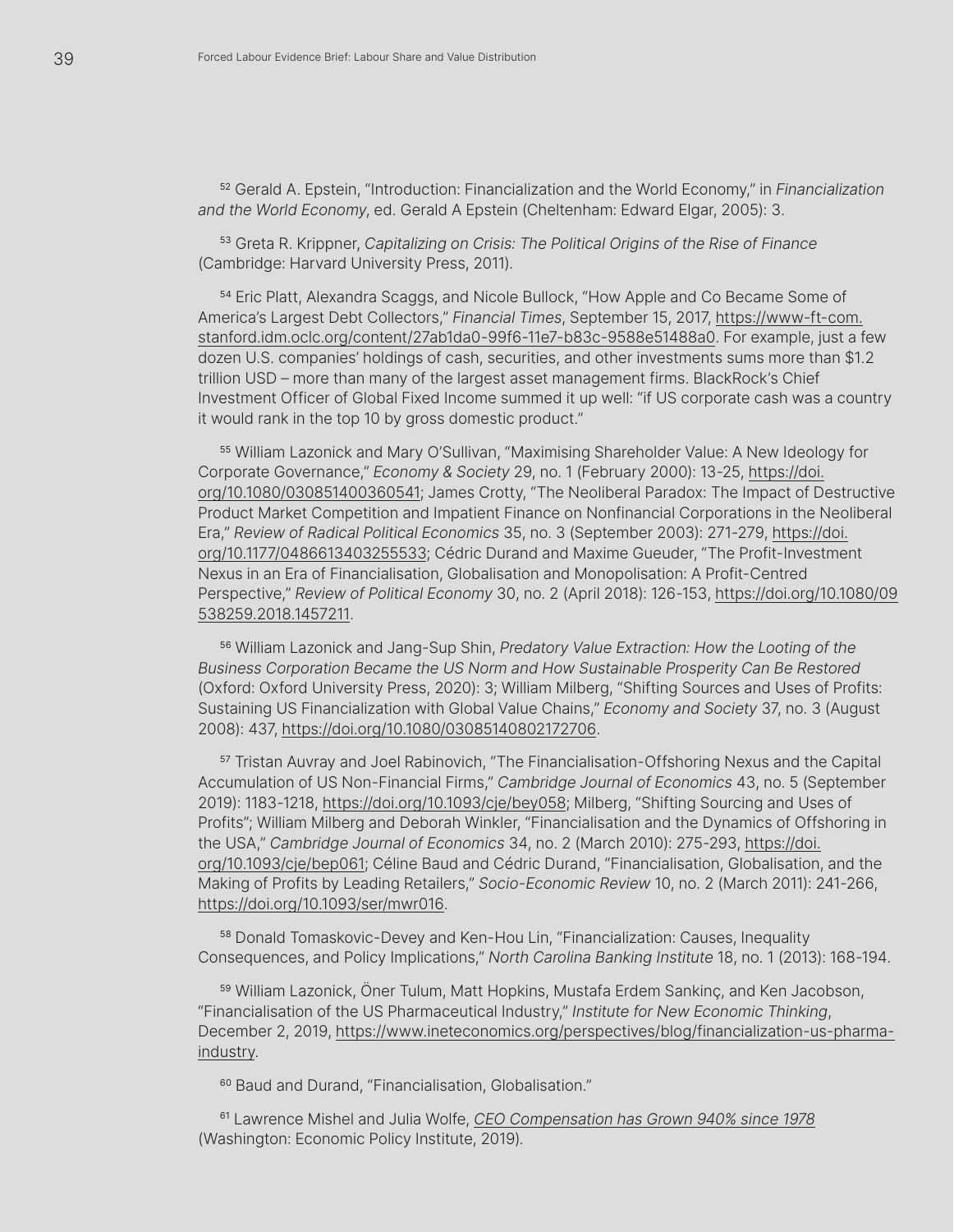<sup>62</sup> Note: At a normative level, this division furthers the destructive notion that compensation is commensurate with the value one adds to society, and thus some are inherently less worthy and therefore more exploitable; what is less valued by the market is thus seen as a lesser contribution to the common good, which has implications for one's internally and externally perceived worth, and in turn, how they are treated in society.

<sup>63</sup> Jennifer Clapp, "The Rise of Financial Investment and Common Ownership in Global Agrifood Firms," *Review of International Political Economy* 26, no. 4 (August 2019): 604-629, [https://doi.org/1](https://www.tandfonline.com/doi/full/10.1080/09692290.2019.1597755) [0.1080/09692290.2019.1597755](https://www.tandfonline.com/doi/full/10.1080/09692290.2019.1597755); Susan Newman, "Financialisation and Changes in the Social Relations Along Commodity Chains: The Case of Coffee." *Review of Radical Political Economics* 41, no. 4 (December 2009): 539-559, [https://doi.org/10.1177/0486613409341454;](https://journals.sagepub.com/doi/10.1177/0486613409341454) Jan Fichtner, Eelke M. Heemskerk, and Javier Garcia-Bernando, "Hidden Power of the Big Three? Passive Index Funds, Re-Concentration of Corporate Ownership, and New Financial Risk," *Business & Politics* 19, no. 2 (June 2017): 298-326, [https://doi.org/10.1017/bap.2017.6.](https://www.cambridge.org/core/journals/business-and-politics/article/hidden-power-of-the-big-three-passive-index-funds-reconcentration-of-corporate-ownership-and-new-financial-risk/30AD689509AAD62F5B677E916C28C4B6)

<sup>64</sup> Christian Johannes Meyer, Morgan Hardy, Marc Witte, Gisella Kagy, and Eyoual Demeke, "The Market-Reach of Pandemics: Evidence from Female Workers in Ethiopia's Ready-Made Garment Industry," *World Development* 137 (January 2021): 105179, [https://doi.org/10.1016/j.](https://www.sciencedirect.com/science/article/pii/S0305750X20303065?via%3Dihub) [worlddev.2020.105179](https://www.sciencedirect.com/science/article/pii/S0305750X20303065?via%3Dihub); Clapp, "The Rise of Financial Investment"; Paul W. Dobson, Michael Waterson, and Stephen W. Davies, "The Patterns and Implications of Increasing Concentration in European Food Retailing," *Journal of Agricultural Economics* 54, no. 1 (March 23): 111-125, [https://](https://onlinelibrary.wiley.com/doi/10.1111/j.1477-9552.2003.tb00053.x) [doi.org/10.1111/j.1477-9552.2003.tb00053.x;](https://onlinelibrary.wiley.com/doi/10.1111/j.1477-9552.2003.tb00053.x) Anner, Bair, and Blasi, "Buyer Power."

<sup>65</sup> Frederick W. Mayer and Nicola Phillips, "Outsourcing Governance: States and the Politics of a 'Global Value Chain World,'" *New Political Economy* 22, no. 2 (April 2017): 134-152, [https://doi.org/10](https://www.tandfonline.com/doi/full/10.1080/13563467.2016.1273341) [.1080/13563467.2016.1273341](https://www.tandfonline.com/doi/full/10.1080/13563467.2016.1273341); Nicola Phillips, "Power And Inequality in The Global Political Economy," *International Affairs* 93, no. 2 (March 2017): 429-444, [https://doi.org/10.1093/ia/iix019;](https://academic.oup.com/ia/article/93/2/429/2997439) Johan Swinnen, *Competition, Market Power, Surplus Creation and Rent Distribution in Agri-Food Value Chains – Background Paper for the State of Agricultural Commodity Markets (SOCO) 2020* (Rome: Food and Agricultural Organization of the UN, 2020); Pamela Mondliwa, Simon Roberts, and Stefano Ponte, "Competition and Power in Global Value Chains," *Competition & Change* 25, no. 3-4 (July 2021): 328-349, [https://doi.org/10.1177/1024529420975154;](https://journals.sagepub.com/doi/10.1177/1024529420975154) Selwyn and Leyden, "Oligopolydriven Development"; Roger Strange and James Newton, "Stephen Hymer and the Externalisation of Production," *International Business Review* 15, no. 2 (April 2006): 180-193, [https://doi.](https://www.sciencedirect.com/science/article/abs/pii/S0969593105001253?via%3Dihub) [org/10.1016/j.ibusrev.2005.07.007](https://www.sciencedirect.com/science/article/abs/pii/S0969593105001253?via%3Dihub).

<sup>66</sup> Jan De Loeker, Jan Eeckhout, and Gabriel Unger, "The Rise of Market Power and the Macroeconomic Implications," *The Quarterly Journal of Economics* 135, no. 2 (May 2020): 561-644, [https://doi.org/10.1093/qje/qjz041](https://academic.oup.com/qje/article/135/2/561/5714769).

<sup>67</sup> Efraim Benmelech, Nittai Bergma, and Hyunseob Kim, *Strong Employers and Weak Employees: How Does Employer Concentration Affect Wages?* NBER Working Paper, (February 2018), [http://www.nber.org/papers/w24307](https://www.nber.org/papers/w24307).

<sup>68</sup> Autor, Dorn, Katz, Patterson, and Reenen, "The Fall of the Labor Share"; Durand and Gueuder, "The Profit-Investment Nexus."

<sup>69</sup> Benjamin Selwyn, and Dara Leyden, "Oligopoly-driven Development: The World Bank's *Trading for Development in the Age of Global Value Chains* in Perspective." *Competition & Change* (2021): 1-23, [https:// doi.org/10.1177/1024529421995351.](https://journals.sagepub.com/doi/full/10.1177/1024529421995351)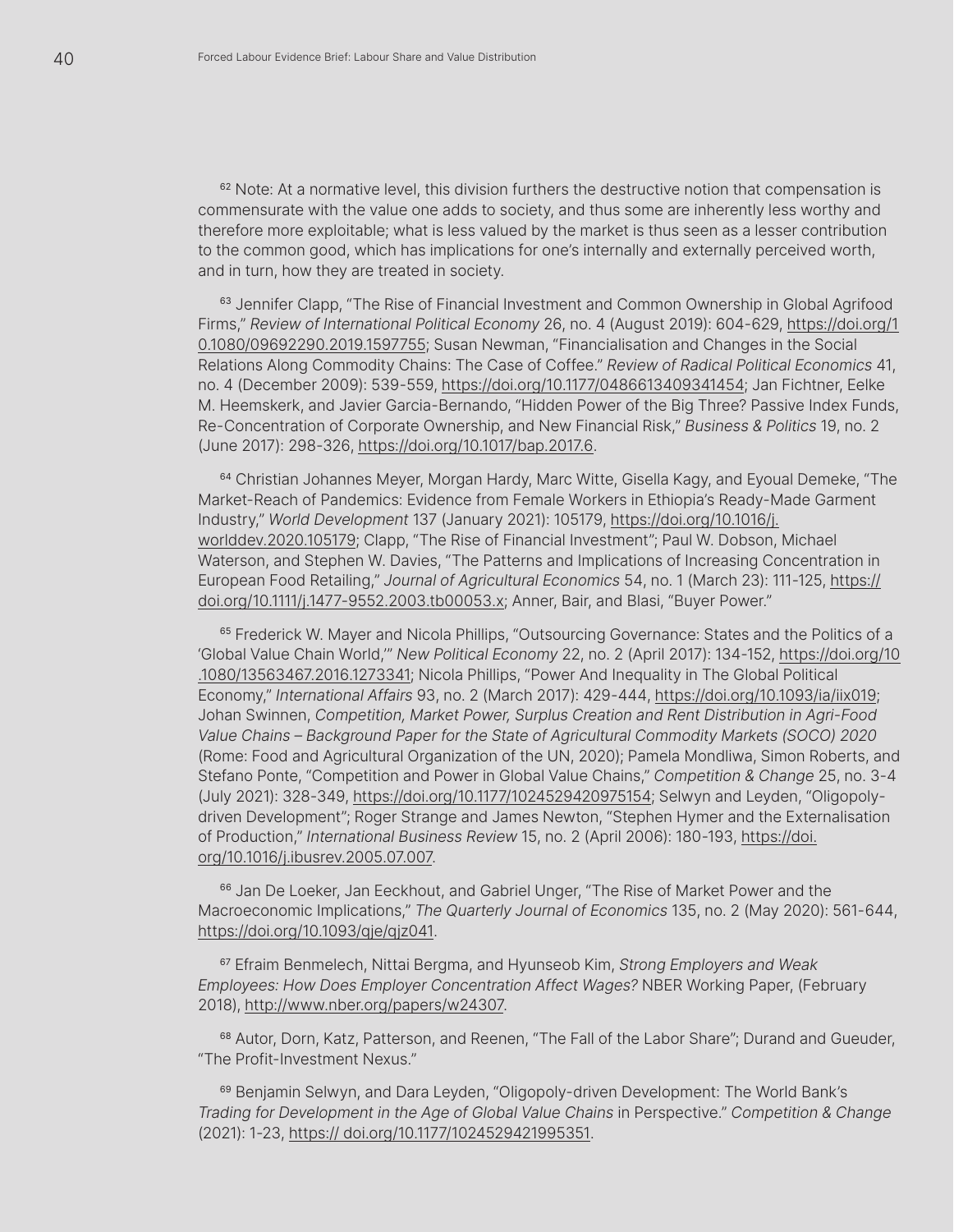<sup>70</sup> Gustavo Grullon, Yelena Larkin, and Roni Michaely, "Are US Industries Becoming More Concentrated?" *Review of Finance* 23, no. 4 (July 2019): 697-743, [https://doi.org/10.1093/rof/rfz007](https://academic.oup.com/rof/article/23/4/697/5477414).

<sup>71</sup> Institute for Mergers, Acquisitions & Alliances, "United States – M&A Statistics," Accessed May 5, 2021,<https://imaa-institute.org/m-and-a-us-united-states/>.

<sup>72</sup> William A. Galston and Clara Hendricks, *[A policy at peace with itself: Antitrust remedies for our](https://www.brookings.edu/research/a-policy-at-peace-with-itself-antitrust-remedies-for-our-concentrated-uncompetitive-economy/) [concentrated, uncompetitive economy](https://www.brookings.edu/research/a-policy-at-peace-with-itself-antitrust-remedies-for-our-concentrated-uncompetitive-economy/)* (Washington: Brookings Institution, 2018).

<sup>73</sup> International Monetary Fund, *[World Economic Outlook, April 2019: Growth Slowdown,](https://www.imf.org/en/Publications/WEO/Issues/2019/03/28/world-economic-outlook-april-2019)  [Precarious Recovery](https://www.imf.org/en/Publications/WEO/Issues/2019/03/28/world-economic-outlook-april-2019)* (Washington: IMF, 2019).

<sup>74</sup> Ernesto Crivelli, Ruud A. de Mooij, and Michael Keen, *Base Erosion, Profit Shifting and Developing Countries* IMF Working Paper No. 15/118 (May 2015); Alex Cobham, and Petr Janský, "Global Distribution of Revenue Loss from Corporate Tax Avoidance: Re-Estimation and Country Results," *Journal of International Development* 30, no. 2 (March 2018): 206–32, [https://doi.](https://onlinelibrary.wiley.com/doi/10.1002/jid.3348) [org/10.1002/jid.3348.](https://onlinelibrary.wiley.com/doi/10.1002/jid.3348)

<sup>75</sup> Autor, Dorn, Katz, Patterson, and Reenen, "The Fall of the Labor Share."

<sup>76</sup> *Ibid*.

<sup>77</sup> Luigi Zingales, "Towards a Political Theory of the Firm." *Journal of Economic Perspectives* 31, no. 3 (Summer 2017): 113-130, [https://doi.org/10.1257/jep.31.3.113.](https://www.aeaweb.org/articles?id=10.1257/jep.31.3.113)

<sup>78</sup> Palash Ghosh, "As Microsoft Nears \$2 Trillion Market Cap, Amazon is Most Likely to Reach That Level Next," *Forbes*, April 26, 2021, [https://www.forbes.com/sites/palashghosh/2021/04/26/](https://www.forbes.com/sites/palashghosh/2021/04/26/as-microsoft-nears-2-trillion-market-cap-amazon-is-most-likely-to-reach-that-level-next/?sh=7d692a38142e) [as-microsoft-nears-2-trillion-market-cap-amazon-is-most-likely-to-reach-that-level](https://www.forbes.com/sites/palashghosh/2021/04/26/as-microsoft-nears-2-trillion-market-cap-amazon-is-most-likely-to-reach-that-level-next/?sh=7d692a38142e)[next/?sh=7d692a38142e](https://www.forbes.com/sites/palashghosh/2021/04/26/as-microsoft-nears-2-trillion-market-cap-amazon-is-most-likely-to-reach-that-level-next/?sh=7d692a38142e).

<sup>79</sup> Nina Lakhani, Aliya Uteuova, and Alvin Chang, "The Illusion of Choice: Five Stats That Expose America's Food Monopoly Crisis," July 18, 2021, [https://www.theguardian.com/environment/2021/](https://www.theguardian.com/environment/2021/jul/18/america-food-monopoly-crisis-grocery-stores) [jul/18/america-food-monopoly-crisis-grocery-stores.](https://www.theguardian.com/environment/2021/jul/18/america-food-monopoly-crisis-grocery-stores)

80 Jennifer Clapp, "Mega-Mergers on the Menu: Corporate Concentration and the Politics of Sustainability in the Global Food System," *Global Environmental Politics* 18, no. 2 (May 2018): 12-33, [https://doi.org/10.1162/glep\\_a\\_00454](https://direct.mit.edu/glep/article-abstract/18/2/12/14909/Mega-Mergers-on-the-Menu-Corporate-Concentration?redirectedFrom=fulltext); David A. Domina and C. Robert Taylor, "The Debilitating Effects of Concentration in Markets Affecting Agriculture," *Organization for Competitive Markets* (October 2009); Jennifer Clapp and Joseph Prugganan, "Contextualizing Corporate Control in the Agrifood and Extractive Sectors," *Globalizations* 17, no. 7 (October 2020): 1265-1275, [https://doi.org](https://www.tandfonline.com/doi/full/10.1080/14747731.2020.1783814) [/10.1080/14747731.2020.1783814;](https://www.tandfonline.com/doi/full/10.1080/14747731.2020.1783814) Raúl Vázquez-López, "Market Concentration and Structural Change: The Food, Beverages, and Tobacco Industry" in *NAFTA and the Mexican Manufacturing Sector* (New York City: Springer, 2020): 29-41.

81 Nina Lakhani, Aliya Uteuova, and Alvin Chang, "The Illusion of Choice: Five Stats That Expose America's Food Monopoly Crisis," July 18, 2021, [https://www.theguardian.com/environment/2021/](mailto:g.lebaron%40sheffield.ac.uk?subject=ReStructure%20Lab%20Enquiry) [jul/18/america-food-monopoly-crisis-grocery-stores.](mailto:g.lebaron%40sheffield.ac.uk?subject=ReStructure%20Lab%20Enquiry)

<sup>82</sup> Lina M. Khan, "Amazon's Antitrust Paradox," *Yale Law Journal* 126, no. 2 (January 2017): 710-805.

83 Sung, Owen, and Li "How Do Capital and Labour Split Economic Gains."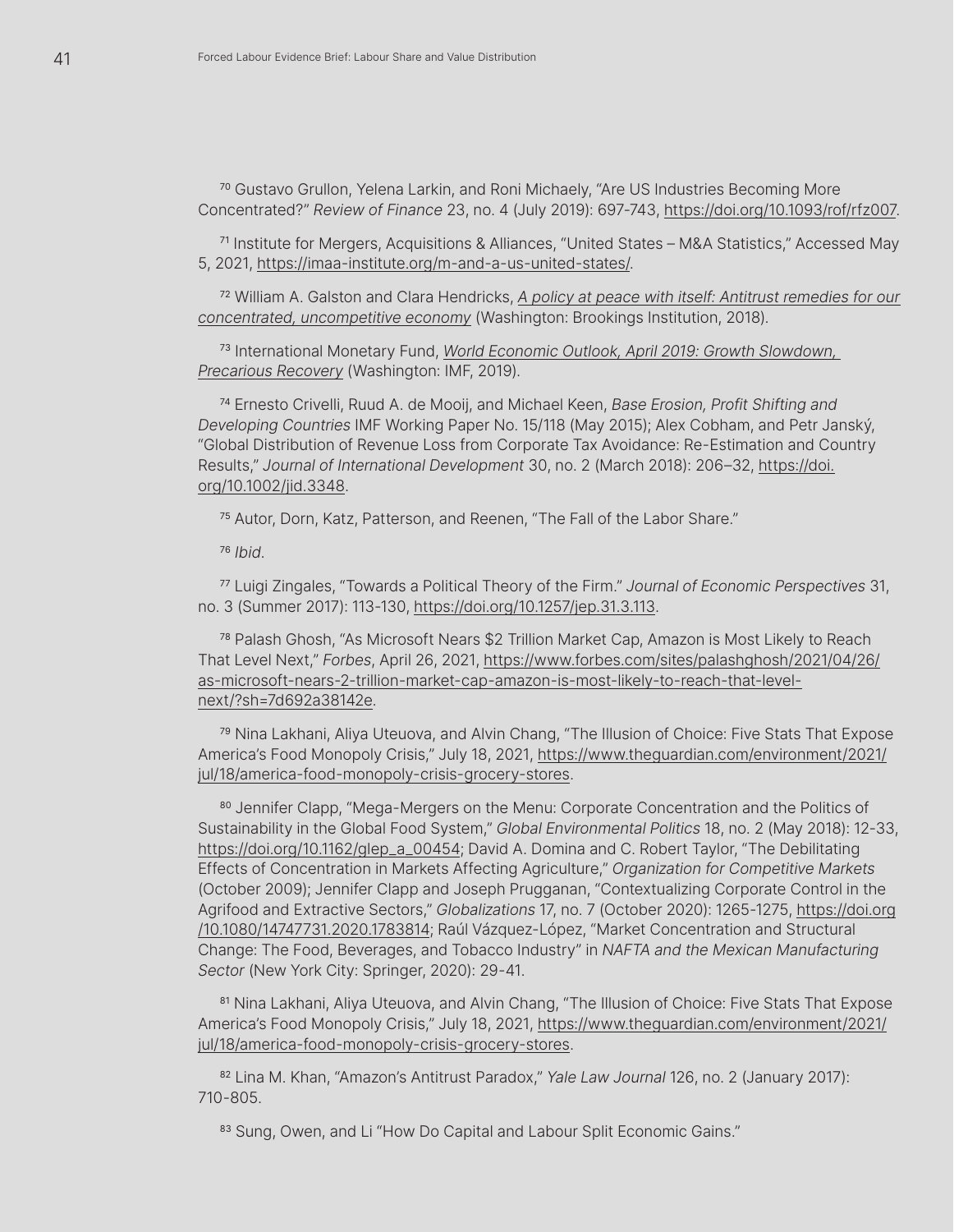84 Olivier Blanchard and Francesco Giavazzi, "Macroeconomic Effects of Regulation and Deregulation in Goods and Labor Markets," *The Quarterly Journal of Economics* 118, no. 3 (August 2003): 879-907, [https://doi.org/10.1162/00335530360698450](https://academic.oup.com/qje/article-abstract/118/3/879/1943012?redirectedFrom=fulltext); Jake Rosenfeld, "Widening the Gap: The Effect of Declining Unionization on Managerial and Worker Pay, 1983-2000," *Research in Social Stratification and Mobility* 24, no. 3 (3rd Quarter 2006): 223-238, [https://doi.org/10.1016/j.](https://www.sciencedirect.com/science/article/abs/pii/S0276562406000230?via%3Dihub) [rssm.2006.01.003](https://www.sciencedirect.com/science/article/abs/pii/S0276562406000230?via%3Dihub); Tali Kristal, "Good Times, Bad Times: Postwar Labor's Share of National Income in Capitalist Democracies," *American Sociological Review* 75, no. 5 (October 2010): 729-763, [https://doi.org/10.1177%2F0003122410382640;](https://journals.sagepub.com/doi/10.1177/0003122410382640) Sung, Owen, and Li, "How do Capital and Labour Split Economic Gains"; Erik Bengtsson, "Do Unions Redistribute Income from Capital to Labour? Union Density And Wage Shares Since 1960," *Industrial Relations Journal* 45, no. 5 (September 2014): 389-408, [https://doi.org/10.1111/irj.12065](https://onlinelibrary.wiley.com/doi/10.1111/irj.12065); Rudy Fichtenbaum, "Do Unions Affect Labor's Share of Income: Evidence Using Panel Data," *American Journal of Economics and Sociology* 70, no. 3 (July 2011): 784-810, [https://doi.org/10.1111/j.1536-7150.2011.00792.x.](https://onlinelibrary.wiley.com/doi/10.1111/j.1536-7150.2011.00792.x)

85 Tali. "Good Times, Bad Times."

86 Rosenfeld, "Widening the Gap." Bruce Western and Jake Rosenfeld, "Unions, Norms, and the Rise in U.S. Wage Inequality," *American Sociological Review* 76, no. 4 (August 2011): 513-537, [https://doi.org/10.1177%2F0003122411414817](https://journals.sagepub.com/doi/10.1177/0003122411414817).

<sup>87</sup> Silas Amo-Agyei, *[The Migrant Pay Gap: Understanding Wage Differentials Between Migrants](https://www.ilo.org/wcmsp5/groups/public/---ed_protect/---protrav/---migrant/documents/publication/wcms_763803.pdf)  [and Nationals](https://www.ilo.org/wcmsp5/groups/public/---ed_protect/---protrav/---migrant/documents/publication/wcms_763803.pdf)*, (Geneva: International Labour Organization, 2020).

<sup>88</sup> *Ibid*.

89 Fahreen Alamgir and Subhabrata Bobby Banerjee, "Contested Compliance Regimes in Global Production Networks: Insights from the Bangladesh Garment Industry," *Human Relations* 72, no. 2 (February 2019): 272-297, [https://doi.org/10.1177/0018726718760150](https://journals.sagepub.com/doi/10.1177/0018726718760150); Mark Anner, "CSR Participation Committees, Wildcat Strikes and the Sourcing Squeeze in Global Supply Chains," *British Journal of Industrial Relations* 56, no. 1 (March 2018): 75-98, [https://doi.org/10.1111/bjir.12275](https://onlinelibrary.wiley.com/doi/10.1111/bjir.12275); Rejaul Hasan, Marguerite Moore, and Robert Handfield, "Addressing Social Issues in Commodity Markets: Using Cost Modeling as an Enabler of Public Policy in the Bangladeshi Apparel Industry," *Journal of Supply Chain Management* 56, no. 4 (October 2020): 25-44, [https://doi.org/10.1111/](https://onlinelibrary.wiley.com/doi/epdf/10.1111/jscm.12228) [jscm.12228.](https://onlinelibrary.wiley.com/doi/epdf/10.1111/jscm.12228)

90 Several tools now exist to guide companies in calculating a living wage. For example, research undertaken by the Asia Floor Wage Alliance demonstrates the significant need for shifting toward a living wage model by highlighting that many national minimum wages for garment workers across Asia account for between a half and a quarter of what is actually needed to meet a worker's basic needs. The methodology standardises wages across Asia with the aim of removing transnational competition between countries on the basis of very low minimum wages. Their calculation takes into account local costs that meet the more robust definition of what's needed to survive and accounts for differing standards of living based on purchasing power parity: [https://asia.floorwage.](https://asia.floorwage.org/our-work1/) [org/our-work1/](https://asia.floorwage.org/our-work1/). The Anker Methodology used by the Global Living Wage Coalition is another robust calculation methodology for living wages globally: [https://www.globallivingwage.org/about/anker](https://www.globallivingwage.org/about/anker-methodology/)[methodology/](https://www.globallivingwage.org/about/anker-methodology/)

<sup>91</sup> International Labour Organization, *[Global Wage Report 2020-21: Wages and Minimum Wages](https://www.ilo.org/wcmsp5/groups/public/---dgreports/---dcomm/---publ/documents/publication/wcms_762534.pdf)  [in the Time of COVID-19](https://www.ilo.org/wcmsp5/groups/public/---dgreports/---dcomm/---publ/documents/publication/wcms_762534.pdf)* (Geneva: ILO, 2021).

<sup>92</sup> *See* FairWear as an example: <https://www.fairwear.org/stories/statement-ccc-living-wages>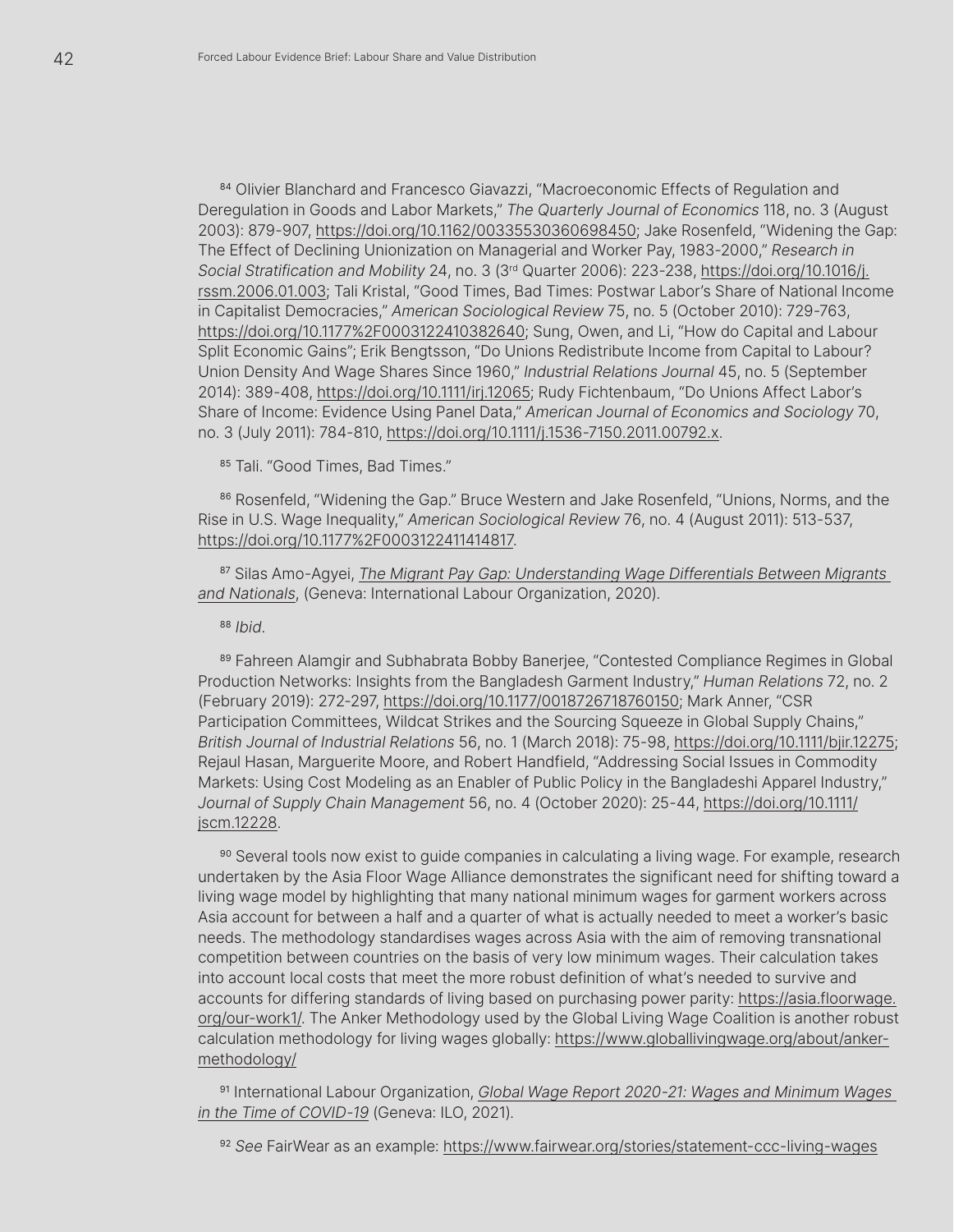<sup>93</sup> Benjamin Selwyn, "Poverty Chains and Global Capitalism," *Competition & Change* 23, no. 1 (February 2019): 74, [https://doi.org/10.1177%2F10245294188090671;](https://journals.sagepub.com/doi/10.1177/1024529418809067) *see also*: Genevieve LeBaron, Remi Edwards, Tom Hunt, Charline Sempéré, and Penelope Kyritsis, "The Ineffectiveness of CSR: Understanding Garment Company Commitments to Living Wages in Global Supply Chains," *New Political Economy* (May 2021), [https://doi.org/10.1080/13563467.2021.1926954;](https://www.tandfonline.com/doi/full/10.1080/13563467.2021.1926954) Remi Edwards, Tom Hunt, and Genevieve LeBaron, *Corporate Commitments to Living Wages in the Garment Industry*, (Sheffield: SPERI, 2019).

94 Elizabeth A. Bennett and Janina Grabs, "Rethinking the 'Necessary' Trade-Offs of Distributing Value to Suppliers: An Analysis of the Profit-Sharing Model," Carr Center Discussion Paper Series (April 2021).

<sup>95</sup> *Ibid*.

<sup>96</sup> Hasan, Moore, and Handfield, "Addressing Social Issues"; Miller, and Hohenegger, "Redistributing Value." *See* Re:Structure Lab brief on Commercial Contracts and Sourcing.

97 Doug Miller and Peter Williams, "What Price a Living Wage? Implementation Issues in the Quest for Decent Wages in the Apparel Sector," *Global Social Policy* 9, no. 1 (April 2009): 99-125, [https://doi.org/10.1177%2F1468018108100400.](https://journals.sagepub.com/doi/10.1177/1468018108100400)

98 Miller and Hohenegger, "Redistributing Value,"; "Alta Gracia: A Living Wage for Workers," Worker Rights Consortium, accessed October 29, 2021, [https://www.workersrights.org/our-work/](https://www.workersrights.org/our-work/alta%20gracia/#:~:text=Alta%20Gracia%3A%20A%20Living%20Wage,values%20and%20international%20labor%20standards) [alta gracia/#:~:text=Alta%20Gracia%3A%20A%20Living%20Wage,values%20and%20](https://www.workersrights.org/our-work/alta%20gracia/#:~:text=Alta%20Gracia%3A%20A%20Living%20Wage,values%20and%20international%20labor%20standards) [international%20labor%20standards](https://www.workersrights.org/our-work/alta%20gracia/#:~:text=Alta%20Gracia%3A%20A%20Living%20Wage,values%20and%20international%20labor%20standards) Daniel Berliner, Anne Regan Greenleaf, Milli Lake, Margaret Levi, and Jennifer Noveck, *Labor Standards in International Supply Chains: Aligning Rights and Incentives* (Cheltenham: Edward Elgar, 2015).

99 Stefan Ulstrup Hoejmose, Johanne Grosvold, and Andrew Millington, "Socially Responsible Supply Chains: Power Asymmetries and Joint Dependence," *Journal of Supply Chain Management* 18, no. 3 (April 2013): 277-291, [https://doi.org/10.1108/SCM-01-2012-0033](https://www.emerald.com/insight/content/doi/10.1108/SCM-01-2012-0033/full/html).

<sup>100</sup> John DiNardo, Nicole M. Fortin, and Thomas Lemieux, "Labor Market Institutions and the Distribution of Wages, 1973-1992: A Semiparametric Approach," *Econometrica* 64, no. 5 (September 1996): 1001-1044; Dario Judzik and Hector Sala, "Productivity, Deunionisation and Trade: Wage Effects and Labour Share Implications," *International Labor Review* 152, no. 2 (June 2013): 205-36, [https://doi.org/10.1111/j.1564-913X.2013.00178.x;](https://onlinelibrary.wiley.com/doi/10.1111/j.1564-913X.2013.00178.x) Chikako Oka, "Improving Working Conditions in Garment Supply Chains: The Role of Unions in Cambodia," *British Journal of Industrial Relations* 54, no. 3 (September 2016): 647-672, [https://doi.org/10.1111/bjir.12118](https://onlinelibrary.wiley.com/doi/10.1111/bjir.12118).

101 Bengtsson, "Do Unions Redistribute"; Rudy Fichtenbaum, "Do Unions Affect Labor's Share of Income."

<sup>102</sup> Bengtsson, "Do Unions Redistribute."

<sup>103</sup> Jan Drahokoupil, Rutvica Andrijasevic, and Devi Sacchetto, ed., *Flexible Workforces and Low Profit Margins: Electronics Assembly Between Europe and China* (Brussels: ETUI, 2016).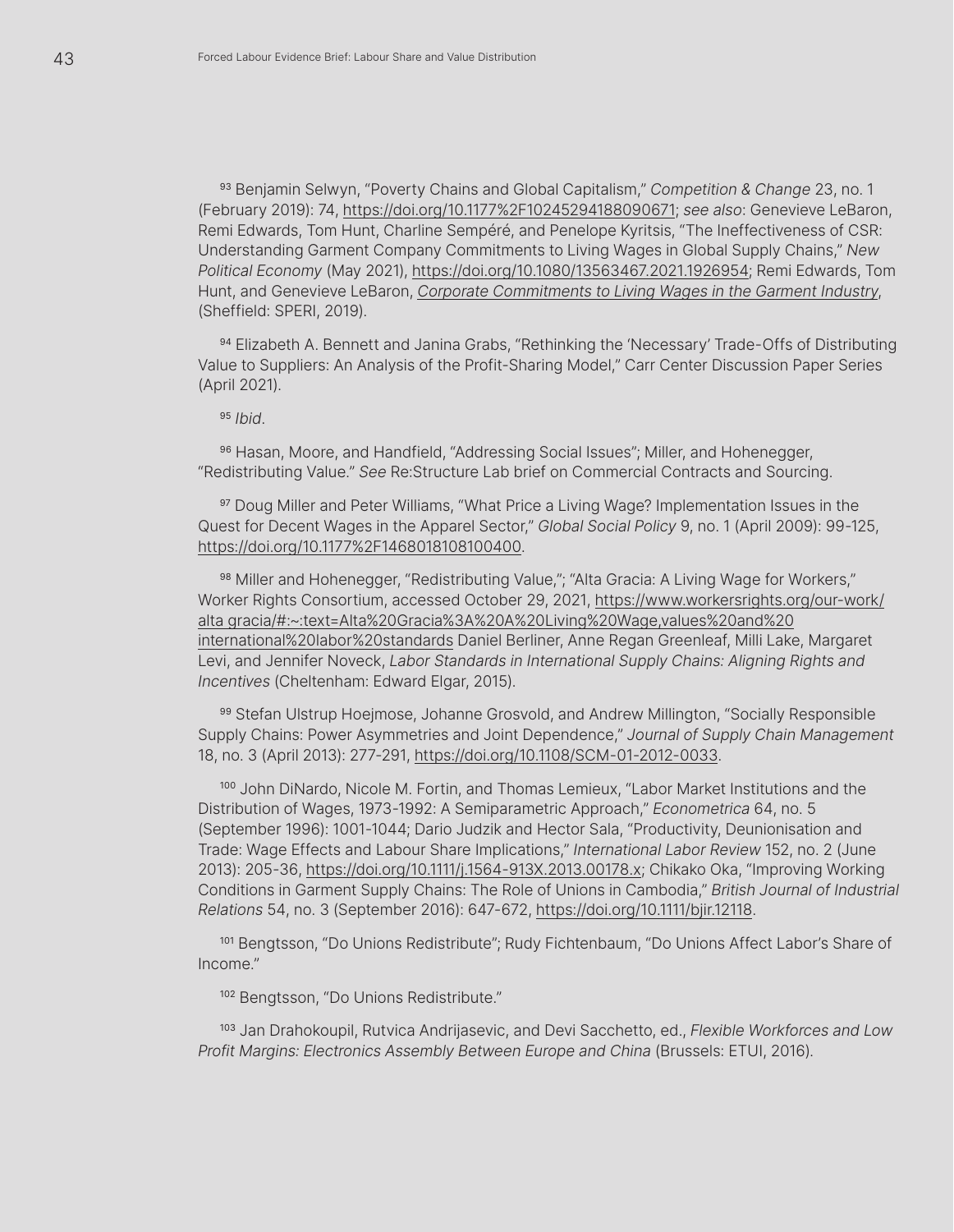<sup>104</sup> Greg Asbed and Steve Hitov, "Preventing Forced Labor in Corporate Supply Chains: Program and Worker-Driven Social Responsibility," *Wake Forest Law Review* 52 no. 2 (July 2017): 497-531; Juliane Reinecke and Jimmy Donaghey, "Towards Worker-Driven Supply Chain Governance: Developing Decent Work Through Democratic Worker Participation," *Journal of Supply Chain Management* 57, no. 2 (April 2021): 14-28, [https://doi.org/10.1111/jscm.12250](https://onlinelibrary.wiley.com/doi/10.1111/jscm.12250); Aaron Gladstone, "Worker Driven Social Responsibility Agreements: A New Future in Labor Rights Protections," *Fordham International Law Journal* 44, no. 2 (December 2020): 549-603; "Alta Gracia: A Living Wage for Workers"; Jaakko Salminen, "The Accord on Fire and Building Safety in Bangladesh: A New Paradigm for Limiting Buyers' Liability in Global Supply Chains?" *The American Journal of Comparative Law* 66, no. 2 (August 2018): 411-451, [https://doi.org/10.1093/ajcl/avy030;](https://academic.oup.com/ajcl/article/66/2/411/5079089) Mark Anner, "Addressing Workers' Rights Violations in Apparel and Agricultural Supply Chains Through Binding, Cost-Sharing Accords," *Agrarian South: Journal of Political Economy 8*, no. 1-2 (April-August 2019): 93-114, <https://journals.sagepub.com/doi/full/10.1177/2277976019838153>.

<sup>105</sup> Reuters, "Global Garment Makers Unite to Demand Better Terms from Retailers," *Reuters*, April 1, 2021, [https://news.trust.org/item/20210401101911-rpvn1/.](https://news.trust.org/item/20210401101911-rpvn1/)

<sup>106</sup> "Bargaining for the Common Good," Bargaining for the Common Good Network, accessed October 29, 2021, <https://www.bargainingforthecommongood.org/>.

<sup>107</sup> *See* Re:Structure Lab brief on Investment Patterns and Leverage. Examples of trade union efforts to influence company practices through pension investments include the Trade Union Share Owners (TUSO) initiative established by the British Trades Unions Congress ([https://www.](https://www.tuc.org.uk/news/new-share-owner-group-will-ensure-union-values-are-reflected-company-agms) [tuc.org.uk/news/new-share-owner-group-will-ensure-union-values-are-reflected-company-agms\)](https://www.tuc.org.uk/news/new-share-owner-group-will-ensure-union-values-are-reflected-company-agms) and the Committee on Workers' Capital (CWC), a joint initiative of the International Trade Union Confederation (ITUC), the Global Unions Federations (GUFs) and the Trade Union Advisory Committee to the OECD (TUAC) [\(http://www.workerscapital.org/about-us-1\)](http://www.workerscapital.org/about-us-1). Academic research about trade union activities to influence corporate governance is provided here: Paul Bridgen, and Marek Naczyk, "Shareholders of the World United? Organized Labour's Preferences on Corporate Governance under Pension Fund Capitalism in the United States, United Kingdom and France," *British Journal of Industrial Relations* 57, no. 3 (September 2019): 651-675, [https://doi.org/10.1111/](https://onlinelibrary.wiley.com/doi/10.1111/bjir.12424) [bjir.12424.](https://onlinelibrary.wiley.com/doi/10.1111/bjir.12424)

<sup>108</sup> Paul Frymer and Jacob M. Grumbach, "Labor Unions and White Racial Politics," *American Journal of Political Science* 65, no. 1 (January 2021): 225-240, [https://doi.org/10.1111/ajps.12537.](https://onlinelibrary.wiley.com/doi/epdf/10.1111/ajps.12537)

<sup>109</sup> *Ibid*.

<sup>110</sup> Kelly Pike, "Voice in Supply Chains: Does the Better Work Program Lead to Improvements in Labor Standards Compliance?" *ILR Review* 73, no. 4 (August 2020): 913-938, [https://doi.](https://journals.sagepub.com/doi/10.1177/0019793920911905) [org/10.1177/0019793920911905.](https://journals.sagepub.com/doi/10.1177/0019793920911905)

<sup>111</sup> Mark Anner, "Wildcat strikes and Better Work bipartite committees in Vietnam: Toward an Elect, Represent, Protect And Empower Framework," *Better Work* Discussion Paper No. 24 (May 2017); Christina Niforou, "International Framework Agreements and the Democratic Deficit of Global Labour Governance," *Economic and Industrial Democracy*, 35, no. 2 (May 2014): 367-386, [https://doi.org/10.1177/0143831X13484815](https://journals.sagepub.com/doi/10.1177/0143831X13484815).

<sup>112</sup> Asbed, and Hitove, "Preventing Forced Labor"; Reinecke and Donaghey, "Towards Worker-Driven Supply Chain Governance"; Gladstone, "Worker Driven Social Responsibility Agreements."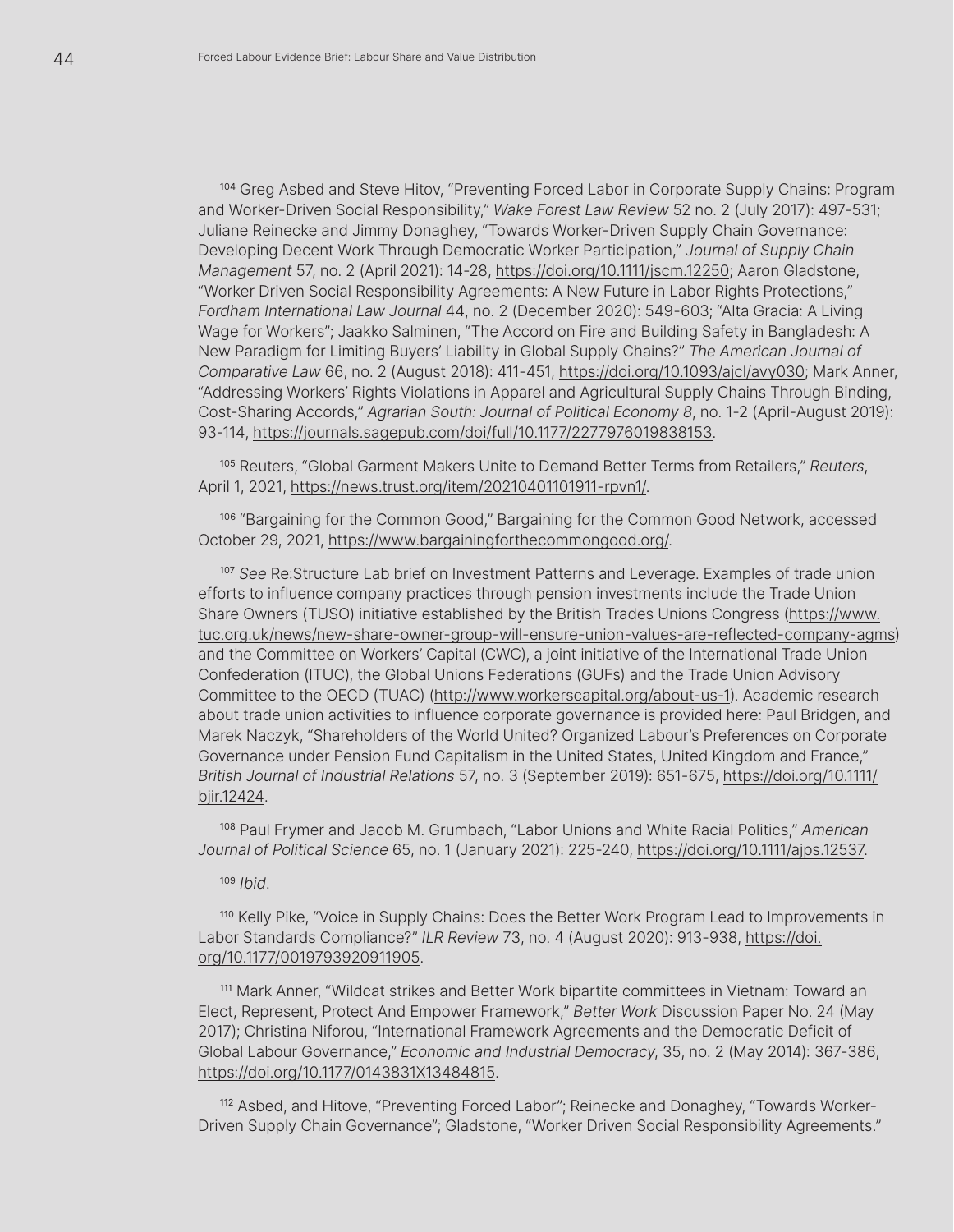<sup>113</sup> Andrew Crane, Genevieve LeBaron, Vivek Soundararajan, and Laura J. Spence, "*Decent Work and Economic Growth in the South Indian Garment Industry* (Bath: University of Bath, Royal Holloway University, and the University of Sheffield, 2019): 43. Kelly Pike, "Voice in Supply Chains: Does the Better Work Program Lead to Improvements in Labor Standards Compliance?" *ILR Review* 73, no. 4 (August 2020): 913–38, [https://doi.org/10.1177/0019793920911905](https://journals.sagepub.com/doi/10.1177/0019793920911905).

<sup>114</sup> Anner, "Addressing Workers' Rights Violations."

<sup>115</sup> Mark John, "Capitalism Seen Doing 'More Harm Than Good' in Global Survey," *Reuters*, January 19, 2020, [https://www.reuters.com/article/us-davos-meeting-trust/capitalism-seen](https://www.reuters.com/article/us-davos-meeting-trust/capitalism-seen-doing-more-harm-than-good-in-global-survey-idUSKBN1ZJ0CW)[doing-more-harm-than-good-in-global-survey-idUSKBN1ZJ0CW.](https://www.reuters.com/article/us-davos-meeting-trust/capitalism-seen-doing-more-harm-than-good-in-global-survey-idUSKBN1ZJ0CW)

<sup>116</sup> David Weil, "Understanding the Present and Future of Work in the Fissured Workplace," *RSF: The Russell Sage Foundation Journal of the Social Sciences* 5, no. 5 (December 2019): 147-165, [https://doi.org/10.7758/RSF.2019.5.5.08](https://www.jstor.org/stable/10.7758/rsf.2019.5.5.08#metadata_info_tab_contents); Erica L. Groshen and Harry J. Holzer, "Improving Employment and Earnings in Twenty-First Century Labor Markets: An Introduction," *RSF: The Russell Sage Foundation Journal of the Social Sciences* 5, no. 5 (December 2019): 1-19, [https://doi.](https://www.jstor.org/stable/10.7758/rsf.2019.5.5.01#metadata_info_tab_contents) [org/10.7758/RSF.2019.5.5.01.](https://www.jstor.org/stable/10.7758/rsf.2019.5.5.01#metadata_info_tab_contents)

<sup>117</sup> John G. Ruggie, Caroline Rees, and Rachel Davis, "Ten Years After: From UN Guiding Principles to Multi-fiduciary Obligations," *Business and Human Rights Journal* 6, no. 2 (June 2021): 179-197, [https://doi.org/10.1017/bhj.2021.8.](https://www.cambridge.org/core/journals/business-and-human-rights-journal/article/ten-years-after-from-un-guiding-principles-to-multifiduciary-obligations/CCC2D26AFED66E29865B1AB8D2D7219A)

<sup>118</sup> *See* Re:Structure Lab brief on Due Diligence and Transparency Legislation.

<sup>119</sup> Lawrence Mishel and Jori Kandra, *[CEO Compensation Surged 14% in 2019 to \\$21.3 Million](https://www.epi.org/publication/ceo-compensation-surged-14-in-2019-to-21-3-million-ceos-now-earn-320-times-as-much-as-a-typical-worker/)* (Washington: Economic Policy Institute, 2020).

<sup>120</sup> CBS/AP, "California Bill Targets Companies with Highly Paid Executives," CBS News, January 16, 2020, [https://www.cbsnews.com/news/california-bill-ceo-pay-bill-would-raise-taxes-on-big](https://www.cbsnews.com/news/california-bill-ceo-pay-bill-would-raise-taxes-on-big-companies-with-highly-paid-executives/)[companies-with-highly-paid-executives/](https://www.cbsnews.com/news/california-bill-ceo-pay-bill-would-raise-taxes-on-big-companies-with-highly-paid-executives/).

<sup>121</sup> Mishel and Wolfe, *CEO Compensation*.

<sup>122</sup> Lina Khan and Sandeep Vaheesan, "Market Power and Inequality: The Antitrust Counterrevolution and its Discontents," *Harvard Law and Policy Review* 11, no. 1 (February 2017): 235-294; William A. Galston, and Clara Hendrickson, *[A Policy at Peace with Itself: Antitrust](https://www.brookings.edu/research/a-policy-at-peace-with-itself-antitrust-remedies-for-our-concentrated-uncompetitive-economy/)  [Remedies for Our Concentrated, Uncompetitive Economy](https://www.brookings.edu/research/a-policy-at-peace-with-itself-antitrust-remedies-for-our-concentrated-uncompetitive-economy/)* (Washington: Brookings, 2018). Note: "The aggregate wealth transfer effect from pervasive monopoly and oligopoly power is likely, at a minimum, hundreds of billions of dollars per year," (Khan and Vaheesan, 2017).

<sup>123</sup> "Global 500," *Fortune*, accessed October 29, 2021, [https://fortune.com/global500/2020/.](https://fortune.com/global500/2020/)

<sup>124</sup> Genevive LeBaron and Jane Lister, "The Hidden Costs of Global Supply Chain Solutions." *Review of International Political Economy* (August 2021), [https://doi.org/10.1080/09692290.2021.19](https://www.tandfonline.com/doi/full/10.1080/09692290.2021.1956993) [56993.](https://www.tandfonline.com/doi/full/10.1080/09692290.2021.1956993)

<sup>125</sup> *See* campaigns like Pay Up:<https://payupfashion.com/>

<sup>126</sup> World Bank, "Global Public Procurement Database: Share, Compare, Improve!" The World Bank, March 23, 2020, [https://www.worldbank.org/en/news/feature/2020/03/23/global-public](https://www.worldbank.org/en/news/feature/2020/03/23/global-public-procurement-database-share-compare-improve)[procurement-database-share-compare-improve](https://www.worldbank.org/en/news/feature/2020/03/23/global-public-procurement-database-share-compare-improve).